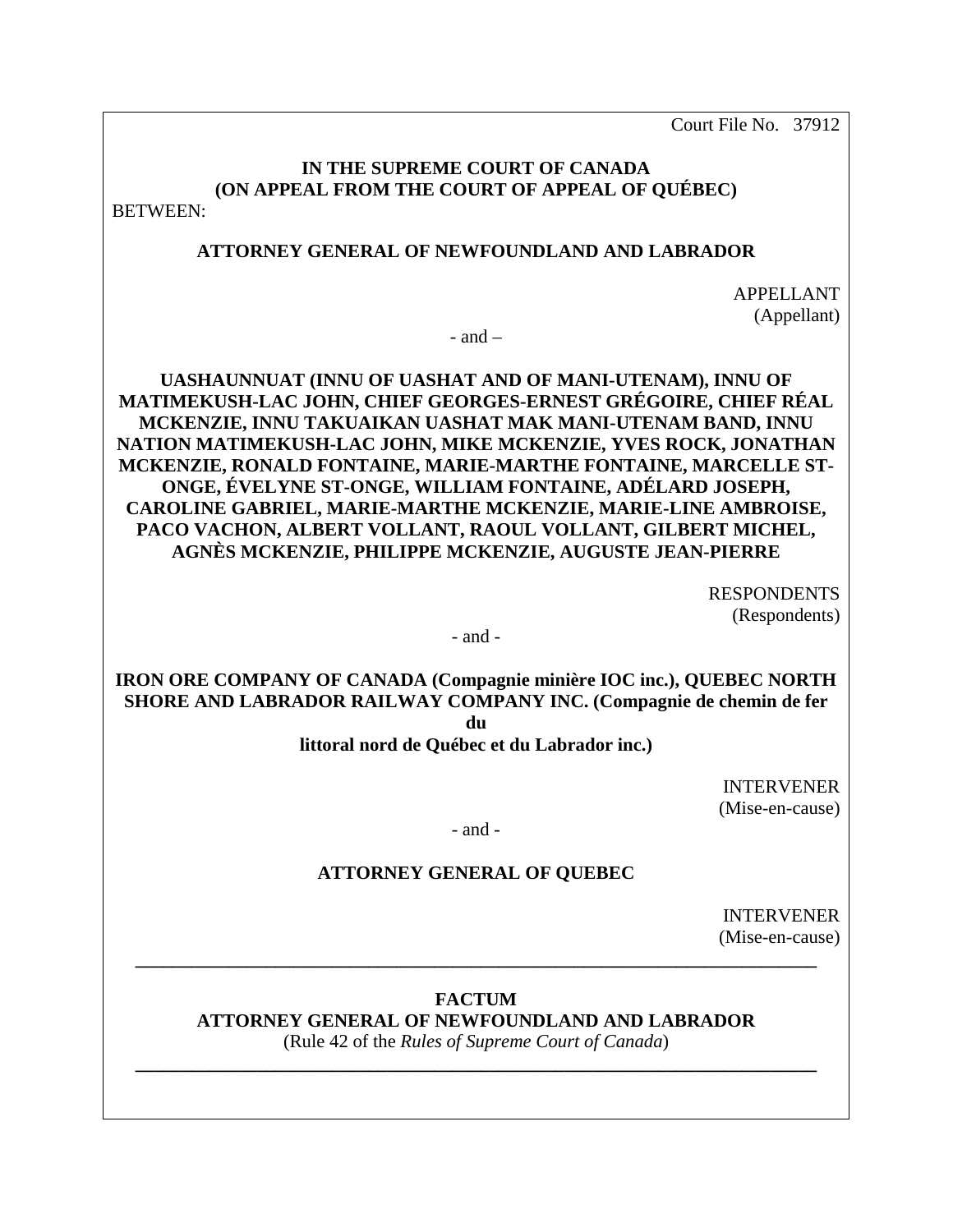#### **Gowling WLG (Canada) LLP**

160 Elgin Street, Suite 2600 Ottawa, ON K1P 1C3

Maxime Faille Guy Régimbald Tel: 613-786-0197 Fax: 613-788-3559 Email: [guy.regimbald@gowlingwlg.com](mailto:guy.regimbald@gowlingwlg.com)

Counsel for the Appellant, Attorney General of Newfoundland and Labrador

#### **O'Reilly & Associés**

1155 Robert-Bourassa Boulevard Suite 1007 Montréal, QC H3B 3A7

James O'Reilly, Ad.E. Marie-Claude André-Grégoire Tel : 514-871-8117 Fax : 514-871-9177 [James.oreilly@orassocies.ca](mailto:James.oreilly@orassocies.ca)

### **Jean-François Bertrand Avocats Inc.**

390 Charest Boulevard East, Suite 400 Québec, QC G1K 3H4

Jean-François Bertrand Isabelle Boisvert-Chastenay Tel : 418-522-5777 Fax : 418-522-5999 Email : [jfbertrand@jfbertrandavocats.com](mailto:jfbertrand@jfbertrandavocats.com)

Counsel for the Respondents, Uashaunnuat (Innu of Uashat and of Mani-Utenam), Chief Georges-Ernest Grégoire, the Innu Takuaikan Uashat Mak Mani-Utenam Band, Mike McKenzie, Yves Rock, Jonathan McKenzie, Ronald Fontaine, Marie-Marthe Fontaine, Marcelle St-Onge, Évelyne St-Onge, William Fontaine, Adélard Joseph, Albert Vollant, Raoul Vollant, Gilbert Michel, Agnès McKenzie, Philippe McKenzie and Auguste Jean-Pierre

#### **Office of the Attorney-General**

Government of Newfoundland and Labrador 4th Floor, East Block, Confederation Building P.O. Box 8700, St. John's, NL A1B 4J6

Justin Mellor Tel: 709-729-6564 Fax: 709-729-2129 Email: [jmellor@gov.nl.ca](mailto:jmellor@gov.nl.ca)

Co-counsel for the Appellant, Attorney General of Newfoundland and Labrador

### **Supreme Advocacy LLP**

100 – 340 Gilmour Street Ottawa, ON K2P 0R3

Marie-France Major Tel: 613-695-8855 Fax: 613)695-8580 Email: [mfmajor@supremeadvocacy.ca](mailto:mfmajor@supremeadvocacy.ca)

Ottawa Agent for Counsel for the Respondents, Uashaunnuat (Innu of Uashat and of Mani-Utenam), Chief Georges-Ernest Grégoire, the Innu Takuaikan Uashat Mak Mani-Utenam Band, Mike McKenzie, Yves Rock, Jonathan McKenzie, Ronald Fontaine, Marie-Marthe Fontaine, Marcelle St-Onge, Évelyne St-Onge, William Fontaine, Adélard Joseph, Albert Vollant, Raoul Vollant, Gilbert Michel, Agnès McKenzie, Philippe McKenzie and Auguste Jean-Pierre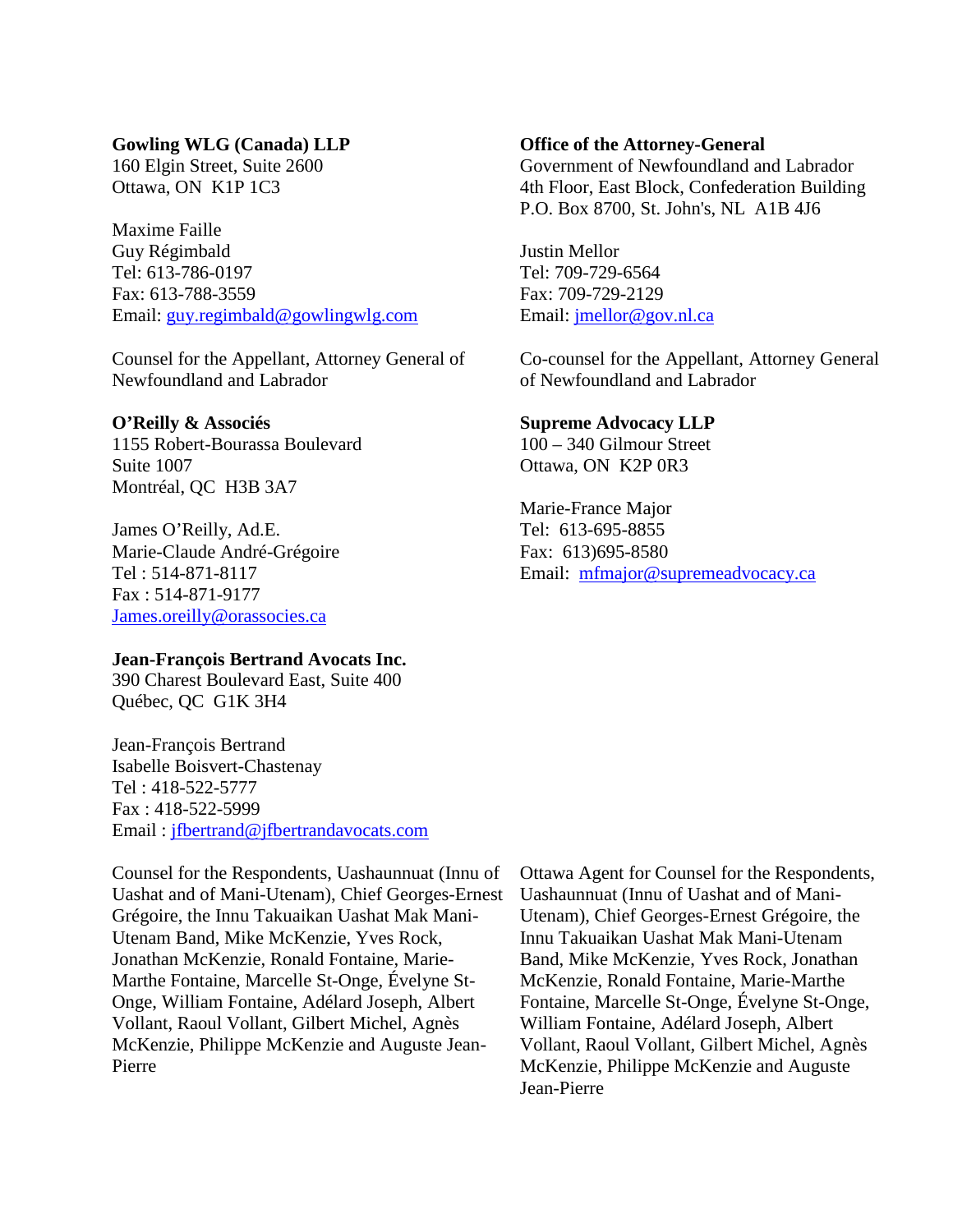Tel : 418-527-9009 Fax : 418-527-9199 Email : [francoislevesque@bellnet.ca](mailto:francoislevesque@bellnet.ca) [xnobelieffx@hotmail.com](mailto:xnobelieffx@hotmail.com)

Counsel for the Respondents, Innu of Matimekush-Lac John, the Innu Matimekush-Lac John Nation, Caroline Gabriel, Marie-Marthe McKenzie, Marie-Line Ambroise and Paco Vachon

#### **Norton Rose Fulbright Canada, S.E.N.C.R.L.**

1 Place Ville Marie Suite 2500 Montréal, QC H3B 1R1

François Fontaine, Ad.E. Andres C. Garin Tel : 514-847-4413 Fax : 514-286-5474 Email : [francois.fontaine@nortonrosefulbright.com](mailto:francois.fontaine@nortonrosefulbright.com)

Counsel for the Intervener, Iron Ore Company of Canada (Compagnie minière IOC inc.), Quebec North Shore and Labrador Railway Company (Compagnie de chemin de fer du littoral nord de Québec et du Labrador inc.)

## **Ministère de la Justice Bernard Roy (Justice Québec)**  1 Notre-Dame Street East 8th Floor Montréal, QC H2Y 1B6

Daniel Benghozi Tel: 514-393-2336 Fax: 514-873-7074 Email: [daniel.benghozi@justice.gouv.qc.ca](mailto:daniel.benghozi@justice.gouv.qc.ca)

Counsel for the Intervener, Attorney General of Québec

### **Supreme Advocacy LLP**

100 – 340 Gilmour Street Ottawa, ON K2P 0R3

Marie-France Major Tel: 613-695-8855 Fax: 613)695-8580 Email: [mfmajor@supremeadvocacy.ca](mailto:mfmajor@supremeadvocacy.ca)

Ottawa Agent for Counsel for the Respondents, Innu of Matimekush-Lac John, the Innu Matimekush-Lac John Nation, Caroline Gabriel, Marie-Marthe McKenzie, Marie-Line Ambroise and Paco Vachon

### **Norton Rose Fulbright Canada LLP**

45 O'Connor Street Suite 1500 Ottawa, ON K1P 1A4

Matthew J. Halpin Tel: 613-780-8654 Fax: 613-230-5459 Email: [matthew.halpin@nortonrosefulbright.com](mailto:matthew.halpin@nortonrosefulbright.com)

Ottawa Agent for Counsel for the Intervener, Iron Ore Company of Canada (Compagnie minière IOC inc.), Quebec North Shore and Labrador Railway Company (Compagnie de chemin de fer du littoral nord de Québec et du Labrador inc.)

#### **Noël et Associés, Avocats**

111 Rue Champlain, Gatineau, QC J8X 3R1

Pierre Landry Tel : 819-771-7393 Fax : 819-771-5397 Email: [p.landry@noelassocies.com](mailto:p.landry@noelassocies.com)

Ottawa Agent for Counsel for the Intervener, Attorney General of Québec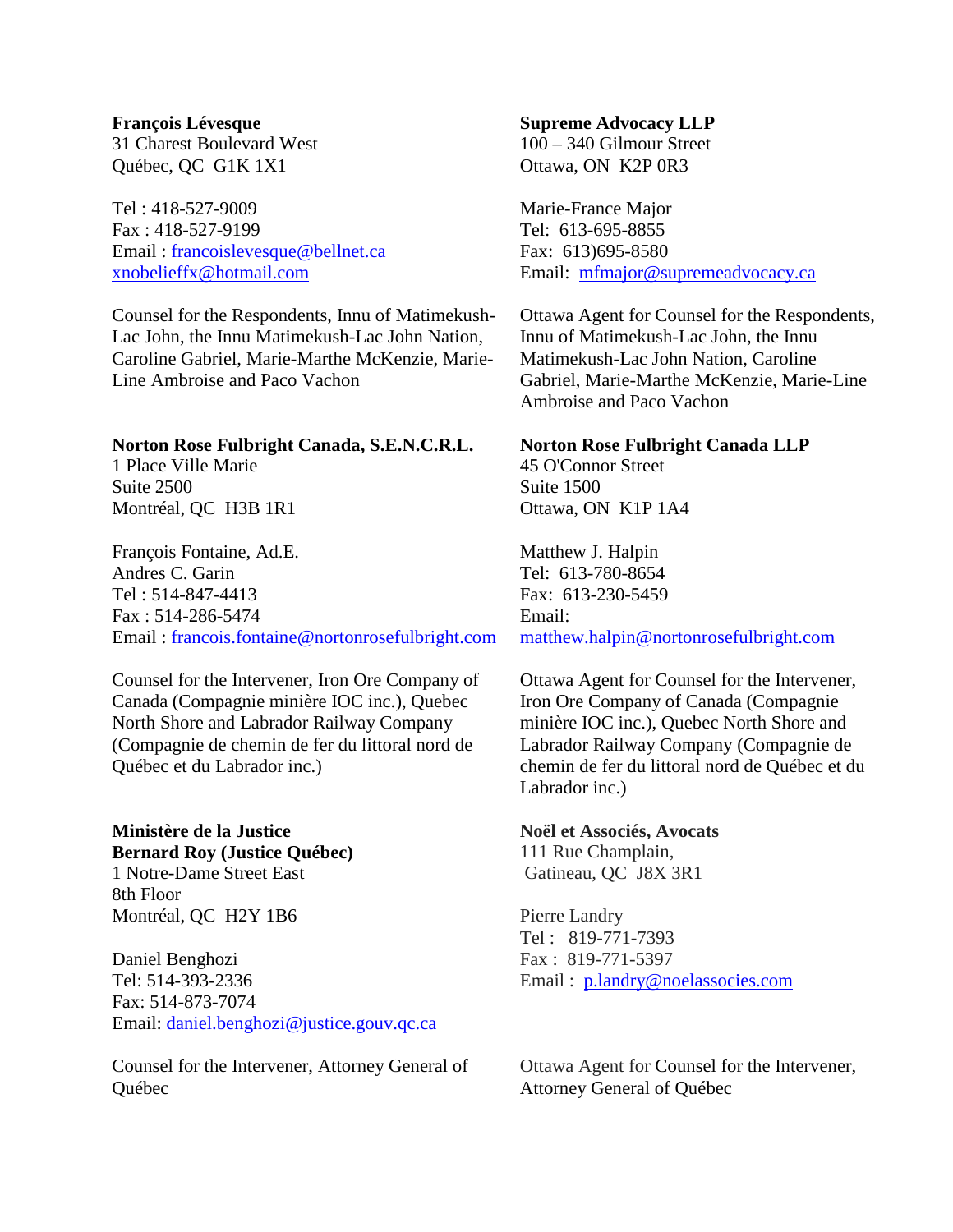# **TABLE OF CONTENTS**

| 3. Decision of the Honourable Thomas M. Davis <b>Constantine Constantine Constantine Constantine Constantine Constantine Constantine Constantine Constantine Constantine Constantine Constantine Constantine Constantine Constan</b> |  |
|--------------------------------------------------------------------------------------------------------------------------------------------------------------------------------------------------------------------------------------|--|
| 4. Decision of the Québec Court of Appeal <b>Marshall</b> 7                                                                                                                                                                          |  |
|                                                                                                                                                                                                                                      |  |
|                                                                                                                                                                                                                                      |  |
| 1. The superior courts of a province do not have the constitutional jurisdiction to make                                                                                                                                             |  |
| real/in rem determinations in regard to land and natural resources outside that province 10                                                                                                                                          |  |
| 1.1 Article 3152 of the Civil Code of Québec upholds the constitutional territorial                                                                                                                                                  |  |
|                                                                                                                                                                                                                                      |  |
| 1.2 The claim includes "real" claims in regard to property and lands situate within                                                                                                                                                  |  |
|                                                                                                                                                                                                                                      |  |
| <b>1.3</b> Aboriginal title and harvesting rights are "usufructuary" rights and rights to                                                                                                                                            |  |
| "use" and therefore "real" rights under art. 1119 and 3152 of the Civil Code of                                                                                                                                                      |  |
|                                                                                                                                                                                                                                      |  |
| 2. Crown immunity precludes the courts of one province from making determinations as                                                                                                                                                 |  |
|                                                                                                                                                                                                                                      |  |
|                                                                                                                                                                                                                                      |  |
| 2.2 The courts below erred in failing to strike the impugned paragraphs of the                                                                                                                                                       |  |
|                                                                                                                                                                                                                                      |  |
| 2.3 Other grounds relied upon for declining to apply Crown Immunity31                                                                                                                                                                |  |
|                                                                                                                                                                                                                                      |  |
| 3. Convenience does not override the Constitution manuscriman manuscriman 35                                                                                                                                                         |  |
| 4. Conclusion 36                                                                                                                                                                                                                     |  |
| <b>PART IV - COSTS</b> 26                                                                                                                                                                                                            |  |
|                                                                                                                                                                                                                                      |  |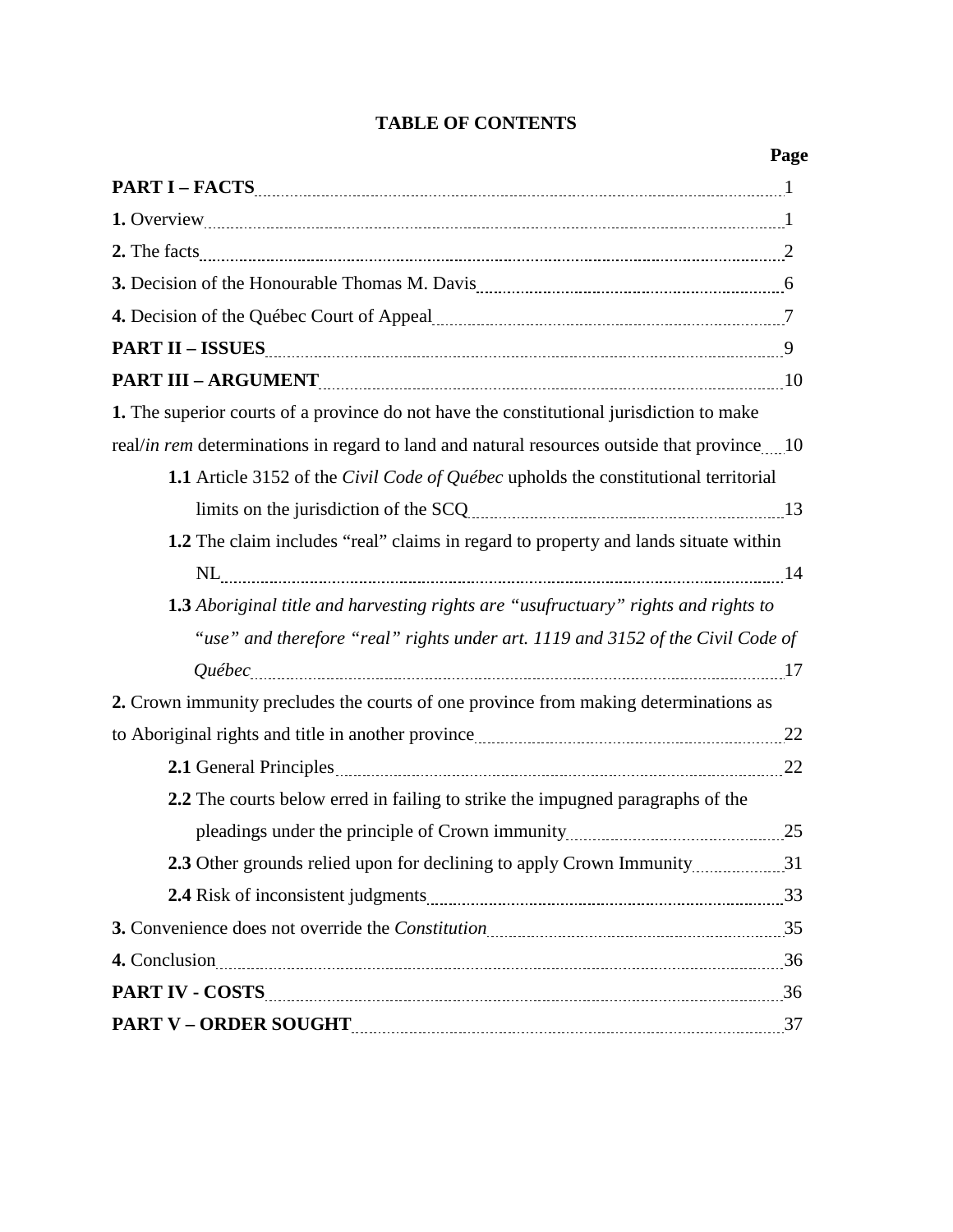| <b>PART VI - SUBMISSIONS REGARDING THE IMPACT OF ANY SEALING</b> |  |
|------------------------------------------------------------------|--|
| <b>ORDER OR PUBLICATION BAN</b>                                  |  |

# **PART VII – TABLE OF AUTHORITIES & LEGISLATIVE PROVISIONS** 39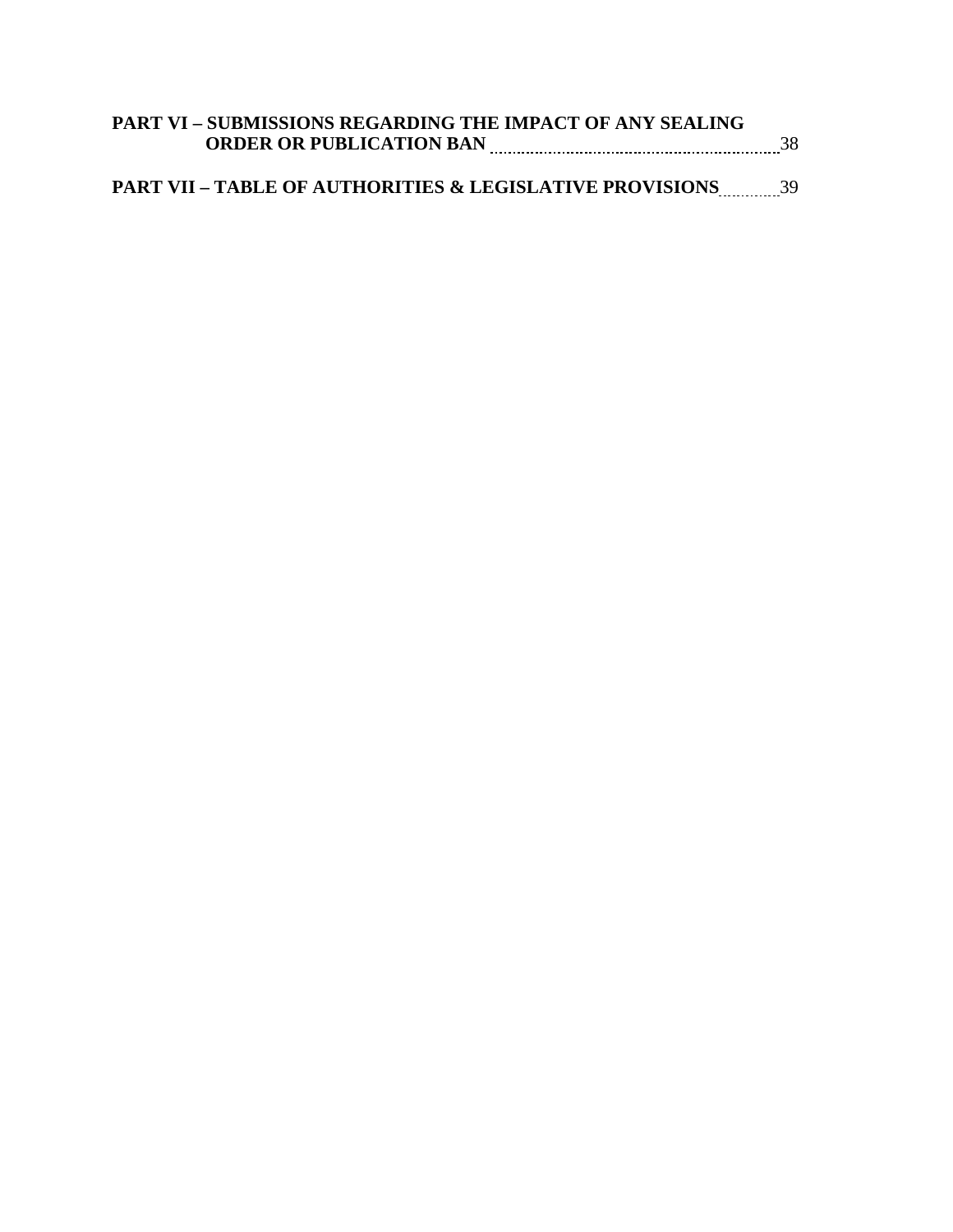#### **PART I – FACTS**

#### **1. Overview**

1. This appeal engages the interplay between two fundamental aspects of the *Constitution*: on the one hand, its confederative model and resulting territorial limits on the powers of provincial superior courts and, on the other, its recognition and affirmation of existing Aboriginal inherent and treaty rights and title which may be asserted to exist across provincial boundaries.

2. The Respondents have brought suit in the Superior Court of Québec ("SCQ") naming two private defendants: Iron Ore Canada Inc. ("IOC") and Quebec North Shore and Labrador Railway Company Inc. ("the Defendants"). The Respondents seek, *inter alia*, \$900,000,000.00 in damages, as well as injunctive and declaratory relief, in regard to industrial activities located in both Québec and Newfoundland and Labrador ("NL").

3. The asserted basis for the relief sought rests on the allegation that the Defendants' activities infringe the Respondents' Aboriginal and treaty rights and Aboriginal title in regard to lands and natural resources over lands in both Québec and NL.

4. Thus, the Respondents seek a declaration of Aboriginal rights and title over lands located in NL, and, by Notice of Constitutional Question, specifically ask that the SCQ make declarations of constitutional invalidity or inapplicability of 28 NL statutes.

5. The Appellant Attorney General of Newfoundland and Labrador ("AG NL") intervened solely to move to strike *only* those aspects of the claim relating to lands and natural resources in NL. The AG NL submits that the SCQ lacks the necessary jurisdiction, both as a matter of constitutional law and under art. 3[1](#page-5-0)52 of the *Civil Code of Québec* ("*C.c.Q.*"),<sup>1</sup> to make determinations as to Aboriginal rights and title in NL.

6. The AG NL submits that the SCQ lacks jurisdiction to issue relief that is (a) in relation to property – particularly real property – situated in another province, or (b) that is in substance against the Crown in right of another province.

7. The AG NL's motion does not challenge the Respondents' ability to pursue claims in regards to lands within the Province of Québec in the SCQ. Nor indeed does the AG NL seek to

<span id="page-5-0"></span><sup>1</sup> *Civil Code of Québec*, CQLR c CCQ-1991 (« *C.c.Q.* »), s. 3152.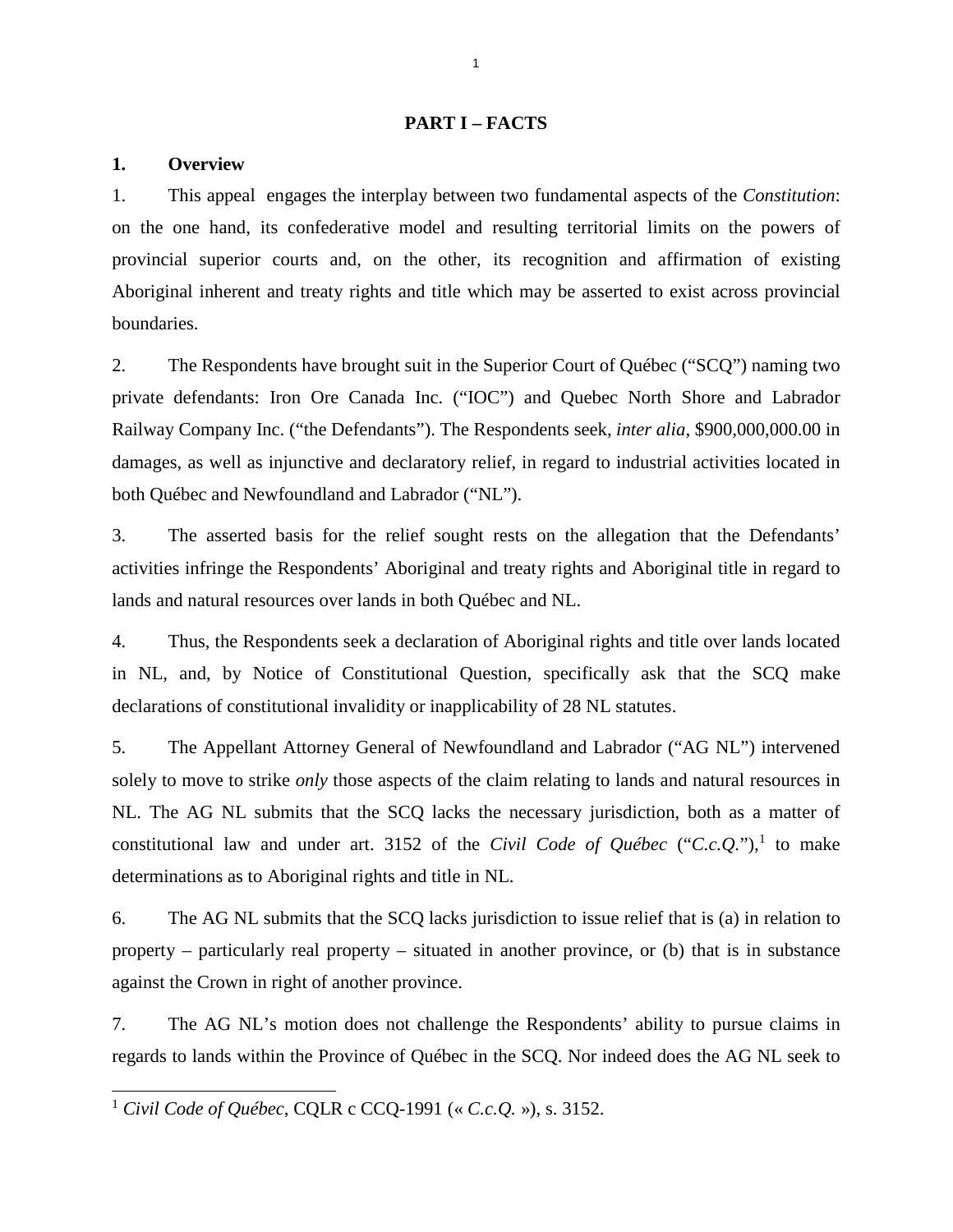preclude the Respondents from pursuing their claims in regards to lands situated within NL; rather, the AG NL asserts that they must do so in proceedings brought in the superior court of that province.

8. Such an approach ensures that two constitutional imperatives – the recognition and affirmation of pre-existing Aboriginal and treaty rights, and respect for our confederative constitutional model – are both respected, and any conflict between them reconciled. Further, such an approach avoids the risk of contradictory and incompatible results that could otherwise arise if the courts of each province has jurisdiction over property within their own province as well as that of another.

### **2. The Facts**

9. The Respondents instituted proceedings on March 18, 2013, seeking, *inter alia*, damages and injunctive and declaratory relief in relation to the use of lands and industrial activities by the Defendants, which the Respondents claim infringe their Aboriginal rights and title over specific, defined territories within both the provinces of Québec and NL.<sup>[2](#page-6-0)</sup>

10. The claim is directed at what the Respondents term the "Megaprojet d'IOC," which is alleged by the Respondents to operate within their claimed traditional territory of "Nitassinan". "Nitassinan" is defined by the Respondents at para 12 of their pleadings as including a significant portion of the Québec-Labrador peninsula, including lands that are situated within NL.<sup>[3](#page-6-1)</sup> The term "Mégaprojet d'IOC" is defined to include mines and a hydroelectric power plant located in NL.<sup>[4](#page-6-2)</sup> Indeed, most of the industrial activities noted in the pleadings, and identified in the exhibits filed in support, consist of mining on lands located in Labrador.<sup>[5](#page-6-3)</sup>

11. The claim seeks damages, injunctive and declaratory relief, which relief is grounded in and dependent upon findings of Aboriginal rights and title over lands situated in both the province of Québec and NL. *Inter alia,* the proceeding claims:

<span id="page-6-0"></span> $2$  Motion to institute proceedings in permanent injunction, to obtain declaratory and damages claims, March 18, 2013, Appellant's Record (« AR »), Vol II at p 1.

<span id="page-6-1"></span> $3$  Exhibit P-1, AR Vol II at p 199.

<span id="page-6-2"></span><sup>&</sup>lt;sup>4</sup> Motion to institute proceedings in permanent injunction, to obtain declaratory and damages claims, March 18, 2013, AR, Vol II at p 1.

<span id="page-6-3"></span> $<sup>5</sup>$  Most of the mines are located within the borders of NL : Exhibit P-8, AR Vol II at p 201;</sup> Exhibit RiP-4, AR Vol II at p 202.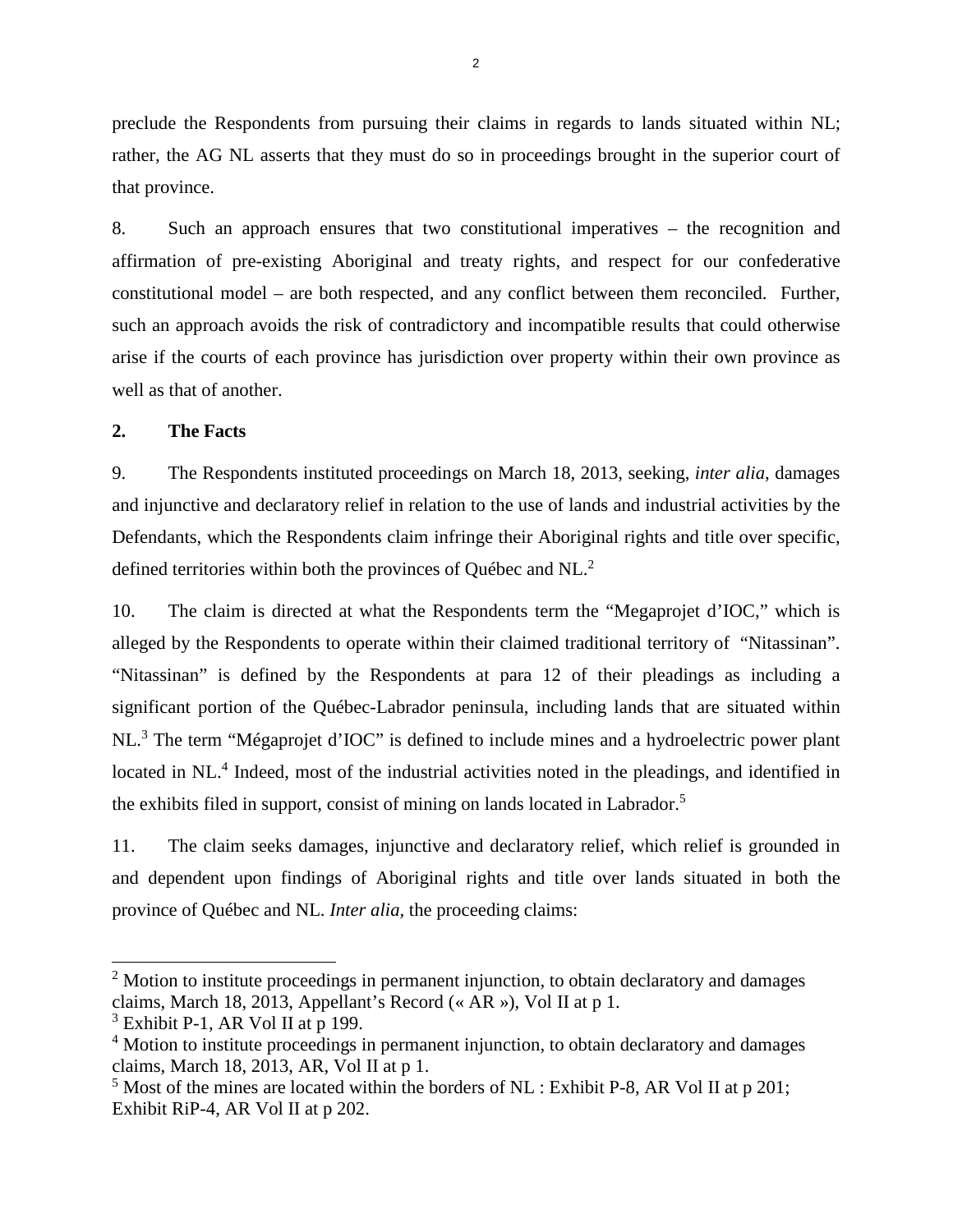- (a) Aboriginal title in regard to all IOC mines within "Nitassinan" and the "Mégaprojet d'IOC" including those within NL (para 51);
- (b) a right to the exclusive use and occupation of Nitassinan lands affected by the Megaproject, including the constitutional right to hunt, fish and trap, as well as the right to the use and enjoyment of all the natural resources therein (paras 53);
- (c) rights in lands in the region of Labrador City (including Carol Lake), and impacts on those asserted rights resulting from IOC activities within the province of NL (paras 87-109, 118-130);
- (d) infringements of rights, and a declaration that IOC activities in Nitassinan are "illegal" notwithstanding the laws of Canada, Québec and NL (paras 144-155).
- 12. The prayers for relief seek, *inter alia* :
	- (a) a claim for damages caused by the Megaproject on the ground that these were effected without their consent and in violation of their rights (para 156);
	- (b) an accounting of profits from development on all of Nitassinan (para 159);
	- (c) injunctive relief, including in regard to activities in NL (para 163, and again at paras 172-173 and 176);
	- (d) a declaration that the Defendants' installations, including those in NL, are the property of the plaintiffs (para 173);
	- (e) a constructive trust claim, including in regard to the Defendants' installations situated in NL (para 174);
	- (f) a declaration that the Megaproject infringes the plaintiffs' Aboriginal title and inherent and treaty rights (para 177);
	- (g) a declaration of Aboriginal title over those parts of Nitassinan that are affected by the Megaproject, including those in NL;
	- (h) A declaration of inherent Aboriginal and treaty rights throughout Nitassinan, including a right to all natural resources therein, including minerals;
	- (i) A declaration of a right to hunt, fish, trap and harvest throughout Nitassinan;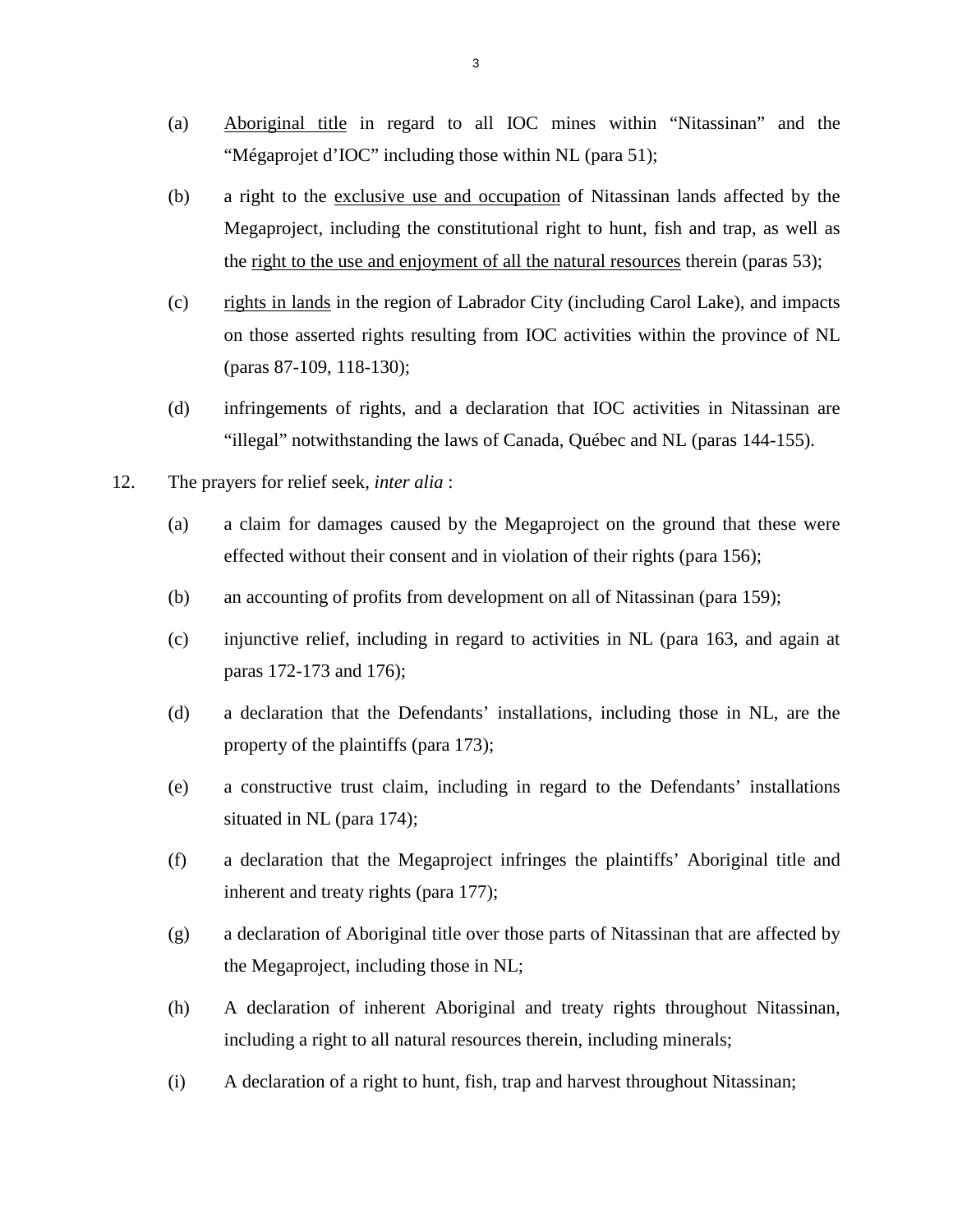- (j) An Aboriginal or treaty right to exercise jurisdiction over all Nitassinan;
- (k) A right to use of waterways, to erect camps, to control and manage all of Nitassinan including the flora fauna, environment and natural resources, and to exploit forestry resources;
- (l) A declaration that such rights and title are protected by the Constitution;
- (m) A declaration that the Megaproject is illegal and violates the plaintiffs' Aboriginal rights and title;
- (n) A permanent injunction against mineral extraction, including in Labrador City.

13. The AG NL therefore sought leave to intervene in the matter for the sole purpose of bringing a motion to strike only those claims relating to the territory of NL, for want of jurisdiction of the SCQ. The Defendants also brought a motion to strike on separate grounds, which was ultimately dismissed.<sup>[6](#page-8-0)</sup>

14. The initial case management judge, Blanchard J., of his own motion raised the question as to whether a Notice of Constitutional Question ("NCQ") was required in the matter. In concluding that such Notice was indeed mandated, Blanchard J. noted:

[5] Il ne fait donc aucun doute que […], les allégations et les conclusions mettent en cause les droits constitutionnels du Canada, de la Province de Québec et de la Province de Terre-Neuve et Labrador (« Terre-Neuve »).<sup>[7](#page-8-1)</sup>

15. The resulting NCQ served and filed by the Respondents on the AG NL reiterates the assertion of Aboriginal title and rights over all of "Nitassinan," including lands located within NL. The Respondents further expressly contest the constitutional validity, effect and applicability of 28 NL statutes and regulations as inconsistent with the Respondents' asserted rights over its claimed territory within the province.<sup>[8](#page-8-2)</sup>

16. The AG NL's motion seeking leave to intervene for the purposes of striking those claims relating to lands in NL proceeded before Davis J. who, in granting leave to intervene, held:

<span id="page-8-0"></span> $6$  Motion to Strike Allegations of the Defendants, March 19, 2014, AR Vol II at p 68.

<span id="page-8-1"></span><sup>7</sup> *Uashaunnuat (Innus de Uashat et de Mani-Utenam) c Compagnie minière IOC inc. (Iron Ore Company of Canada)*, 2014 QCCS 2051 at para 5, AR Vol II at p 108.

<span id="page-8-2"></span><sup>&</sup>lt;sup>8</sup> Notice of Constitutional Questions, AR Vol II at pp 126-127.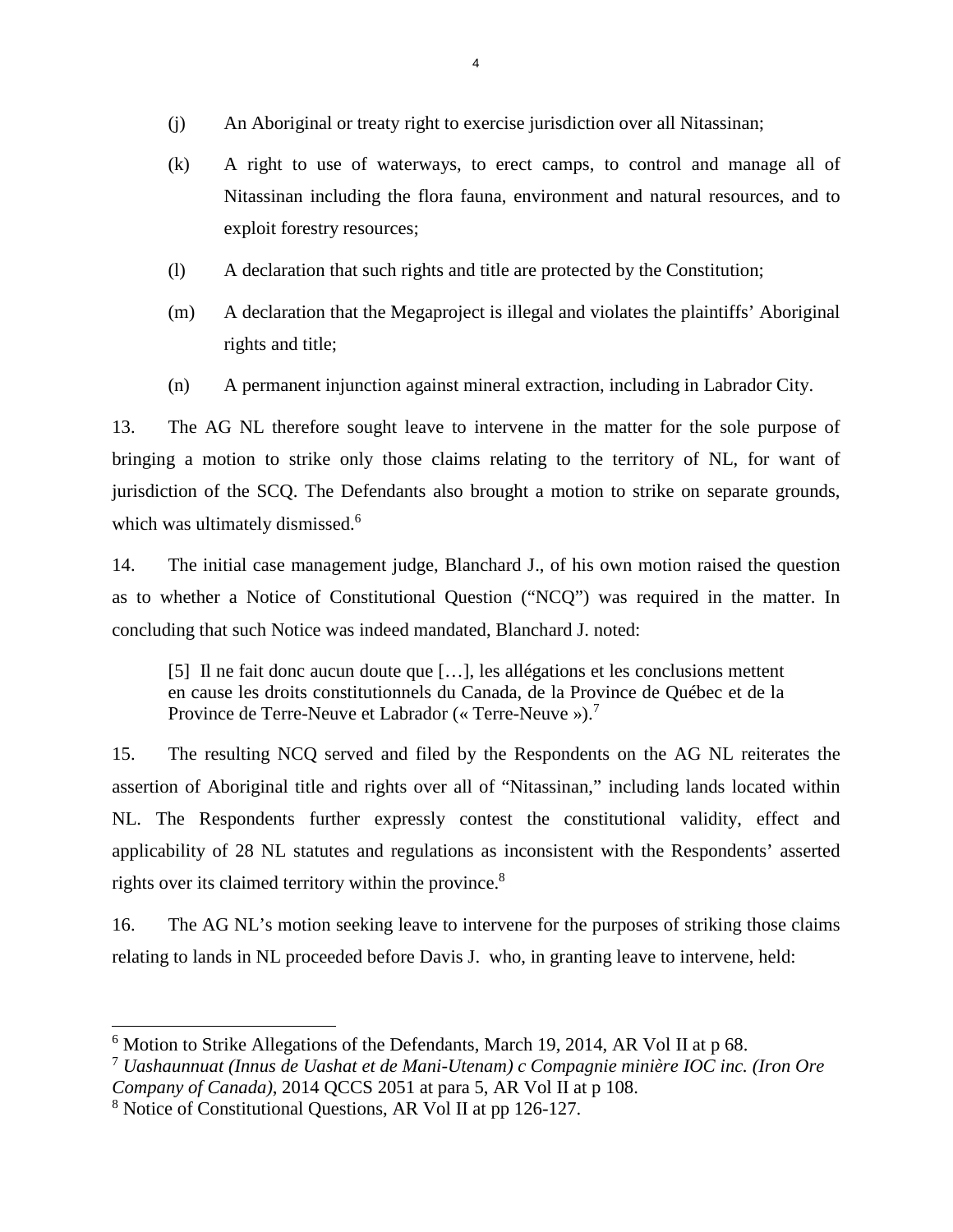[67] Le Tribunal ne peut non plus partager la position des Innus à l'effet que le litige est purement privé…. Au risque de se répéter, le Tribunal estime que pour réussir dans cette démarche les Innus devront faire reconnaître leurs droits ancestraux. […]

[69] Ces demandes vont bien au-delà des revendications des Innus contre IOC et QNS&L. Si le Tribunal les accorde, il est évident que les droits, tant du Québec que de Terre-Neuve-et-Labrador, sur le territoire seront affectés.<sup>[9](#page-9-0)</sup> [emphasis added]

17. The AG NL proceeded to move to strike the Respondents' allegations and prayers for relief relating to or dependent on the Respondents' claimed Aboriginal title and/or rights on lands located within NL, for want of jurisdiction of the SCQ, on the following grounds:

(a) art. 3152, of the *C.c.Q*., which limits the jurisdiction of the SCQ to adjudicate "real" claims where the property claimed is situated in Québec;

(b) the constitutional limits of the SCQ to adjudicate in relation to property and/or Aboriginal rights and title over lands outside the province of Québec;

(c) the constitutional principle of provincial Crown immunity from suit in the courts of other provinces;

(d) the SCQ lacks jurisdiction to render a judgment that would abrogate or impair the rights of ownership or of legislative and executive competence of another province in regard to lands and matters within that province.

18. The AG NL's motion in no way sought to restrain the Respondents from bringing their claim in regard to that portion of the asserted "Nitassinan" territory located in Québec. Indeed, the AG NL's motion was limited to seeking to strike those allegations only "dans la mesure où elles se rapportent à des portions du Nitassinan ou du mégaprojet d'IOC situé en dehors des limites territoriales de la province de Québec".[10](#page-9-1)

<span id="page-9-0"></span><sup>9</sup> *Uashaunnuat (Innus de Uashat et de Mani-Utenam) c Compagnie minière IOC inc. (Iron Ore Company of Canada)*, 2016 QCCS 1958 at paras 67, 69, AR Vol II at p 174-175.

<span id="page-9-1"></span> $10$  AG NL's Motion to strike allegations, April 23, 2014, AR Vol II at p 104.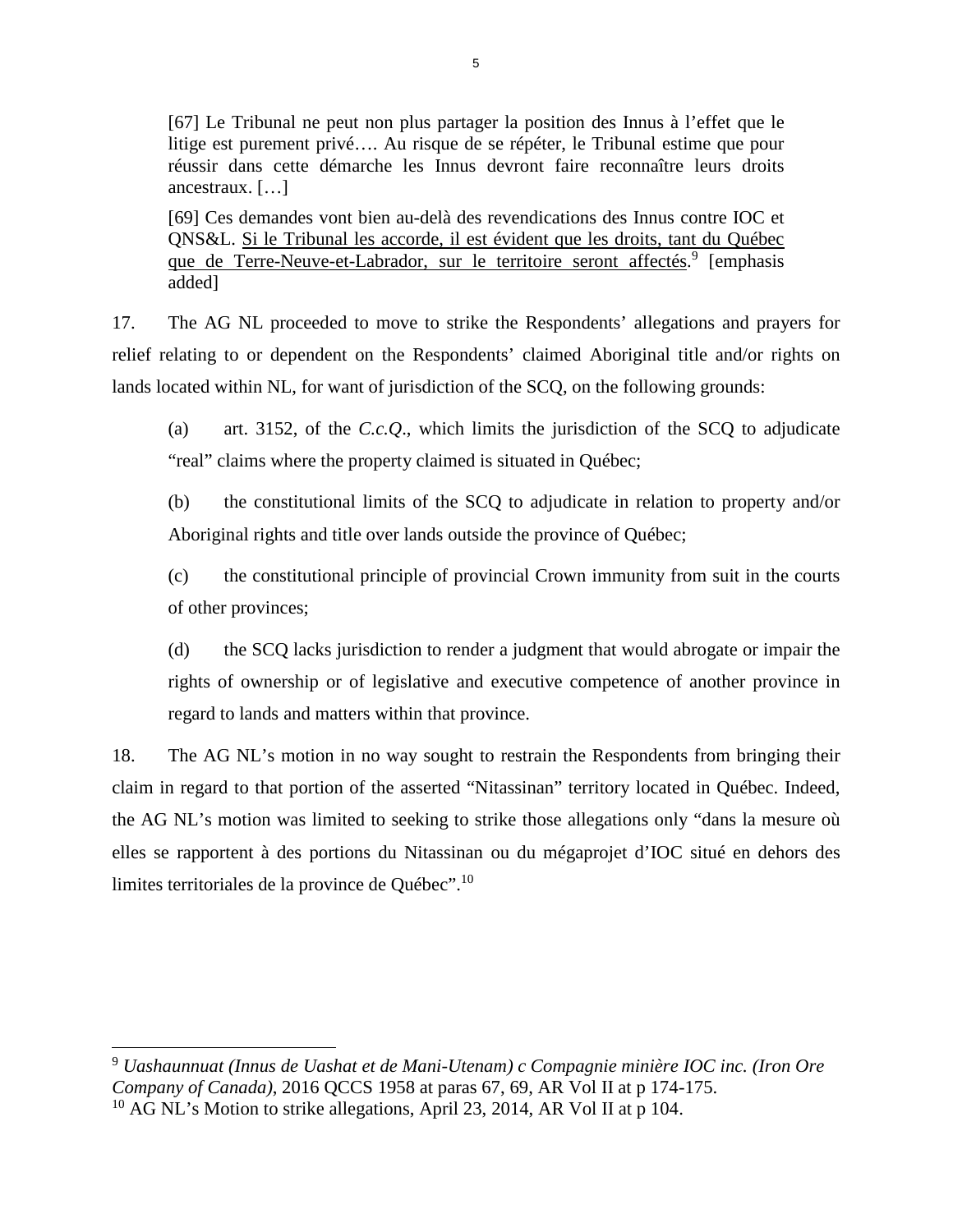19. In the alternative, the motion sought to amend the claim such that it would extend "que des faits, activités ou droits qui se retrouvent ou qui sont revendiqués à l'intérieur des limites territoriales de la province du Québec".<sup>[11](#page-10-0)</sup>

20. The impugned paragraphs all use the defined term "Nitassinan" or "Mégaprojet IOC" which include lands situated within the province of NL, or clearly make allegations in relation to Aboriginal rights/title over lands located in NL.

# **3. Decision of the Honourable Thomas M. Davis**

21. On October 19, 2016, Davis J. dismissed the AG NL's motion to strike.<sup>[12](#page-10-1)</sup> In so doing, the motions judge did not assess the specific, limited paragraphs and aspects of the claim that were the subject of the motion. Rather, Davis J. held that the action as a whole was of a "mixed" nature, having what he considered both "personal" and "real" elements, given the presence of certain personal/*in personam* claims (such as claims for damages) within the action, alongside certain "real"/*in rem* claims. Davis J. was, incorrectly, of the view on this basis that the SCQ thus had jurisdiction pursuant to art. 3152 of the *C.c.Q.*.

22. Davis J. declined to strike the impugned paragraphs of the pleading despite: the Respondents' admission that any Aboriginal title that they might possess on lands, including those in NL, constituted "real rights"<sup>[13](#page-10-2)</sup>; recognizing that the Respondents' claims were dependent upon proving Aboriginal rights which represented "real rights" (such as a right of use or usufruct)<sup>[14](#page-10-3)</sup>; and recognizing that in adjudicating these claims, the Court will have to rule on the constitutional rights of the Province of Québec and the Province of NL.[15](#page-10-4)

23. Moreover, while also accepting the longstanding constitutional principle of provincial Crown immunity from suit in the courts of other provinces, Davis J. held, without citing any authority in support, that this principle should not apply in regard to a claim resting on assertions

<span id="page-10-0"></span><sup>&</sup>lt;sup>11</sup> AG NL's Motion to strike allegations, April 23, 2014, AR Vol II at p 104.

<span id="page-10-1"></span><sup>12</sup> *Uashaunnuat (Innus de Uashat et de Mani-Utenam) c. Compagnie minière IOC inc. (Iron Ore Company of Canada)*, 2016 QCCS 5133, AR Vol I at p1.

<span id="page-10-2"></span><sup>13</sup> *Uashaunnuat (Innus de Uashat et de Mani-Utenam) c. Compagnie minière IOC inc. (Iron Ore Company of Canada)*, 2016 QCCS 5133 at para 61, AR Vol I at p 16.

<span id="page-10-3"></span><sup>14</sup> *Uashaunnuat (Innus de Uashat et de Mani-Utenam) c. Compagnie minière IOC inc. (Iron Ore Company of Canada)*, 2016 QCCS 5133 at paras 63-65, AR Vol I at p 16-17.

<span id="page-10-4"></span><sup>15</sup> *Uashaunnuat (Innus de Uashat et de Mani-Utenam) c. Compagnie minière IOC inc. (Iron Ore Company of Canada)*, 2016 QCCS 5133 as para 72, AR Vol I at p 19.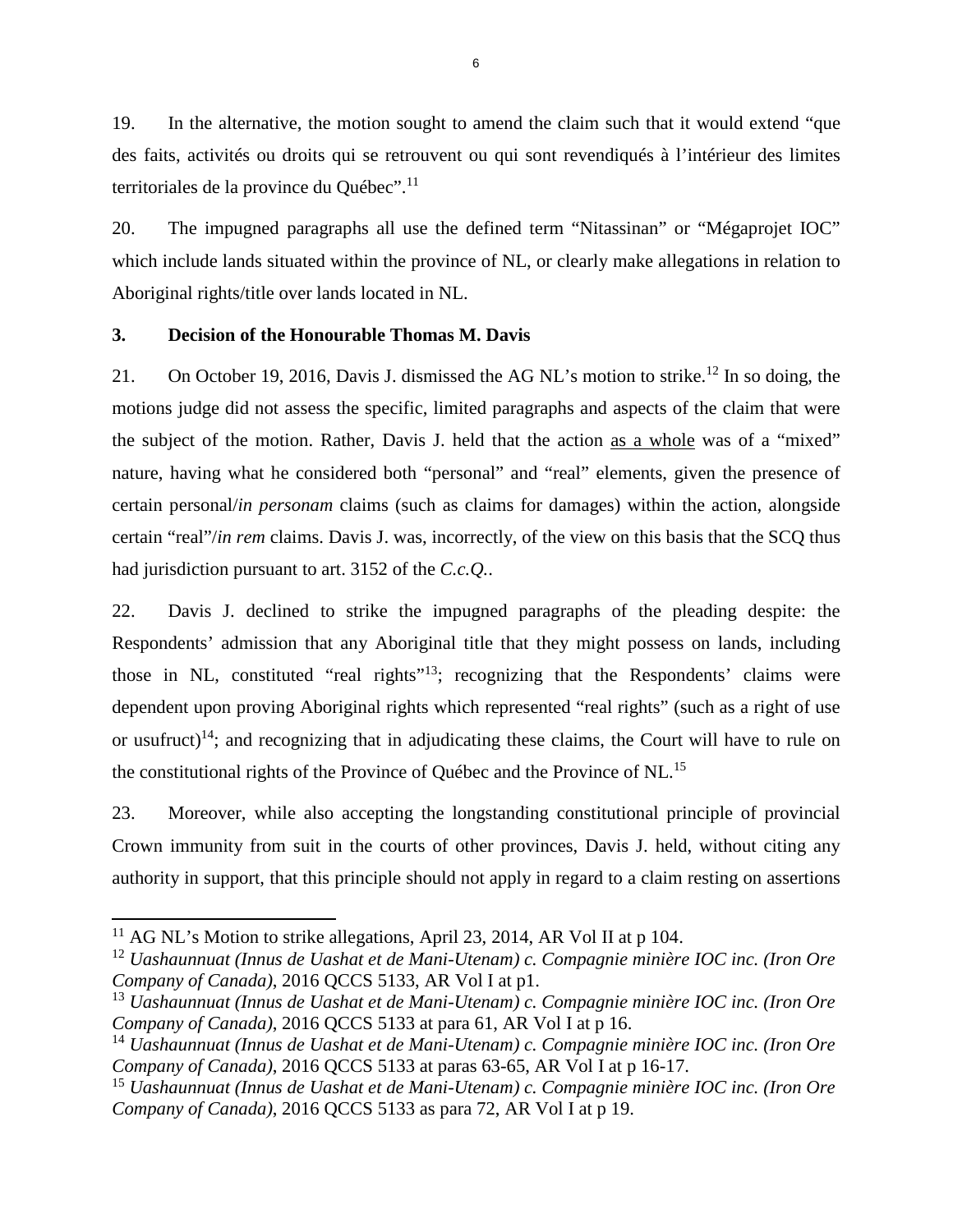of Aboriginal rights and title that extends over the border of two provinces, on the ground that such rights "pre-existed" provincial boundaries, and as a matter of access to justice.

24. Davis J. supported his conclusion on the need to take into consideration "the Aboriginal perspective," a principle endorsed by this Court in regard to the admissibility of evidence in Aboriginal rights litigation and in the establishment of the appropriate test for proving Aboriginal rights and title, thereby elevating this recognized and important principle into a legal rule capable of overriding the constitutional limits of the courts' jurisdiction.

25. Davis J. also reasoned, incorrectly, that requiring distinct proceedings in Québec and NL could lead to conflicting results.

### **4. Decision of the Québec Court of Appeal**

26. The AG NL sought and obtained leave to appeal to the QCCA. The ensuing appeal was dismissed.<sup>[16](#page-11-0)</sup> In its decision, the QCCA likewise considered the action as a whole rather than addressing the specific, discrete aspects of the claim that were the focused object of the AG NL's motion – namely those relating to lands and property of NL and the authorities of the Crown in right of NL. Writing for the Court, Ruel J.A. opined that the *sui generis* nature of Aboriginal rights precluded their classification as either "personal" or "real" rights. Despite this conclusion – and despite the ineluctable connection between the Aboriginal rights and title asserted and the specific territories which they are alleged to burden – the QCCA ruled that the claim was "primarily" a "personal" action.

27. The QCCA also came to the surprising conclusion that the claim does not seek remedies against, and does not purport to be binding on, any Crown.<sup>[17](#page-11-1)</sup> This determination is difficult to reconcile with the nature of the relief sought, and runs counter to the unambiguous language of the pleading and the Notice of Constitutional Question, as well as to the express holdings of both Blanchard and Davis JJ. as to the clear effect of the claims on the "real" rights and legislative and constitutional jurisdiction of the NL Crown.

<span id="page-11-0"></span><sup>16</sup> *Procureur général de Terre-Neuve-et-Labrador c. Uashaunnuat (Innus de Uashat et de Mani-Utenam)*, 2017 QCCA 1791, AR Vol I at p 36.

<span id="page-11-1"></span><sup>17</sup> *Procureur général de Terre-Neuve-et-Labrador c. Uashaunnuat (Innus de Uashat et de Mani-Utenam)*, 2017 QCCA 1791 at paras 91, 103-104, AR Vol I at pp 49-50.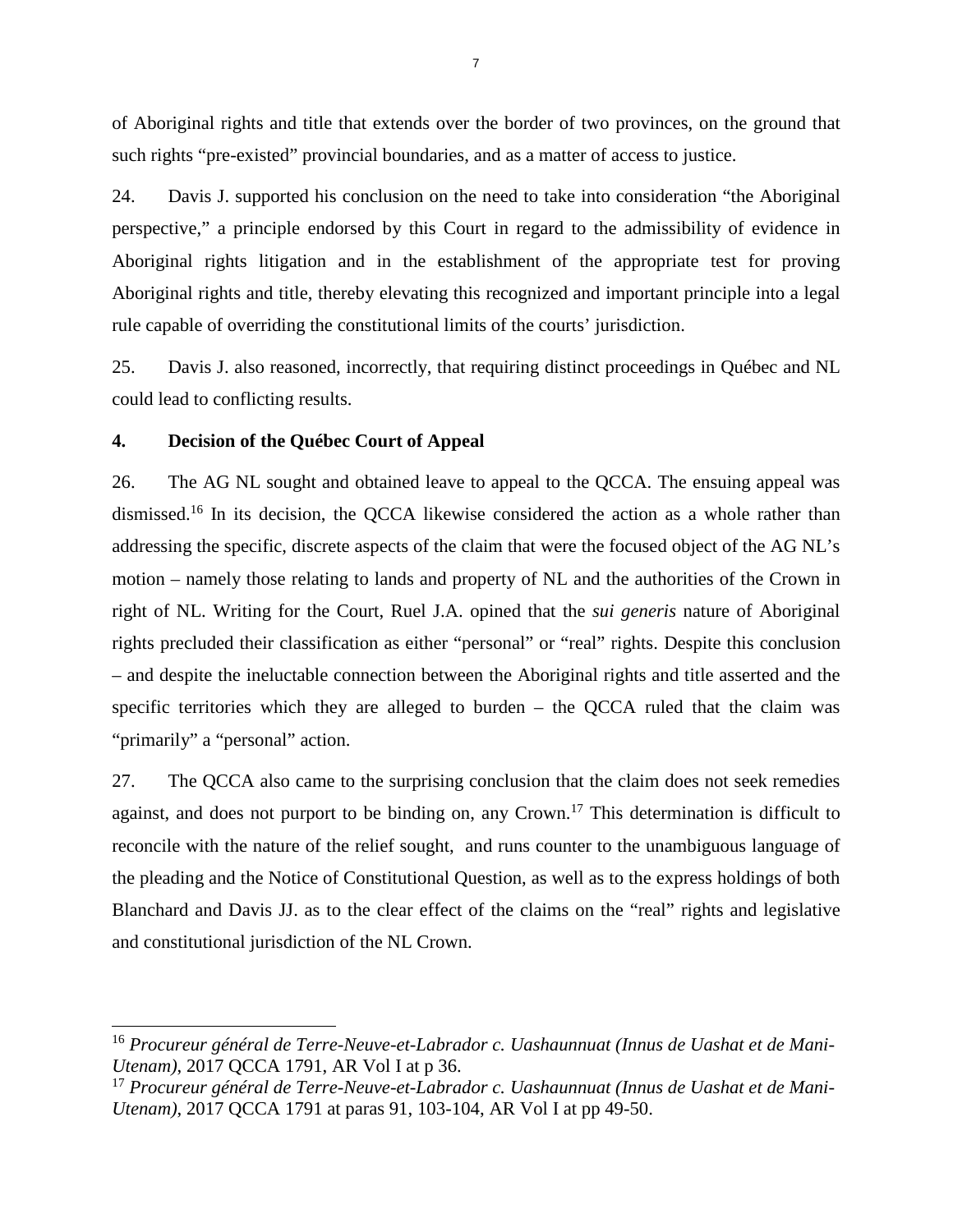28. Ruel J.A. opined that the AG NL had sought to "rigidly classify" the claim as a "real" action, and that it was not possible to describe Aboriginal rights in accordance with traditional notions of the law of property. Such rights, the QCCA held, have "real" and "personal" aspects, but are "different, unique and non-classifiable" and are qualified as *sui generis*. [18](#page-12-0)

29. Despite its view that such claims are "non-classifiable," the QCCA nevertheless went on to classify the claim, concluding that it was "primarily" a "personal" action over which the Québec courts have jurisdiction given that the Defendants are domiciled in Québec.

30. Ruel J.A. supported this novel conclusion on the basis that, unlike title rights at common or civil law, Aboriginal title is inalienable to all but the Crown. He further stated that although Aboriginal title has certain "real" characteristics in that it relates to a specific territory, it also has certain elements that could be qualified as "personal" as between the Aboriginal community and the Crown, given the Crown's fiduciary obligation arising from Aboriginal title.<sup>[19](#page-12-1)</sup>

31. Concluding that the claim was "primarily" "personal" in nature, Ruel J.A. then opined that a favourable result for the Respondent could not constitute a recognition of rights that could be binding on governments, and that the Respondents would then have to seize the courts in NL to have their rights recognized.<sup>[20](#page-12-2)</sup>

32. Ruel J.A. further held that the principle of Crown immunity did not bar the Respondents' claims from continuing in the Superior Court of Québec "at this stage," but that it would be open to the AG NL to participate in the proceedings and to raise Crown immunity as a defence, along with other potential defences, if it deemed  $fit.^{21}$  $fit.^{21}$  $fit.^{21}$ .

<span id="page-12-0"></span><sup>18</sup> *Procureur général de Terre-Neuve-et-Labrador c. Uashaunnuat (Innus de Uashat et de Mani-Utenam)*, 2017 QCCA 1791 at paras 13, 67-69, AR Vol I at pp 39, 46.

<span id="page-12-1"></span><sup>19</sup> *Procureur général de Terre-Neuve-et-Labrador c. Uashaunnuat (Innus de Uashat et de Mani-Utenam)*, 2017 QCCA 1791 at paras 74-77, AR Vol I at p 47.

<span id="page-12-2"></span><sup>20</sup> *Procureur général de Terre-Neuve-et-Labrador c. Uashaunnuat (Innus de Uashat et de Mani-Utenam)*, 2017 QCCA 1791 at paras 91, 103-104, AR Vol I at pp 49-50.

<span id="page-12-3"></span><sup>21</sup> *Procureur général de Terre-Neuve-et-Labrador c. Uashaunnuat (Innus de Uashat et de Mani-Utenam)*, 2017 QCCA 1791 at paras 100, 106-107, AR Vol I at pp 50-51.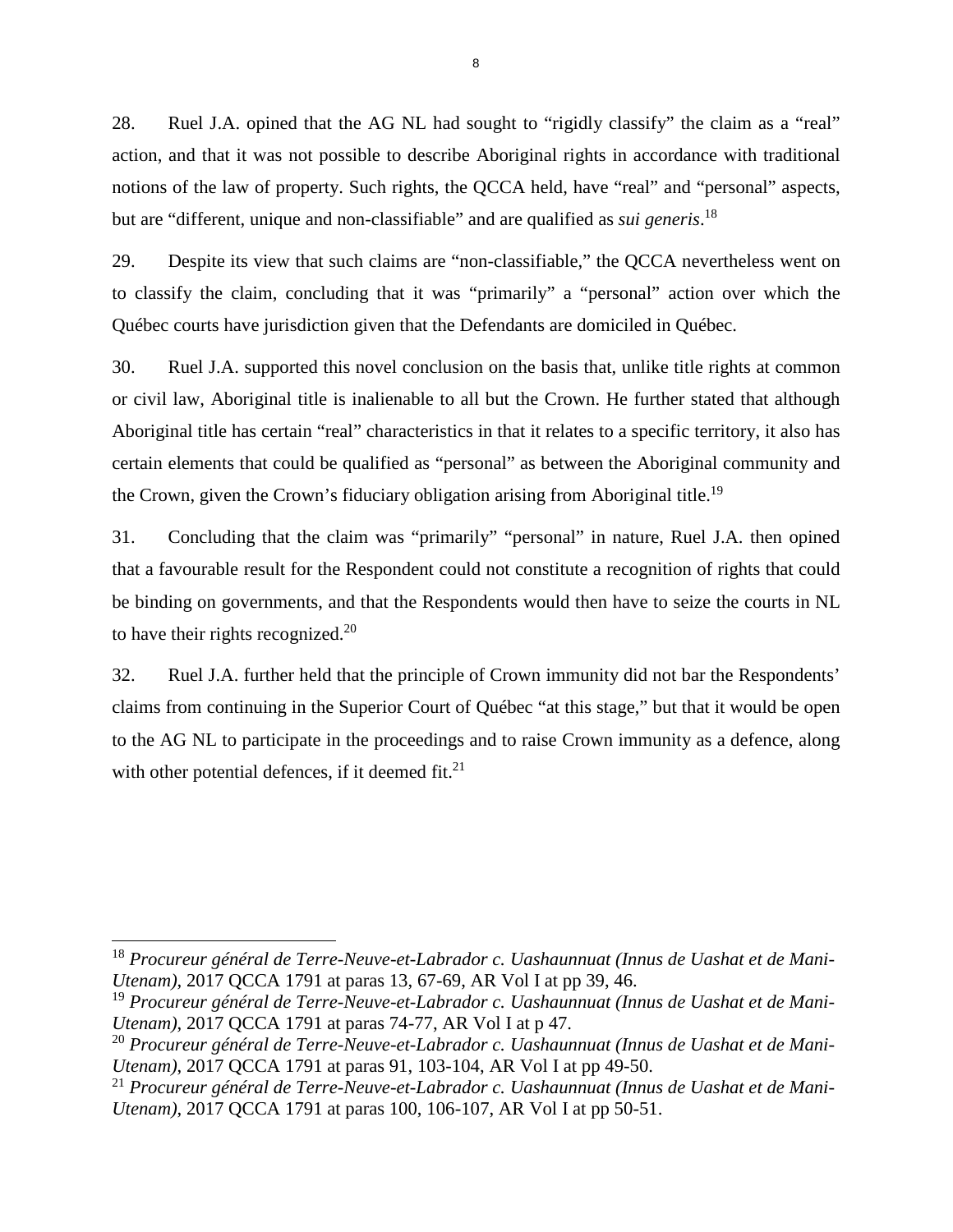33. The QCCA also predicated its conclusion in regard to Crown immunity on the view that the claim did not seek remedies against, and would not be binding upon, the Crown in right of  $NL.<sup>22</sup>$  $NL.<sup>22</sup>$  $NL.<sup>22</sup>$ 

34. Finally, the QCCA also adopted the concerns expressed by Davis J. as to the implications that requiring cross-border claimants to litigate in two jurisdictions would present access to justice and proportionality concerns.

35. The QCCA's conclusion is difficult to reconcile with the declarations of constitutionallyprotected Aboriginal title and rights on lands located in NL sought in the pleading, and the Notice of Constitutional Question served on the AG NL which expressly advises, *inter alia,* the Respondents' intention to seek declarations of inapplicability in connection with 28 named NL statutes. Unusually, these went unmentioned in the Court's reasons.

36. In denying the AG NL's motion to strike, the decision appealed from has the unsettling effect of allowing the exercise of extra-provincial jurisdiction by the Québec courts in relation to Crown lands and natural resources situated within NL, and in regard to the legislative and executive jurisdiction of the NL Crown as to the ownership, regulation and management of lands within that province. Such a result has no precedent in Canadian law, and constitutes a marked derogation from foundational constitutional principles at the heart of our federal system.

### **PART II – ISSUES**

37. The AG NL submits that the following question is at issue:

Does the Superior Court of Québec have jurisdiction, as a matter of constitutional law and under the *Civil Code of Québec*, to adjudicate and rule upon claims against private defendants that are grounded and dependent on assertions of Aboriginal rights and title over property, lands and natural resources situated within the Province of Newfoundland and Labrador?

38. The AG NL respectfully submits that this question must be answered in the negative.

<span id="page-13-0"></span><sup>22</sup> *Procureur général de Terre-Neuve-et-Labrador c. Uashaunnuat (Innus de Uashat et de Mani-*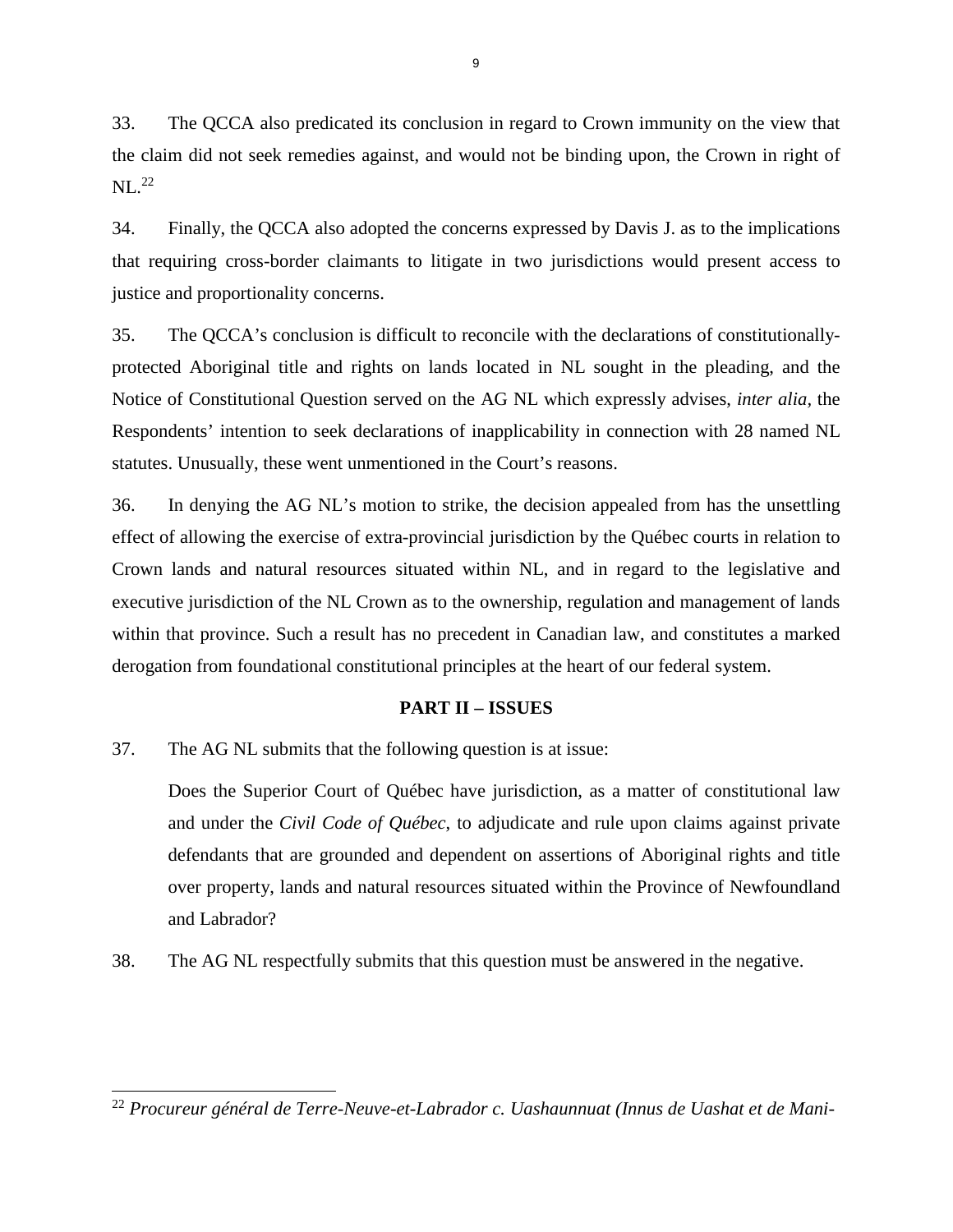### **PART III – ARGUMENT**

# **1. The superior courts of a province do not have the constitutional jurisdiction to make real/***in rem* **determinations in regard to land and natural resources outside that province**

39. The AG NL submits that the courts below erred in dismissing the contention that the impugned paragraphs in the claim constituted "real" claims over which the SCQ has no jurisdiction as regards property, land and natural resources situated outside the Province of Québec.

40. It is well-established that the jurisdiction to determine a right in relation to land or natural resources, regardless of the type of right sought (ownership, use or occupation), lies in the courts where the property is located.

41. In *Duke v. Andler*, [23](#page-14-0) this Court held that a decision concerning the title/possession of land could only be determined by a court in the province in which the land is located.

42. Similarly, in *Design Recovery Inc v Schneider*, the Saskatchewan Court of Appeal held :

The law is clear, the Ontario courts do not have jurisdiction to grant an *in rem* judgment in respect of the Saskatchewan land (*Duke v. Andler*, [1932] S.C.R. 734), only the Saskatchewan courts have that jurisdiction.<sup>[24](#page-14-1)</sup>

43. Canadian courts have consistently abjured jurisdiction over real property located in another jurisdiction. In *Palmer*, [25](#page-14-2) the Saskatchewan Court of Appeal held that even where both parties to a matrimonial dispute resided in Manitoba, the Manitoba courts did not have jurisdiction to grant an *in rem* judgment in relation to real property located in Saskatchewan. The Court of Appeal held that:

[...] the only Courts which have jurisdiction to entertain an application to determine the rights which the applicant has in real property in the Province of Saskatchewan are the Courts of this Province. The law of the Province of Saskatchewan governs in respect of the rights of parties to real property in the Province irrespective of what their domicile may be. [emphasis added] $^{26}$  $^{26}$  $^{26}$ 

<span id="page-14-0"></span>*Utenam)*, 2017 QCCA 1791 at paras 103, 105, AR Vol I at p 50.

<sup>23</sup> *Duke v Andler*, [1932] SCR 734.

<span id="page-14-1"></span><sup>24</sup> *Design Recovery Inc v Schneider*, 2003 SKCA 94 at para 2.

<span id="page-14-3"></span><span id="page-14-2"></span><sup>25</sup> *Palmer v Palmer*, [1979] SJ 435 (CA).

<sup>26</sup> *Palmer v Palmer*, [1979] SJ 435 (CA) at para 18. See also *War Eagle Mining Co v Robo Management Co*, [1995] BCJ 2142 at paras 14-15, 26, 29.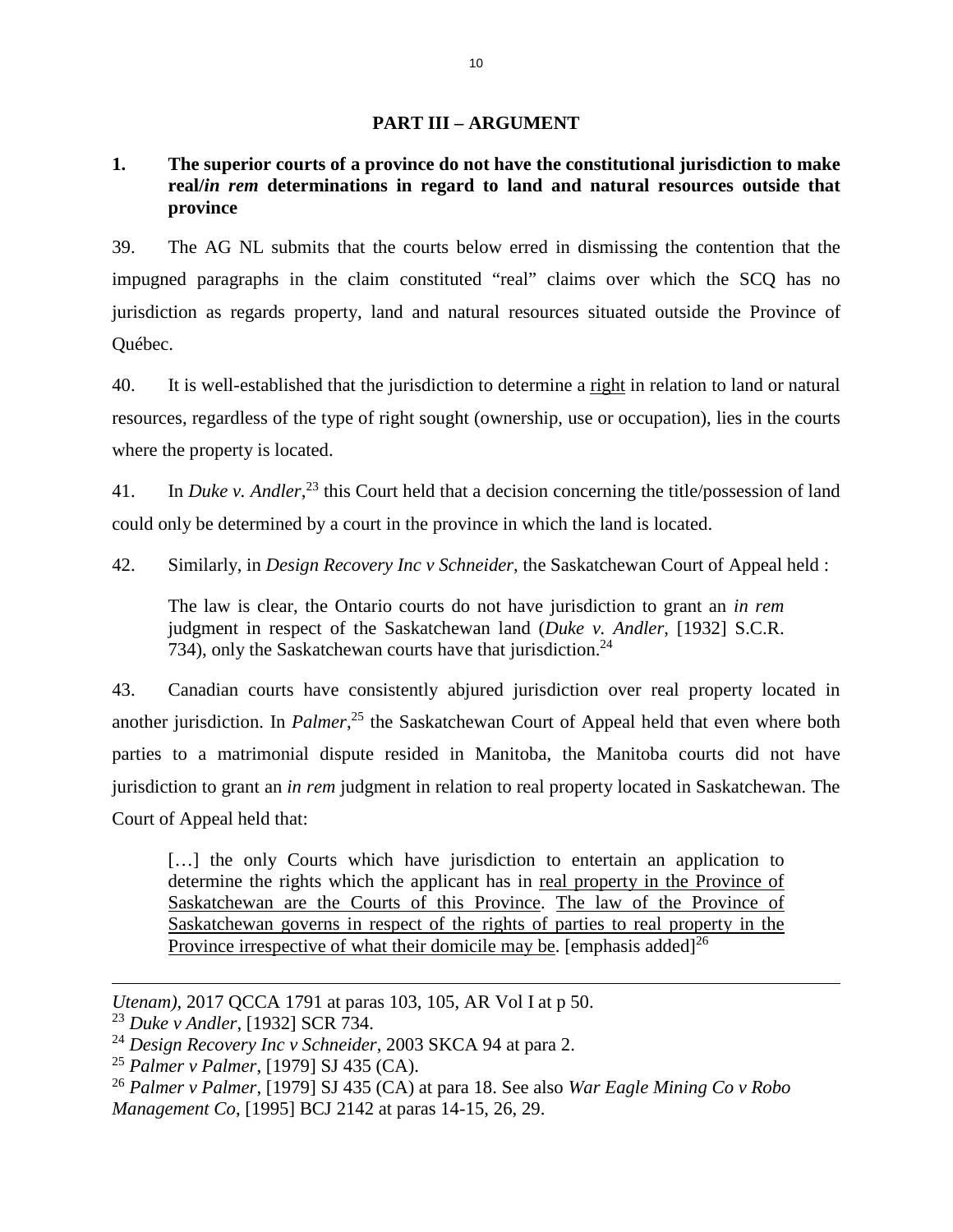44. Similarly, in *War Eagle Mining Co*, [27](#page-15-0) the Supreme Court of British Columbia held that it did not have jurisdiction to determine claims relating to mining rights in relation to real property situated in another province. The petitioner was incorporated in British Columbia, while the respondent was incorporated in Saskatchewan. Both parties signed an option agreement over mineral claims in Saskatchewan. A dispute in regard to the mineral claims arose. The agreement provided that it "shall be subject to, governed by, and construed in accordance with the laws of the Province of British Columbia". The British Columbia Superior Court held that it did not have jurisdiction as the mineral claims in dispute raised issues of "title, rights and interest in a foreign immovable".[28](#page-15-1) The Court of Appeal further opined that :

The general rule is that the courts of a country have no jurisdiction to adjudicate on the right and title to lands not situate within its borders. Only the courts of the jurisdiction in which lands are situate may adjudicate on the right and title to such lands. $29$ 

 $[\dots]$ 

The proposition that mineral claims are part and parcel of land is well grounded in common law.  $[\dots]$  [emphasis added, citations omitted]<sup>[30](#page-15-3)</sup>

45. As held by this Court in *Club Resorts Ltd v Van Breda*, this principle is not merely one of comity, but is constitutional in nature, and flows from our confederative model of government. Thus, this Court held that the rules of private international law codified by the *C.c.Q*. must conform to the Canadian constitutional regime, which includes territorial limits as to the jurisdiction of the courts of each province:

[21] Conflicts rules must fit within Canada's constitutional structure. Given the nature of private international law, its application inevitably raises constitutional issues. This branch of the law is concerned with the jurisdiction of courts of the Canadian provinces, with whether that jurisdiction should be exercised, with what law should apply to a dispute, and with whether a court should recognize and enforce a judgment rendered by a court of another province or [21] Les règles du droit international privé doivent être conformes au régime constitutionnel canadien. Compte tenu de la nature du droit international privé, son application soulève inévitablement des questions constitutionnelles. Cette branche du droit traite de la compétence des tribunaux provinciaux canadiens, de l'opportunité d'exercer cette compétence, de la loi applicable dans un litige donné et des conditions de la reconnaissance et de l'exécution d'un jugement

<span id="page-15-0"></span><sup>27</sup> *War Eagle Mining Co v Robo Management Co*, [1995] BCJ 2142.

<span id="page-15-2"></span><span id="page-15-1"></span><sup>28</sup> *War Eagle Mining Co v Robo Management Co*, [1995] BCJ 2142 at paras 15, 26, 29.

<sup>29</sup> *War Eagle Mining Co v Robo Management Co*, [1995] BCJ 2142 at paras 14.

<span id="page-15-3"></span><sup>30</sup> *War Eagle Mining Co v Robo Management Co*, [1995] BCJ 2142 at para 20.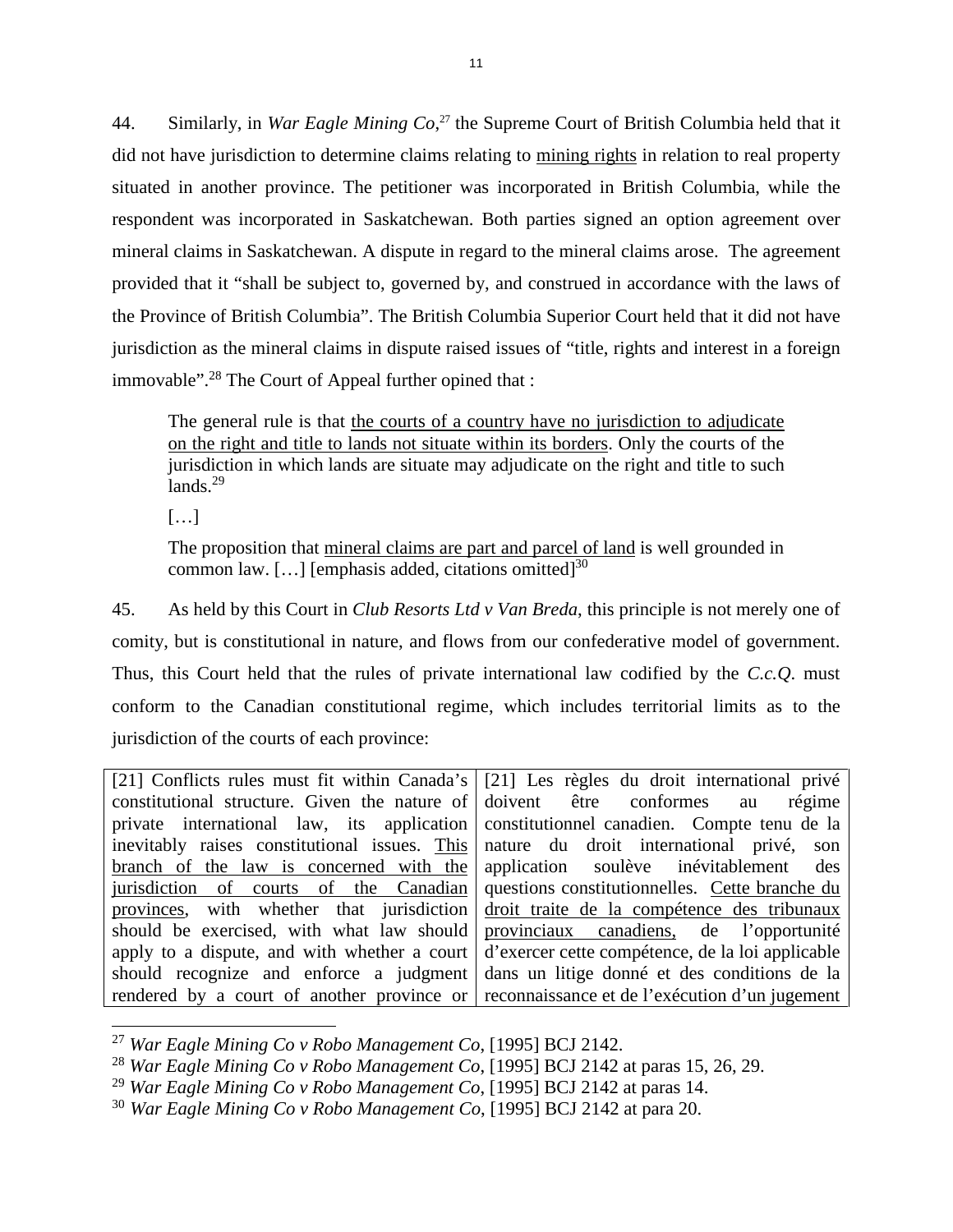| country. [] The interplay between provincial     | rendu par un tribunal d'une autre province ou      |  |
|--------------------------------------------------|----------------------------------------------------|--|
| jurisdiction and external legal situations takes | d'un tribunal étranger. [] L'interaction de la     |  |
| place within a constitutional framework which    | compétence provinciale et des situations           |  |
| limits the external reach of provincial laws and | juridiques survenues à l'extérieur de la           |  |
| of a province's courts. The Constitution         | province se situe à l'intérieur d'un cadre         |  |
| assigns powers to the provinces. But these       | limite la<br>constitutionnel qui<br>portée         |  |
| powers are subject to the restriction that they  | extraterritoriale des lois provinciales et des     |  |
| be exercised within the province in question     | provinciaux. En effet, la<br>tribunaux             |  |
| [citations omitted], and they must be exercised  | Constitution attribue<br>des<br>pouvoirs<br>aux    |  |
| in a manner consistent with the territorial      | provinces, mais elle n'en autorise l'exercice      |  |
| restrictions created by the Constitution.        | que sur leur territoire [citations omises] et dans |  |
| [emphasis added]                                 | le respect des restrictions territoriales prévues  |  |
|                                                  | par la Constitution. [nous soulignons] $31$        |  |
|                                                  |                                                    |  |

46. Pursuant to s. 37 of the *Constitution Act, 1949 – Enactment 21* (*Terms of Union)*, "All lands, mines, minerals, and royalties belonging to Newfoundland at the date of Union, and all sums then due or payable for such lands, mines, minerals, or royalties, shall belong to the Province of Newfoundland, subject to any trusts existing in respect thereof, and to any interest other than that of the Province in the same."[32](#page-16-1)

47. Thus, as in the multiple cases in which the Federal Court has declined to hear claims brought by the Innu of Québec and other Indigenous groups in regard to claimed interests in Newfoundland and Labrador, the "main and primary effect of the declaration sought […] would be to affect the property rights of the Province of Newfoundland."<sup>[33](#page-16-2)</sup> As was true in those cases, it is of no moment that the claim is brought against other parties and does not directly name the AG NL as a defendant.

48. In the instant case, the Defendants exercise mineral rights pursuant to authorizations by the underlying title-holder, the Crown in right of NL. Those authorizations, as well as that underlying Crown subsurface and surface title, are indirectly and directly challenged by the Respondents. The Respondents' claim in regard to mining rights relate to "title, rights and

<span id="page-16-0"></span><sup>31</sup> *Club Resorts Ltd. v Van Breda*, [2012] 1 SCR 572 at para 21.

<span id="page-16-1"></span><sup>32</sup> *1949 Newfoundland Act*, 12-13 Geo. VI, c. 22 (U.K.); *British North America Act*, 1949 (12-13 George VI, c. 22 (U.K.).

<span id="page-16-2"></span><sup>33</sup> *Joe v. Canada*, [1986] 2 S.C.R. 145. See also: *Vollant v. Canada*, 2009 FCA 185, and *Innu of Uashat Mak Manu-Utenam v. Canada*, 2016 FCA 156.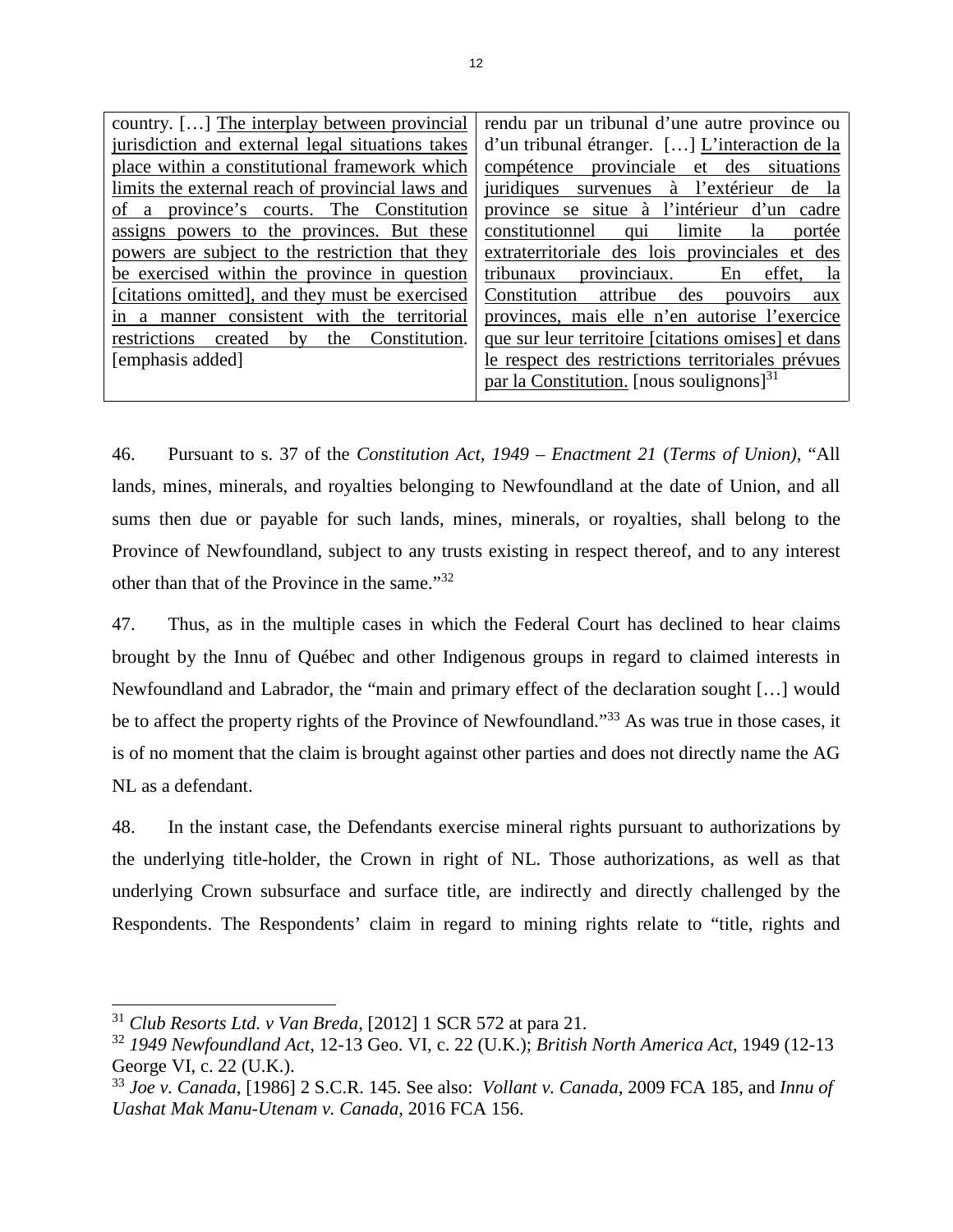interest in a foreign immovable" as held in *War Eagle* and are thus not within the jurisdiction of the SCQ.

# **1.1 Article 3152 of the** *Civil Code of Québec* **upholds the constitutional territorial limits on the jurisdiction of the SCQ**

49. The above-noted constitutional principle of territorial jurisdiction is enshrined in the *Civil Code of Québec* "*C.c.Q.*", which provides, at article 3152, as follows:

| <b>DIVISION III</b><br><b>REAL AND MIXED ACTIONS</b>                                                                 | <b>SECTION III</b><br>DES ACTIONS RÉELLES ET<br><b>MIXTES</b>                                                                          |
|----------------------------------------------------------------------------------------------------------------------|----------------------------------------------------------------------------------------------------------------------------------------|
| 3152. A Québec authority has jurisdiction<br>over a real action if the property in dispute<br>is situated in Québec. | 3152. Les autorités québécoises sont<br>compétentes pour connaître d'une<br>action réelle si le bien en litige est situé<br>au Québec. |

50. Article 3152 *C.c.Q.* codifies the common law and constitutional principle that provincial courts do not have jurisdiction to determine and grant a proprietary interest or possession of an object situated outside of the province. Article 3152 *C.c.Q.* also distinguishes between a "personal" and "real" action.

51. A "real" or *in rem* action is one "that is brought against property (or a thing), rather than against a person (*in personam*). Proceedings *in rem* establish title to or enforce a right in property. The court's ruling binds not only the litigants in the proceedings, but also third parties who may have an interest in the property".<sup>[34](#page-17-0)</sup>

52. In *Komunik*, the Court of Québec also defined the term "real right" for the purposes of art. 3152 *C.c.Q.* :

[l]es droits réels sont des droits patrimoniaux qui s'exercent directement sur une chose ou un objet. Le plus commun est le droit de propriété. Ils présentent trois caractéristiques principales : une portée universelle (opposable à tous) ; le droit de suite ; et finalement, le droit de préférence. [nous soulignons] $^{35}$  $^{35}$  $^{35}$ 

<span id="page-17-0"></span><sup>34</sup> Peter Hogg, Patrick Monahan et Wade Wright, *Liability of the Crown* (Toronto: Carswell, 2011) at p 72.

<span id="page-17-1"></span><sup>35</sup> *Komunik inc c Childs*, 2007 QCCQ 3222 at para 30.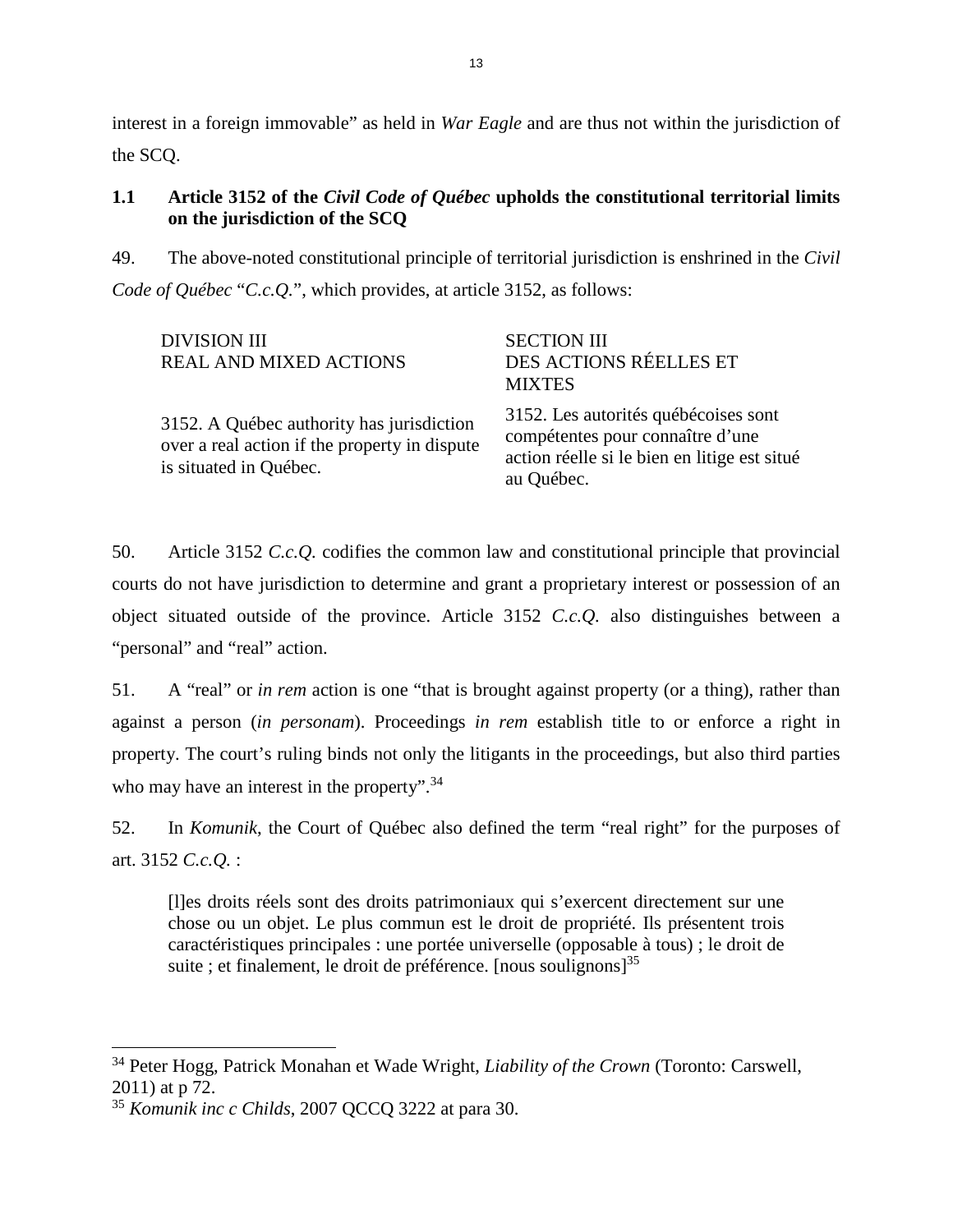53. Professeur P.H. Glenn also opined that art. 3152 *C.c.Q.* granted jurisdiction to Québec courts in "real" or *in rem* actions, but only where the property at issue is located in Québec.<sup>[36](#page-18-0)</sup>

54. Thus, in *Bern c Elfe Juvenile Products Inc*, [37](#page-18-1) the QCCA had to determine whether the action of Ms Bern was a "real" action and whether the "juridical *situs*" of the property in dispute (common shares in a corporation), were situated in Québec. The QCCA held that the Québec courts did not have jurisdiction under art. 3152 *C.c.Q.* because the *situs* of the shares in dispute were in Ontario.<sup>[38](#page-18-2)</sup>

## **1.2 The claim includes "real" claims in regard to property and lands situate within NL**

55. In this regard, the impugned claims that are the specific subject of the AG NL's motion to strike constitute "real"/*in rem* claims which fundamentally relate to property, lands and natural resources situated outside the province of Québec.

56. On this point, the QCCA stated that the AG NL had sought to "rigidly classify" the claim as a ''real'' action, but that Aboriginal rights defy traditional notions of the law of property. In its analysis, such rights have "real" and "personal" aspects but, being *sui generis,* are "different, unique and non-classifiable".<sup>[39](#page-18-3)</sup>

57. Respectfully, the *sui generis* nature Aboriginal rights and title, which is uncontroverted, is not a bar to their classification for the purposes of the *C.c.Q.*. As held by this Court in *Van der Peet*:

[49] [...] Courts adjudicating aboriginal rights claims must, therefore, be sensitive to the aboriginal perspective, but they must also be aware that aboriginal rights exist within the general legal system of Canada. To quote again Walters, at p. 413: "a morally and politically defensible conception of aboriginal rights will incorporate both [aboriginal and non-aboriginal] legal perspectives". The [49] […] Les tribunaux appelés à statuer sur des revendications de droits ancestraux doivent donc se montrer ouverts au point de vue des autochtones, tout en étant conscients que les droits ancestraux existent dans les limites du système juridique canadien. Pour citer de nouveau Mark Walters, à la p. 413: [TRADUCTION] «une conception moralement et politiquement défendable des droits

<span id="page-18-0"></span><sup>36</sup> P.H. Glen, *Droit international privé*, in *La Réforme du Code civil*, textes réunis par le Barreau du Québec et la Chambre des notaires du Québec, PUL 1993 at p 698.

<span id="page-18-1"></span><sup>37</sup> *Bern v Elfe Juvenile Products inc.*, [1995] R.D.J. 510 (QC C.A.).

<span id="page-18-3"></span><span id="page-18-2"></span><sup>38</sup> *Bern c Elfe Juvenile Products inc.*, [1995] R.D.J. 510 (QC C.A.) at paras 24, 28, 30-32.

<sup>39</sup> *Procureur général de Terre-Neuve-et-Labrador c. Uashaunnuat (Innus de Uashat et de Mani-Utenam)*, 2017 QCCA 1791 at paras 13, 67-69, AR Vol I at pp 39, 46.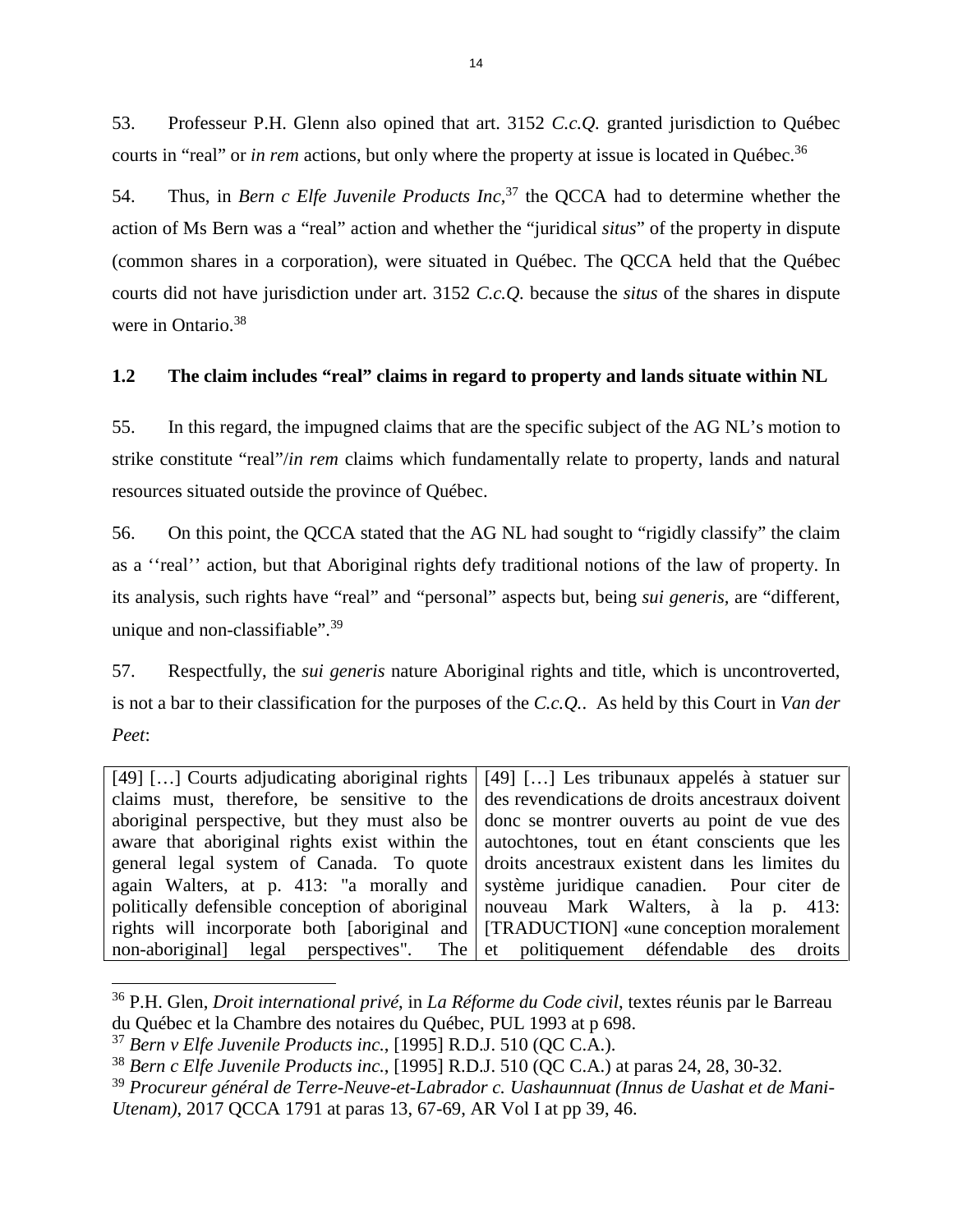| definition of an aboriginal right must, if it is ancestraux intégrera les deux points de vue |                                                                                                |  |
|----------------------------------------------------------------------------------------------|------------------------------------------------------------------------------------------------|--|
|                                                                                              | truly to reconcile the prior occupation of juridiques [autochtone et non autochtone]».         |  |
|                                                                                              | Canadian territory by aboriginal peoples with Pour concilier véritablement l'occupation        |  |
|                                                                                              | the assertion of Crown sovereignty over that anterieure du territoire canadien par les peuples |  |
|                                                                                              | territory, take into account the aboriginal autochtones avec l'affirmation par Sa Majesté      |  |
| perspective, yet do so in terms which are                                                    | de sa souveraineté sur celui-ci, un droit                                                      |  |
| cognizable to the non-aboriginal legal system.                                               | ancestral doit être défini d'une manière qui,                                                  |  |
|                                                                                              | tout en tenant compte du point de vue des                                                      |  |
| autochtones, soit néanmoins compatible avec le                                               |                                                                                                |  |
|                                                                                              | système juridique non autochtone. <sup>40</sup>                                                |  |
|                                                                                              |                                                                                                |  |

58. Indeed, despite and in apparent contradiction to its admonition that such a task was impossible, the QCCA nevertheless proceeded to classify the claim, globally, concluding that it was "principally" a "personal" action.

59. This exercise was, in itself, tainted by error. As had the motions judge, the QCCA assessed the action as a whole, rather than consider the specific relief sought by the AG NL – namely to surgically excise from the action only those claims relating to lands and resources situated within NL.

60. To the extent the action contained claims that were either *in personam* in nature, or were *in rem* but related to property within Québec, such claims should continue, and were expressly not targeted by the AG NL's motion.[41](#page-19-1) However, the SCQ having jurisdiction over *some elements* of the action does not, by that fact alone, confer jurisdiction in regard to matters over which it does not independently have jurisdiction.<sup>[42](#page-19-2)</sup>

61. The inclusion of a damages claim in an action does not clothe the SCQ with the jurisdiction to also issue *in rem* remedies over property situated in another province, let alone over public lands and natural resources the title of which vests in the Crown of another province.

<span id="page-19-0"></span><sup>40</sup> *R. v. Van der Peet*, [1996] 2 SCR 507 at para 49.

<span id="page-19-1"></span><sup>41</sup> See *Lynch Suder Logan c Logan*, 2014 QCCS 4765 at para 34; *Behaviour Communications inc. c Virtual Image Productions*, 1999 CanLII 10658 (QC C.Q.) at paras 21-23; *CGAO c. Groupe Anderson inc.*, 2017 QCCA 923; *War Eagle Mining Co v Robo Management Co*, [1995] BCJ 2142 at paras 14, 15, 20, 26, 29.

<span id="page-19-2"></span><sup>42</sup> *CGAO c Groupe Anderson inc.*, 2017 QCCA 923 at para 10; *War Eagle Mining Co v Robo Management Co*, [1995] BCJ 2142 at paras 14, 15, 20, 26, 29.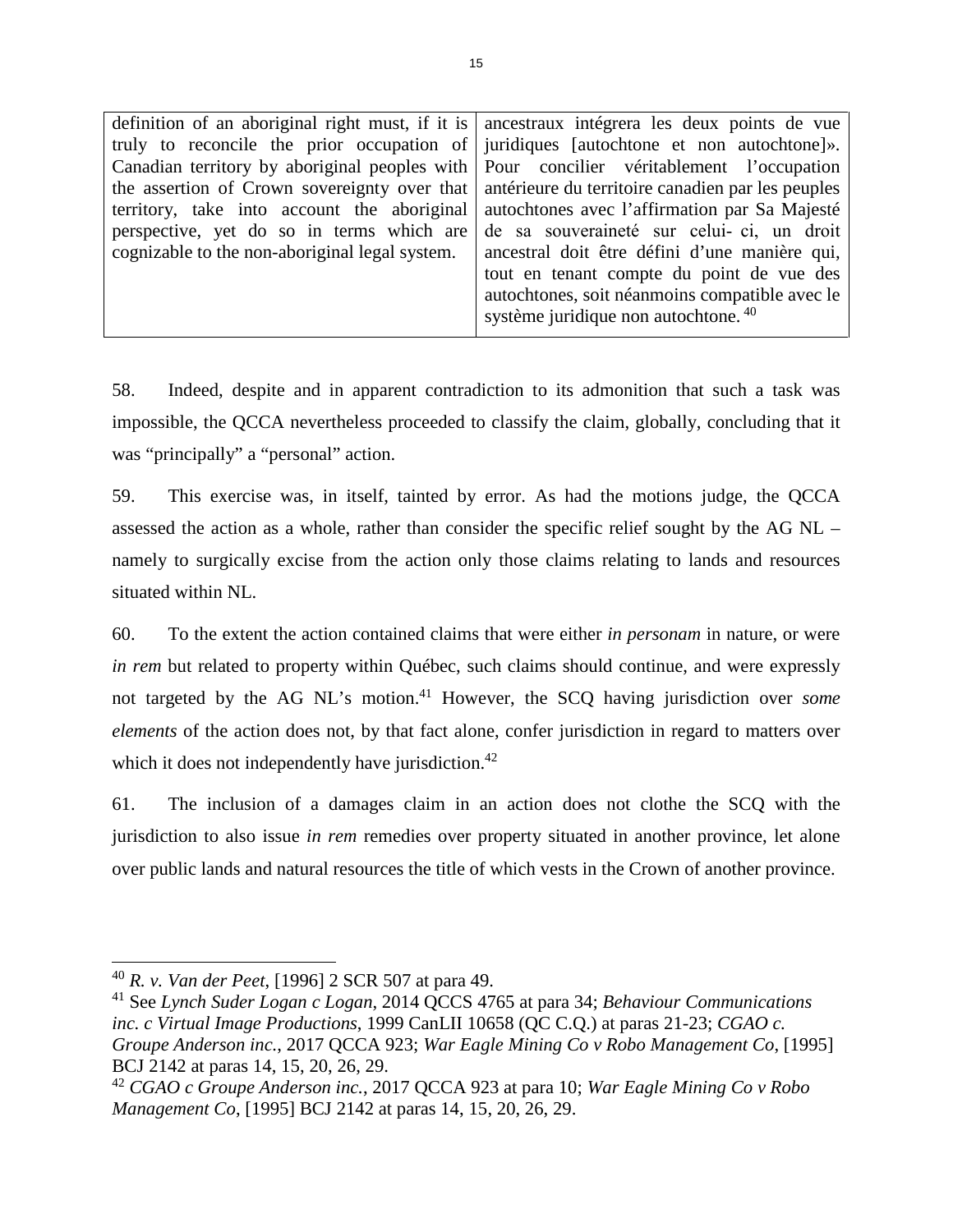62. Contrary to the conclustion of Davis J., to have jurisdiction over ''mixed'' actions, the SCQ must *prima facie* have jurisdiction over both the *in personam* and *in rem* aspects of the claim. $43$ 

63. Nor does the exercise properly consist of weighing the relative importance or quantity of *in personam* versus *in rem* claims; any *in rem* aspect of a claim relating to property in another province should be struck as outside the jurisdiction of the courts of that province.

64. Moreover, in globally assessing the *in personam* or *in rem* nature of claims predicated on Aboriginal rights and title, the QCCA relied on novel reasoning that is, respectfully, strained at best, and that runs counter to the jurisprudence. In this regard, the QCCA reasoned that unlike title rights at common law or under civil law, Aboriginal title is inalienable to all but the Crown. While of course correct, it is most unclear, with respect, how this principle operates to drain Aboriginal title of its fundamental "real" and *in rem* character.

65. While acknowledging that Aboriginal title has certain "real" characteristics in that it relates to a specific territory, Ruel J.A. reasoned that it also has certain elements that could be qualified as "personal" as between the Aboriginal community and the Crown, given the Crown's fiduciary obligation arising from and relating to Aboriginal title.<sup>[44](#page-20-1)</sup>

66. Aboriginal title undoubtedly has many legal incidents, including the possible engagement of Crown fiduciary obligations. How this deprives Aboriginal title of its ''real'', *in rem* nature, however, is not explained and, respectfully, is far from obvious.

67. The primary incident of Aboriginal title, of course, was left unmentioned by the Court below: as held by this Court in its landmark *Delgamuukw* and *Tsilhqot'in* decisions: " 'the right to exclusive use and occupation of the land […] for a variety of purposes', not confined to traditional or 'distinctive' uses [...]. In other words, Aboriginal title is a beneficial interest in the land [...]. In simple terms, the title holders have the right to the benefits associated with the land

<span id="page-20-0"></span><sup>43</sup> *CGAO c Groupe Anderson inc.*, 2017 QCCA 923 at para 10; *War Eagle Mining Co v Robo Management Co*, [1995] BCJ 2142 at paras 14, 15, 20, 26, 29.

<span id="page-20-1"></span><sup>44</sup> *Procureur général de Terre-Neuve-et-Labrador c. Uashaunnuat (Innus de Uashat et de Mani-Utenam)*, 2017 QCCA 1791 at paras 74-77, AR Vol I at p 47.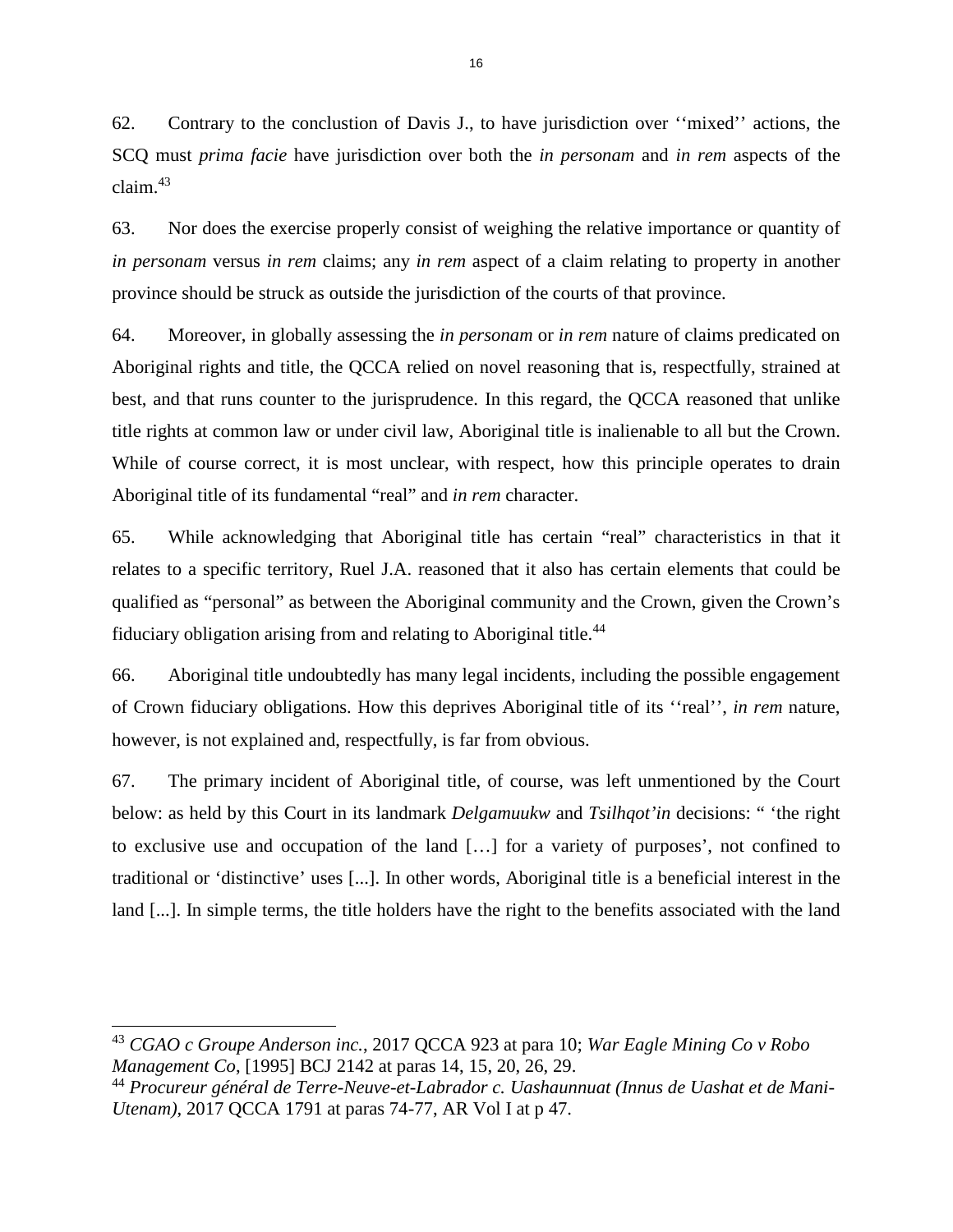— to use it, enjoy it and profit from its economic development."[45](#page-21-0) A claim asserting such a right is, it is submitted, the very definition of an *in rem* claim.

# **1.3** *Aboriginal title and harvesting rights are "usufructuary" rights and rights to "use" and therefore "real" rights under art. 1119 and 3152 of the Civil Code of Québec*

68. Contrary to the conclusions of the courts below, Aboriginal title and the specific Aboriginal rights asserted here – including hunting, trapping, fishing and harvesting rights – are by definition site-specific, inextricably tied to identified lands, and are thus "real"/*in rem* rights.

69. Davis J. noted the Respondents' own admission that "le titre ancestral qu'ils pourraient posséder dans le Nitassinan équivaudrait à un droit réel,"[46](#page-21-1) and recognized that Aboriginal rights and title in relation to land have the attributes of a "real right."[47](#page-21-2)

70. In this regard, Book Four *C.c.Q.* provides for the applicable rules concerning "property", and how such rights should be characterized. Title four of Book four deals with dismemberments of the right of ownership. Article 1119 *C.c.Q.* provides:

| <b>TITLE FOUR</b>                           | <b>TITRE QUATRIÈME</b>                       |
|---------------------------------------------|----------------------------------------------|
| DISMEMBERMENTS OF THE RIGHT OF              | DES DÉMEMBREMENTS DU DROIT DE                |
| <b>OWNERSHIP</b>                            | PROPRIÉTÉ                                    |
| <b>GENERAL PROVISION</b>                    | <b>DISPOSITION GÉNÉRALE</b>                  |
| 1119. Usufruct, use, servitude and          | 1119. L'usufruit, l'usage, la servitude et   |
| emphyteusis are dismemberments of the right | l'emphytéose sont des démembrements du       |
| of ownership and are real rights. [emphasis | droit de propriété et constituent des droits |
| added]                                      | réels. [nous soulignons]                     |

71. Pursuant to art. 1119 of the *C.c.Q.*, usufructuary rights or rights to use property constitute a dismemberment of a right of ownership and are, therefore, "real rights". Any dismemberment of ownership, including a usufructuary right or a right to use, may thus only be adjudicated before Québec courts if the property at issue is located in Québec, under art. 3152 *C.c.Q.*

<span id="page-21-0"></span><sup>45</sup> *Tsilhqot'in Nation v. British Columbia*, 2014 SCC 44, [2014] 2 S.C.R. 256 at para 70.

<span id="page-21-1"></span><sup>46</sup> *Uashaunnuat (Innus de Uashat et de Mani-Utenam) c. Compagnie minière IOC inc. (Iron Ore Company of Canada)*, 2016 QCCS 5133 at para 61, AR Vol I at p 16.

<span id="page-21-2"></span><sup>47</sup> *Uashaunnuat (Innus de Uashat et de Mani-Utenam) c. Compagnie minière IOC inc. (Iron Ore Company of Canada)*, 2016 QCCS 5133 at paras 61-65, AR Vol I at pp 16-17.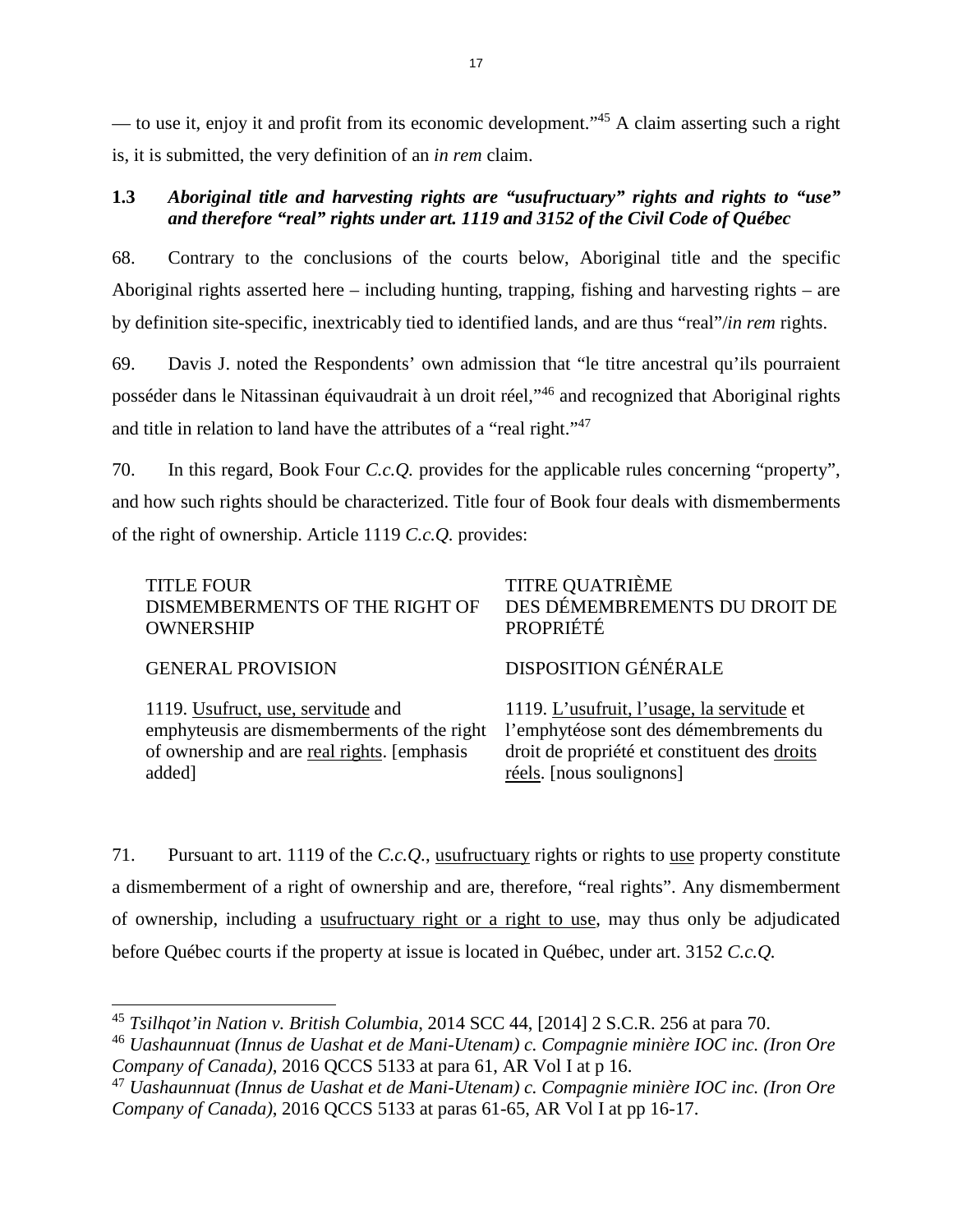72. In this respect the *C.c.Q.* is again consistant with the common law and constitutional law of Aboriginal rights and title. The jurisprudence has long held that such rights are usufructuary in nature and a dismemberment of ownership (and therefore, under the *C.c.Q.*, are "real" in nature).

73. In *St Catherine's Milling and Lumber Co v The Queen*, the Judicial Committee of the Privy Council described Aboriginal title as a "usufructuary right" :

It was suggested […] that inasmuch as the proclamation recites that the territories thereby reserved for Indians had never "been ceded to or purchased by" the Crown, the entire property of the land remained with them. That inference is, however, at variance with the terms of the instrument, which shew that the tenure of the Indians was a personal and usufructuary right, dependent upon the good will of the Sovereign. [emphasis added] $48$ 

74. Similarly, in *Delgamuukw*, this Court affirmed that Aboriginal title was a right in land in the nature of a usufruct, and held that it included the right to exclusive use and occupation of the lands subject to those rights :

| [111] [] Aboriginal title is a right in land<br>and, as such, is more than the right to engage<br>in specific activities which may be themselves<br>aboriginal rights. Rather, it confers the right to<br>use []. Those activities do not constitute the<br>right per se; rather, they are parasitic on the                                           | [111] [] Le titre aborigène est un droit<br>foncier et, en tant que tel, il est quelque chose<br>de plus que le droit d'exercer certaines<br>activités précises, qui peuvent elles-mêmes<br>être des droits ancestraux. Il confère plutôt le<br>droit d'utiliser des terres [] Ces activités ne                                                                                                                          |  |
|-------------------------------------------------------------------------------------------------------------------------------------------------------------------------------------------------------------------------------------------------------------------------------------------------------------------------------------------------------|--------------------------------------------------------------------------------------------------------------------------------------------------------------------------------------------------------------------------------------------------------------------------------------------------------------------------------------------------------------------------------------------------------------------------|--|
| underlying title. $[\dots]$                                                                                                                                                                                                                                                                                                                           | constituent pas le droit en soi; elles sont plutôt                                                                                                                                                                                                                                                                                                                                                                       |  |
|                                                                                                                                                                                                                                                                                                                                                       | des parasites du titre sous-jacent. []                                                                                                                                                                                                                                                                                                                                                                                   |  |
| $[113]$ [] This Court has taken pains to clarify<br>that aboriginal title is only "personal" in this<br>sense, and <u>does not mean that aboriginal title is</u><br>a non-proprietary interest which amounts to no<br>more than a licence to use and occupy the land<br>and cannot compete on an equal footing with<br>other proprietary interests [] | [113] [] Notre Cour s'est efforcée de<br>préciser que c'est uniquement dans ce sens que<br>le titre aborigène est un droit «personnel», et<br>que cela ne veut pas dire qu'il ne s'agit pas<br>d'un intérêt de propriété, qui ne représente rien<br>de plus qu'une autorisation d'utiliser et<br>d'occuper les terres visées et qui ne peut pas<br>concurrencer sur un pied d'égalité d'autres<br>droits de propriété [] |  |
| [115] [] Aboriginal title cannot be held by<br>individual aboriginal persons; it is a collective<br>right to land held by all members of an<br>aboriginal nation. Decisions with respect to<br>that land are also made by that community.                                                                                                             | [115] Le titre aborigène ne peut pas être<br>détenu par un autochtone en particulier; il est<br>un droit foncier collectif, détenu par tous les<br>membres d'une nation autochtone.<br>Les<br>décisions relatives aux terres visées<br>sont                                                                                                                                                                              |  |

<span id="page-22-0"></span><sup>48</sup> *St Catherine's Milling and Lumber Co v The Queen* (1888), 14 AC 46 at para 6; *Delgamuukw v British Columbia*, [1997] 3 SCR 1010 at para 112.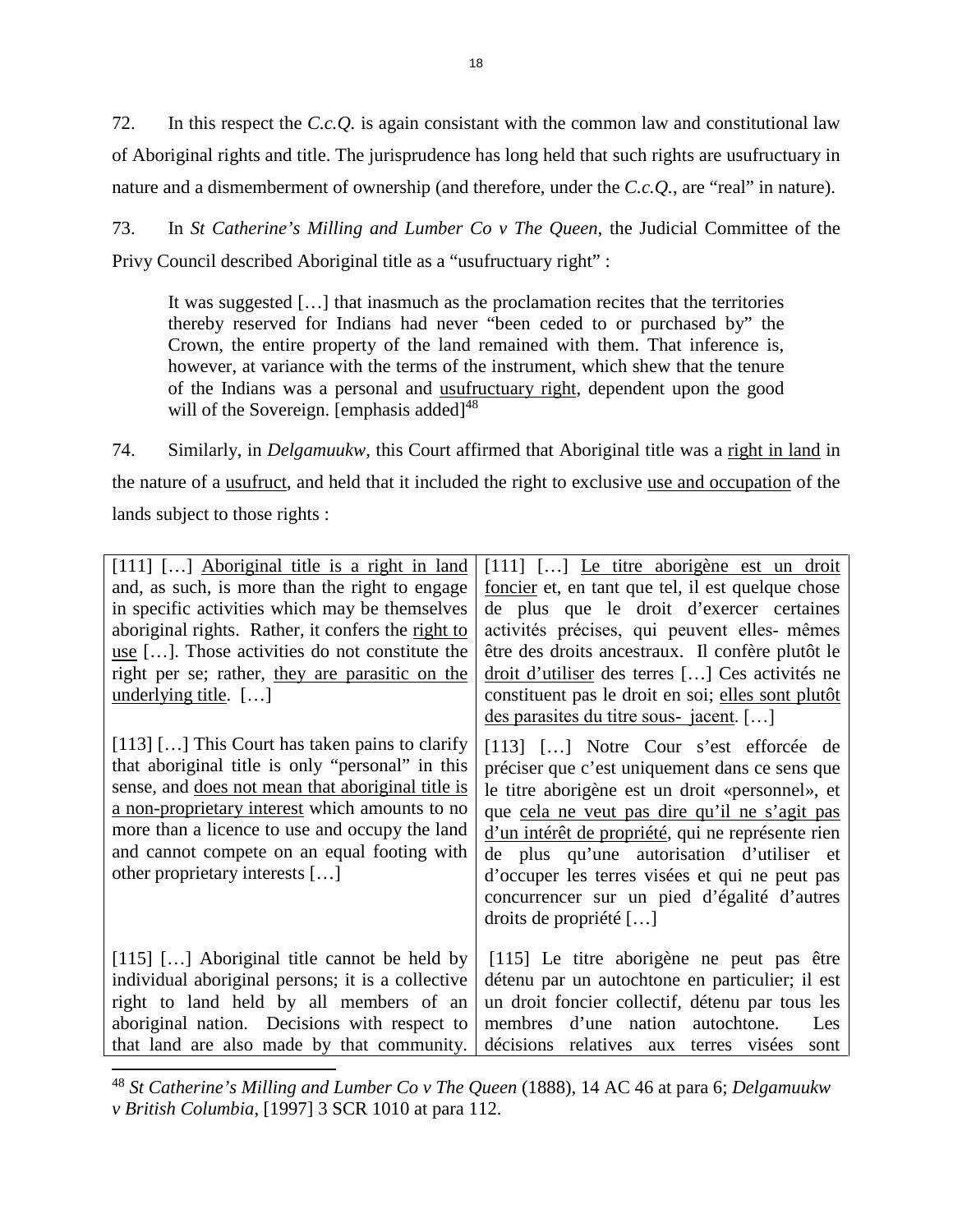| This is another feature of aboriginal title which<br>is sui generis and distinguishes it from normal<br>property interests. []                                                                                                                                                                                      | également prises par cette collectivité. Il s'agit<br>d'une autre caractéristique sui generis du titre<br>aborigène, qui le différencie des intérêts de<br>propriété ordinaires. []                                                                                                                                                             |
|---------------------------------------------------------------------------------------------------------------------------------------------------------------------------------------------------------------------------------------------------------------------------------------------------------------------|-------------------------------------------------------------------------------------------------------------------------------------------------------------------------------------------------------------------------------------------------------------------------------------------------------------------------------------------------|
| $[117]$ $[]$ first, that aboriginal title<br>encompasses the right to exclusive use and<br>occupation of the land held pursuant to that<br>title for a variety of purposes []; and second,<br>that those protected uses must not be<br>irreconcilable with the nature of the group's<br>attachment to that land. [] | [117] [] Premièrement, le titre aborigène<br>comprend le droit d'utiliser et d'occuper de<br>façon exclusive les terres détenues en vertu de<br>ce titre pour diverses fins []; deuxièmement,<br>ces utilisations protégées ne doivent pas être<br>incompatibles avec la nature de l'attachement<br>qu'a le groupe concerné pour ces terres. [] |
| $[145]$ [] Aboriginal title is a burden on the<br>Crown's underlying title. [] [emphasis<br>added]                                                                                                                                                                                                                  | [145] [] Le titre aborigène grève le titre<br>sous-jacent de la Couronne. $[\dots]^{49}$                                                                                                                                                                                                                                                        |

75. In *R. v. Marshall; R. v. Bernard*, Lebel J. affirmed that Aboriginal title had been qualified

as a usufruct and was premised on the principle of dismemberment of the right of ownership :

| [135] This qualification or burden on the [135] Cette réserve ou charge grevant le titre |                                                                                                     |  |
|------------------------------------------------------------------------------------------|-----------------------------------------------------------------------------------------------------|--|
|                                                                                          | Crown's title has been characterized as a $\alpha$ de la Couronne a été qualifiée d'usufruit. []    |  |
|                                                                                          | usufructuary right. [] The usufruct concept is $\vert$ La notion d'usufruit est utile en ce qu'elle |  |
|                                                                                          | useful because it is premised on a right of s'appuie sur un démembrement du droit de                |  |
|                                                                                          | property that is divided between an owner and propriété entre un propriétaire et un usufruitier.    |  |
|                                                                                          | a usufructuary. A usufructuary title to all Un titre usufructuaire sur toutes les terres non        |  |
|                                                                                          | unsurrendered lands is understood to protect cédées est considéré comme une protection de           |  |
|                                                                                          | aboriginal peoples in the absolute use and l'utilisation et de la jouissance absolue de leur        |  |
| enjoyment of their lands. [emphasis added]                                               | territoire par les peuples autochtones. [nous                                                       |  |
|                                                                                          | soulignons $]^{50}$                                                                                 |  |

76. In *Première Nation de Pessamit*, the SCQ explicitly equated Aboriginal title with a dismemberment of right of ownership:

[17] Ainsi pour résumer les droits ancestraux se situent sur un spectre qui va du titre aborigène qui peut être assimilé à un démembrement de propriété à une extrémité à des droits ancestraux qui sont des coutumes, pratiques et traditions

<span id="page-23-0"></span><sup>49</sup> *Delgamuukw v British Columbia*, [1997] 3 SCR 1010 at paras 111, 113, 115, 117, 145. See also *Tsilhqot'in Nation v British Columbia*, [2014] 2 SCR 257 at paras 69-72.

<span id="page-23-1"></span><sup>50</sup> *R v Marshall; R v Bernard*, [2005] 2 SCR 220 at para 135, per Lebel J. (with Fish J.) concurring.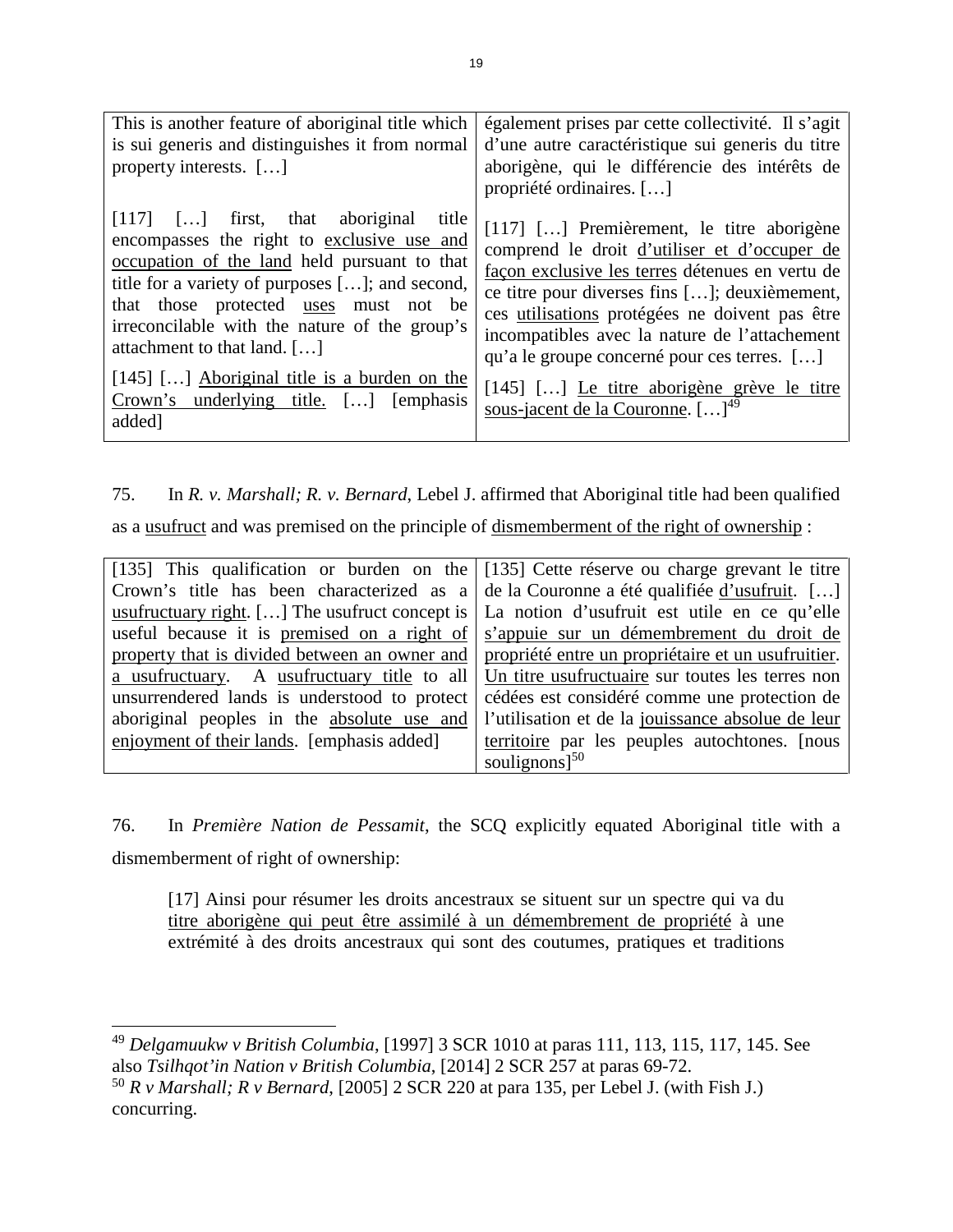sans égard à un rapport précis au territoire. Au centre du spectre se trouvent des activités rattachées au territoire visé par la revendication. [emphasis added] $51$ 

77. Equally, Aboriginal harvesting rights of the nature claimed by the Respondents in their pleadings that they assert having over lands in both Québec and NL, while distinct from title, are also "real rights." Such Aboriginal rights (including hunting and fishing) can confer rights to the *use* and *occupation*, but are limited to specific sites of land.<sup>[52](#page-24-1)</sup> In  $R$  v Côté, this Court affirmed that constitutional protection to ancestral harvesting rights was in relation to "use" of specific tracts of lands, and can only be exercised on those specific sites :

| [39] [A] protected aboriginal right falling short | [39] [] est néanmoins possible qu'un droit       |  |  |
|---------------------------------------------------|--------------------------------------------------|--|--|
| of aboriginal title may nonetheless have an       | ancestral protégé, même s'il ne s'agit pas d'un  |  |  |
| important link to the land. An aboriginal         | titre aborigène, ait un lien important avec le   |  |  |
| practice, custom or tradition entitled to         | territoire où il est exercé. Une coutume,        |  |  |
| protection as an aboriginal right will frequently | pratique ou tradition autochtone valant d'être   |  |  |
| be limited to a specific territory or location,   | protégée en tant que droit ancestral se limitera |  |  |
| depending on the actual pattern of exercise of    | fréquemment à un endroit ou<br>territoire        |  |  |
| such an activity prior to contact. As such, an    | spécifique, compte tenu de la façon dont elle    |  |  |
| aboriginal right will often be defined in site-   | était concrètement exercée avant le contact      |  |  |
| specific terms, with the result that it can only  | avec les Européens. En conséquence, un droit     |  |  |
| be exercised upon a specific tract of land.       | ancestral sera souvent défini en fonction d'un   |  |  |
| [emphasis added]                                  | site spécifique, avec pour conséquence qu'il ne  |  |  |
|                                                   | peut être exercé qu'à cet endroit. [nous         |  |  |
|                                                   | soulignons] $53$                                 |  |  |
|                                                   |                                                  |  |  |

78. Such rights are not freestanding and do not exist in a vacuum; they relate to specific, defined tracts of land and, where proven, operate as a burden on the Crown's underlying title in relation to land. The existence of such rights benefit from constitutional protection, and act as a significant impediment to governmental and legislative authority to regulate and develop such lands. Governmental or legislative action over those lands, if incompatible with harvesting rights of the nature claimed here, may be limited or barred, subject to government meeting a stringent justification test[.](#page-24-3)<sup>54</sup>

<span id="page-24-0"></span><sup>51</sup> *Première Nation de Pessamit c Québec (Procureur général)*, 2007 QCCS 794 at para 17.

<span id="page-24-1"></span><sup>52</sup> *R v Sappier; R v Gray*, [2006] 2 SCR 686 at para 50.

<span id="page-24-2"></span><sup>53</sup> *R v Côté*, [1996] 3 SCR 139 at paras 38-39. See also *R v Sappier; R v Gray*, [2006] 2 SCR 686 at para 50.

<span id="page-24-3"></span><sup>54</sup> *R v Sparrow*, [1990] 1 SCR 1075.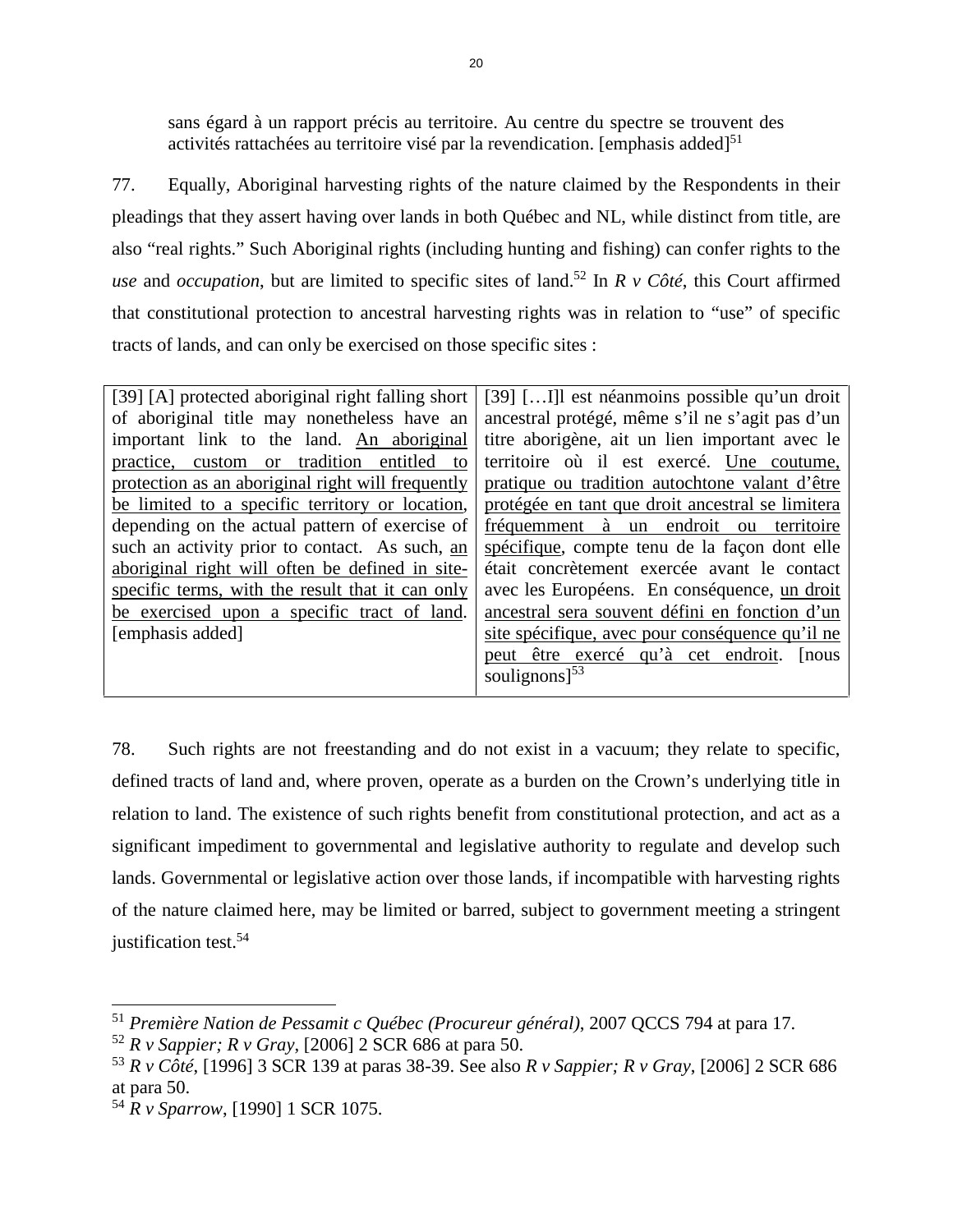79. While it is true that *certain* Aboriginal rights may exist independent of territory, such is not the case in regard to those *specific* Aboriginal rights that are asserted in this case. Those rights are, to the contrary, by definition inextricably tied to specific territories and are "real" in nature. Indeed, the Respondents' entire claim is dependent on their asserted Aboriginal rights being tied to specific lands and resources – namely those under the industrial use and exploitation of the Defendants.<sup>[55](#page-25-0)</sup>

80. The Respondents expressly allege that these rights are closely linked ("ont un lien étroit") with the territory as well as specific sites where the Defendants are exercising their industrial activity.<sup>[56](#page-25-1)</sup> Only by proving the existence of Aboriginal rights and/or title in relation to those specific territories, and the alleged harms to those rights caused by the Defendants' activities on those territories, can the Respondents hope to make out their claim against the Defendants.

81. This was recognized by Davis J. in granting the AG NL leave to intervene in order to bring the motion to strike:

[67] Le Tribunal ne peut non plus partager la position des Innus à l'effet que le litige est purement privé, même si son objet principal, soit obtenir des dommages d'IOC et de QNS&L, l'est. **Au risque de se répéter, le Tribunal estime que pour réussir dans cette démarche les Innus devront faire reconnaître leurs droits ancestraux.**[57](#page-25-2) [emphasis added]

82. The Defendants' activities are not of themselves capable of infringing Aboriginal rights or title. It is the very fact of the Defendants' industrial activities occurring **on the lands claimed by the Respondents to be subject to their Aboriginal title and rights** that gives rise to their claim. Further, the Respondents repeatedly assert, in the impugned claims, rights to the exclusive use and management of the claimed territories as well as to the natural resources contained therein.

83. Therefore, while the action as a whole also contains claims that may be characterized as "personal" in nature, the allegations that are the specific subject of the AG NL's motion to strike

<span id="page-25-0"></span><sup>&</sup>lt;sup>55</sup> Motion to institute proceedings in permanent injunction, to obtain declaratory and damages claims, March 18, 2013, AR Vol II at p 1.

<span id="page-25-1"></span><sup>&</sup>lt;sup>56</sup> See, notably, Motion to institute proceedings in permanent injunction, to obtain declaratory and damages claims, March 18, 2013 at paras 39, 46, 48-53, AR Vol II at pp 8, 11.

<span id="page-25-2"></span><sup>57</sup> *Uashaunnuat (Innus de Uashat et de Mani-Utenam) c Compagnie minière IOC inc. (Iron Ore Company of Canada)*, 2016 QCCS 1958 at para 67, AR Vol II at p 174.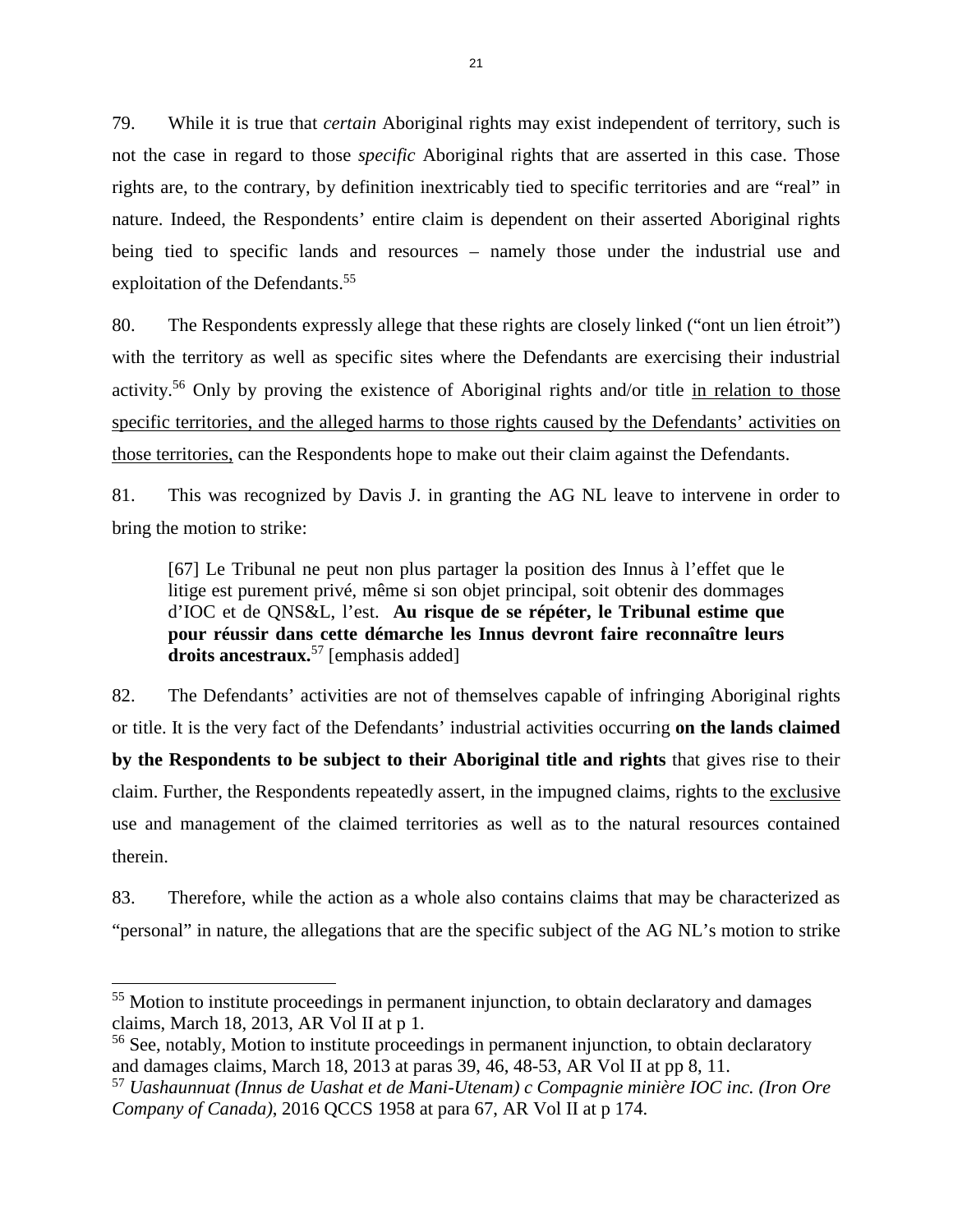constitute rights to ownership of land, exclusive use of land and "usufructuary rights". Under art. 1119 *C.c.Q.*, such rights constitute "real rights" and, *per* art. 3152 *C.c.Q.*, fall outside the jurisdiction of the SCQ to the extent they relate to land outside the province of Québec.

84. Consequently, the courts bellow erred in law in ruling that the Respondents' claim was *in personam* rather than *in rem*. Even if some of the claims are indeed *in personam*, the SCQ still could not adjudicate the rights in property or land claimed by the Respondents. As stated, claims in relation to property are *in rem* and can only be adjudicated before the court where the property is located, notwithstanding that other potential *in personam* claims exist in the same pleading. Indeed, as held by the Saskatchewan Court of Appeal in *War Eagle* :

The petitioner contends that it seeks only to exercise this court's *in personam*  jurisdiction. Setting aside the fact that the respondent is not within this court's *in personam* jurisdiction, it is clear that the petitioner seeks more than *in personam* jurisdiction. In asking for a declaration that the respondent has no interest in the claims arising from the agreement, a question which may appear as a question of contract interpretation, the petitioner asks whether the respondent has or has not an interest in mineral claims. […W]hether the claim at first instance was presented as a declaration of entitlement to possession and occupation of land, the declaration sought by the petitioner speaks directly to ownership of a foreign immovable $58$ 

85. The Respondents have elected to frame their claim in this manner. Had the claim been limited to seeking damages arising from alleged harms caused to the Respondents' asserted rights over territories situated in Québec, the SCQ would *a priori* have jurisdiction, even if such harms arose from activities emanating outside the Province of Québec.

# **2. Crown immunity precludes the courts of one province from making determinations as to Aboriginal rights and title in another province**

# **2.1 General Principles**

86. The AG NL's motion also relied upon the well-established principle that the Crown of a province is immune from suit in the courts of another province. This principle also flows from the constitutional limits of the courts of each province, as discussed by this Court in *Van Breda.*[59](#page-26-1)

<span id="page-26-0"></span><sup>58</sup> *War Eagle Mining Co v Robo Management Co*, [1995] BCJ 2142 at para 27.

<span id="page-26-1"></span><sup>59</sup> *Club Resorts Ltd. v Van Breda*, [2012] 1 SCR 572 at para 21.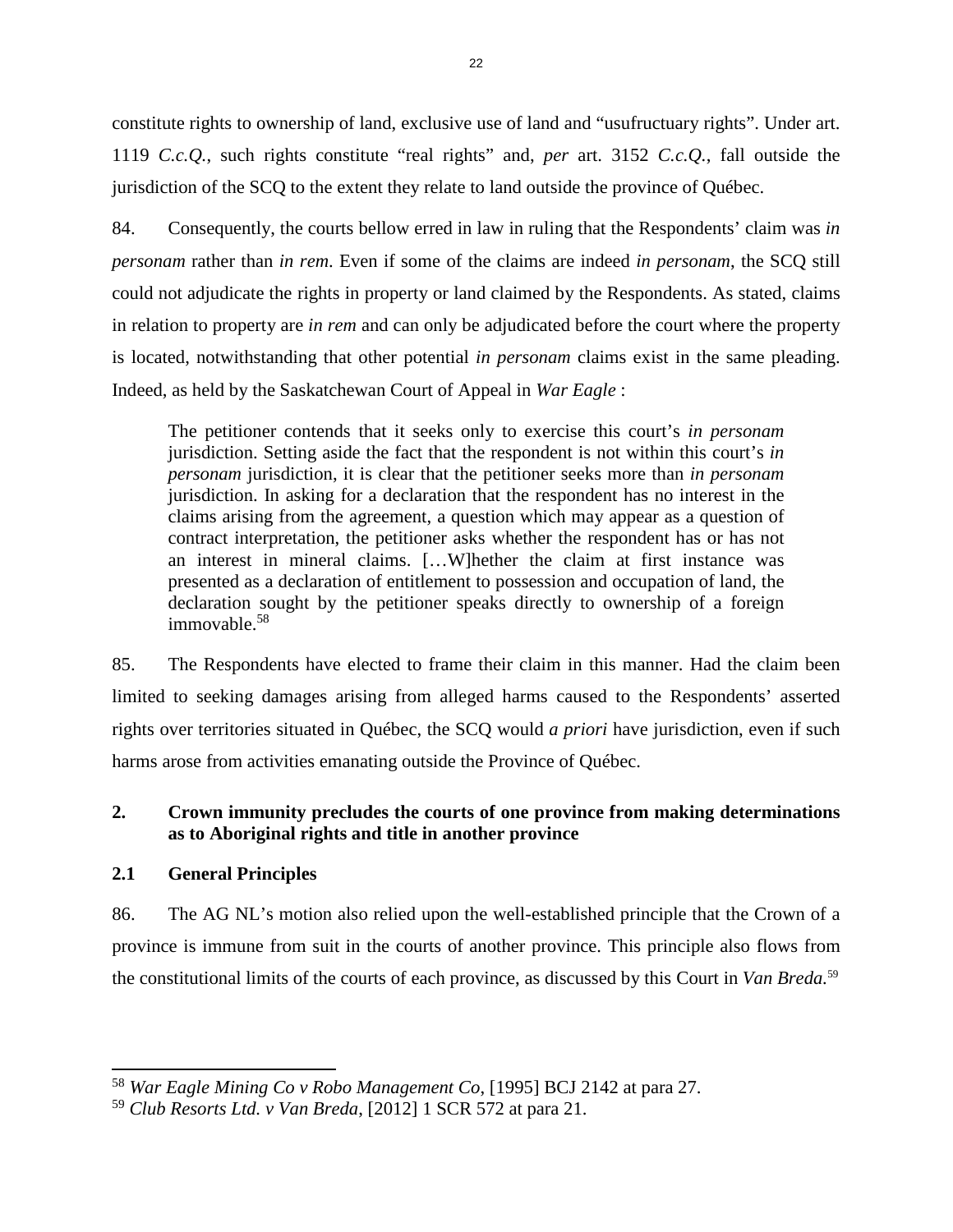87. The Courts of Appeal and superior courts across Canada have affirmed that the Crown is immune from suit, except as unequivocally authorized by the legislature,  $60$  and that a legislature of one province cannot authorize suits to be brought against the Crown of another,<sup>[61](#page-27-1)</sup> article 3152 C.c.Q. reflects this principle. Professor Hogg explained the principle as follows:

The Crown proceedings statute of each province grants jurisdiction to the courts of that province to hear and determine claims against the Crown in right of that province. […] It follows that the Crown in right of Ontario (for example) can be sued in the courts of Ontario. But can the Crown in right of Ontario be sued in the courts of another province? The conventional answer to that question is no, the Crown in right of one province cannot be sued in the courts of another province. The reasoning that leads to that answer is that the Crown proceedings statute of each province renders the Crown in right of that province liable to be sued in the courts of that province, but not in the courts of the other provinces. Nor does the Crown proceedings statute of any province purport to confer jurisdiction on the province's courts over the Crown in right of any province other than enacting province. Indeed, there is even a basis for suggesting that such a grant of jurisdiction would be unconstitutional: "no province can compel another to submit to a particular forum". These premises lead to the conclusion that the common law of Crown immunity from suit survives when (for example) the Crown in right of Ontario is sued in the province of British Columbia. The traditional view accordingly holds that a person with a claim against the Crown in right of Ontario must go to the courts of Ontario to proceed with the claim, unless Ontario voluntarily submits to jurisdiction elsewhere.<sup>[62](#page-27-2)</sup>

88. In common with similar enactments throughout the federation, s. 20 of the Newfoundland and Labrador *Proceedings Against the Crown Act* does not allow a claim for title or other constitutional rights on lands located in NL to be brought before a court of another jurisdiction. It provides:

<span id="page-27-1"></span><span id="page-27-0"></span><sup>60</sup> *Canada (Attorney General) v. Thouin*, [2017] 2 SCR 184, 2017 SCC 46 at para 20. <sup>61</sup>*Sauvé v Attorney General of Quebec et al*, 2011 ONCA 369 at para 3. See also *Medvid v Alberta (Minister of Health)*, 2010 SKQB 22 at paras 25-27, affr'd 2012 SKCA 49; *Ontario v Mar-Dive Corp* (1996), 141 DLR (4e) 577 (Div Gen Ont); *Kaman v British Columbia*, 1999 ABQB 216 at paras 16, 23; G*odin v New Brunswick Power Comm* (1993) 16 CPC (3d) 388; *Les constructions Beauce-Atlas Inc.* c *Pomerleau Inc.*, 2013 QCCS 4077 at para 16; Peter W. Hogg, Patrick J. Monahan & Wade K. Wright, *Liability of the Crown*, 4th ed (Toronto: Carswell, 2011) at 73, 485. For a NL decision applying the principle, see *Young v The SS Scotia*, [1903] AC 501 (Nfld PC).

<span id="page-27-2"></span><sup>62</sup> Peter W. Hogg, Patrick J. Monahan & Wade K. Wright, *Liability of the Crown*, 4th ed (Toronto: Carswell, 2011) at 485.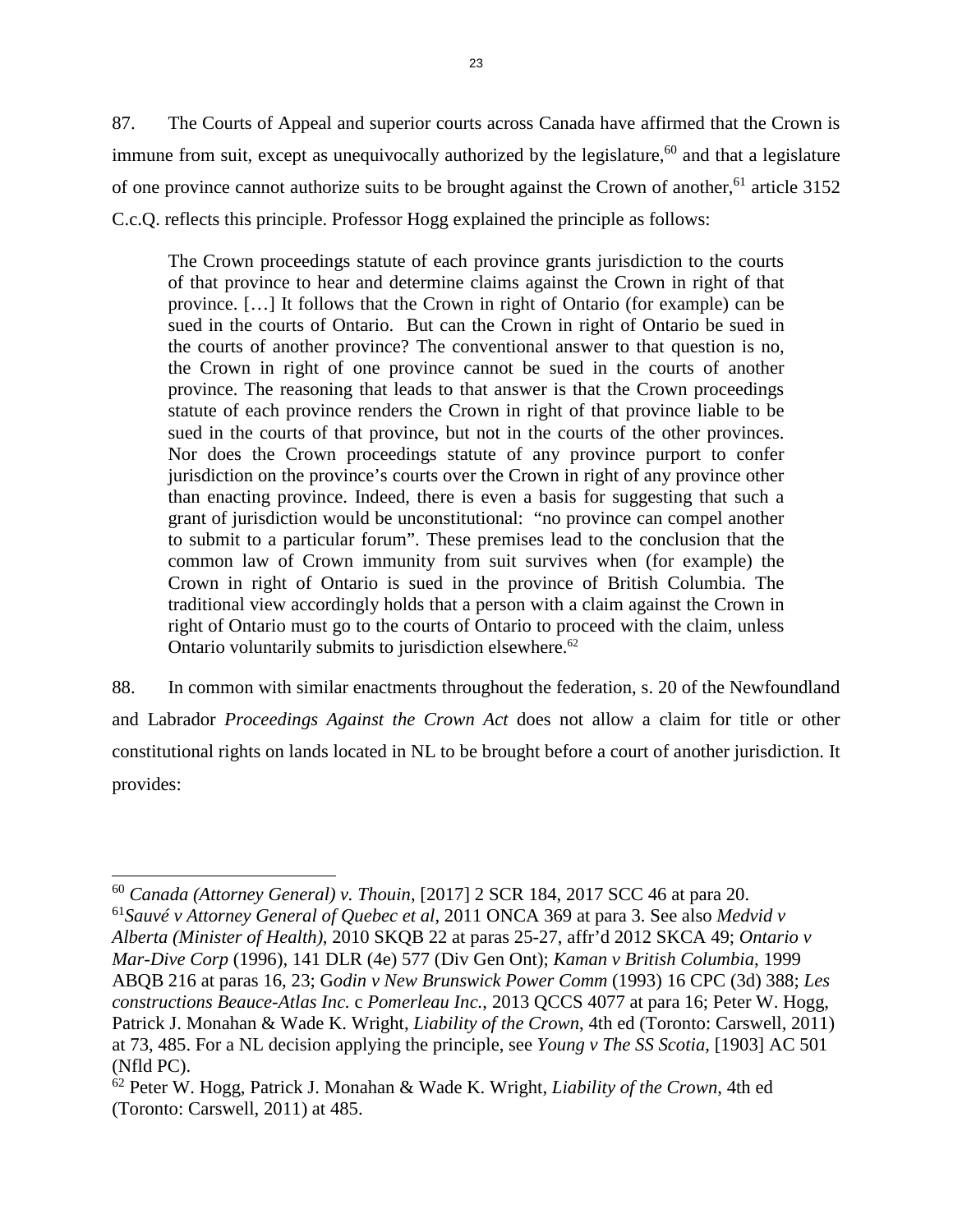### PROOCEEDINGS AGAINST THE WORLD AT LARGE

20. Nothing in this Act authorizes proceedings in respect of a claim against the property of the Crown or the seizure, attachment, arrest, detention or sale of property of the Crown.[63](#page-28-0)

89. Consequently, a provincial court has no jurisdiction with respect to the interests of another provincial Crown because of the Crown's immunity from suit.<sup> $64$ </sup> This principle was recently affirmed by the Ontario Court of Appeal in *Sauvé*:

The Crown is immune against suit except as expressly provided by statute or by necessary implication. While the provincial legislation permits suits against the Crown, it provides the manner in which those suits may be brought. The Quebec Civil Code provides specific rules governing actions against the Province of Quebec. Those rules apply only to Quebec actions. Thus, the legislation permitting proceedings against the Crown in right of the province renders Quebec liable to be sued in the courts of its own province but not in the courts of other provinces.[65](#page-28-2)

90. Similarly, in *Medvid*, the Saskatchewan Court of Appeal struck a claim against Alberta for want of jurisdiction. In that case, the plaintiffs resided in Saskatchewan, but obtained health care services in Alberta. In their claim, the plaintiffs alleged that the Alberta government had been negligent in the provision of services. The Court of Appeal held that it did not have jurisdiction over the claim on the basis of Alberta's Crown immunity from suits brought in another province.<sup>[66](#page-28-3)</sup>

91. In *Kaman*,<sup>[67](#page-28-4)</sup> the Court of Queen's Bench of Alberta held that the British Columbia Crown could not be compelled to accept the jurisdiction of the Alberta courts:

[...] I accept the proposition that constitutionally the Province of Alberta cannot usurp Crown immunity normally enjoyed by the Province of British Columbia, or any other province in Canada for that matter.

<span id="page-28-0"></span><sup>63</sup>*Proceedings Against the Crown Act*, RSNL 1990, c P-26 s 20.

<span id="page-28-1"></span><sup>64</sup>*Athabasca Chipewyan First Nation v Canada (Minister of Indian Affairs and Northern Development)*, 2001 ABCA 112, 199 DLR (4th) 425 at paras 45-55.

<span id="page-28-2"></span><sup>65</sup> *Sauvé v Attorney General of Quebec et al*, 2011 ONCA 369 at para 3.

<span id="page-28-3"></span><sup>66</sup> *R. v Medvid*, 2010 SKQB 22 ("*Medvid*") at paras 25-27, affr'd 2012 SKCA 49. See also *Ontario v Mar-Dive Corp* (1996), 141 DLR (4e) 577 (Di v Gen Ont).

<span id="page-28-4"></span><sup>67</sup> *Kaman v British Columbia*, 1999 ABQB 216 at paras 16, 23. See also G*odin v New Brunswick Power Comm* (1993) 16 CPC (3d) 388.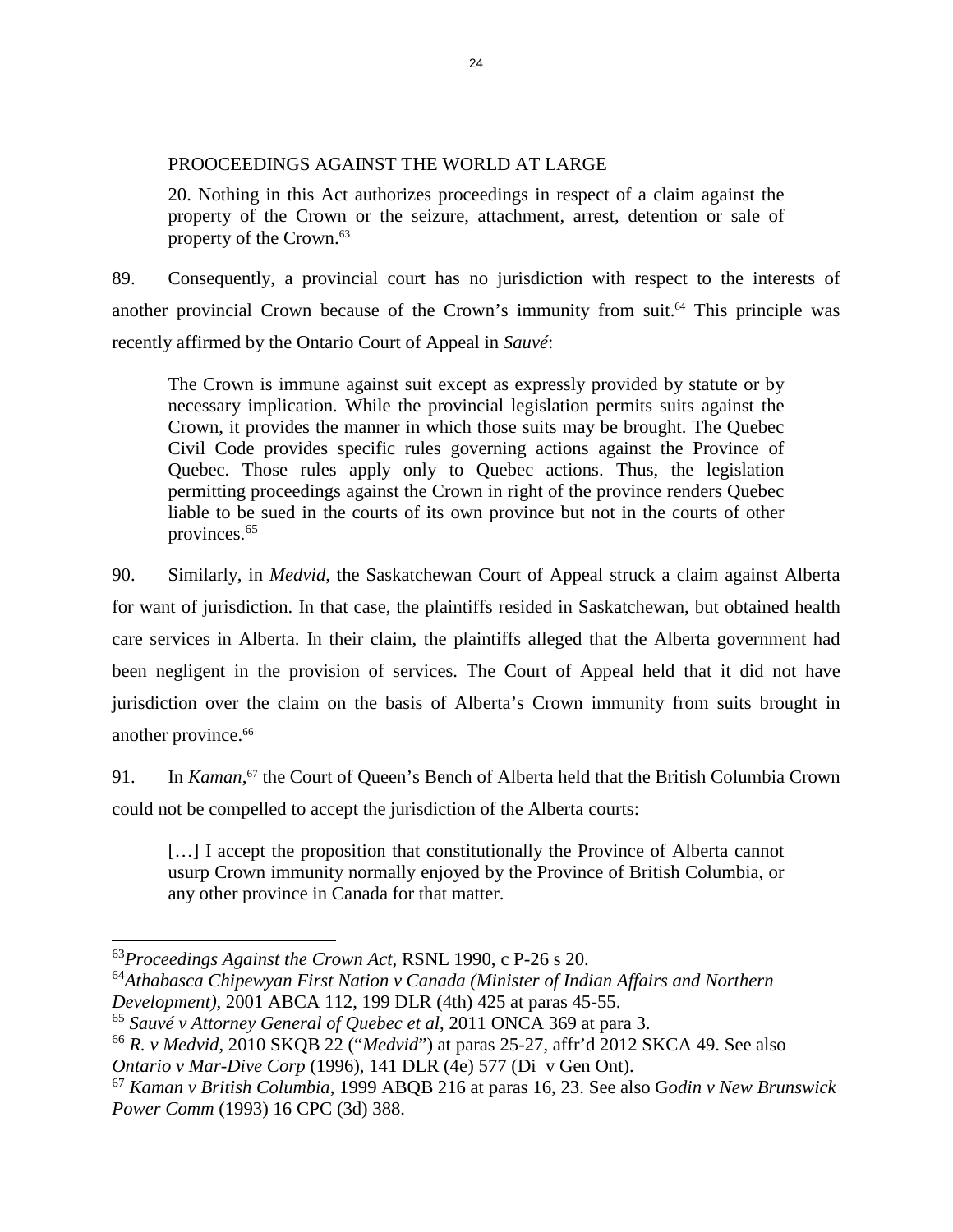$[...]$ 

[T]he Government of British Columbia cannot be compelled to submit to the jurisdiction of the Court of Queen's Bench of Alberta where there is no statutory authority enabling the Government of British Columbia to be sued in relation to the complaints [...] which fall within the operations of the Government of British Columbia or its Crown Agents. […]

92. And in *Les constructions Beace-Atlas Inc. c. Pomerleau Inc*, SCQ also upheld the

principle :

[16] Si les lois traitant de la responsabilité de l'État des provinces canadiennes soumettent chacune de ces dernières à la juridiction des tribunaux de son propre ressort, la tendance jurisprudentielle et doctrinale veut toutefois que le gouvernement d'une province jouisse d'une immunité de juridiction qui l'empêche d'être poursuivi devant les tribunaux d'une autre province, à moins qu'il n'ait volontairement renoncé à son immunité.<sup>[68](#page-29-0)</sup>

93. Therefore, as for NL, the *Proceedings Against the Crown Act* cited above clearly does not allow a claim for title or other constitutional rights on lands located in NL to be brought before a court of another jurisdiction.

# **2.2 The courts below erred in failing to strike the impugned paragraphs of the pleadings under the principle of Crown immunity**

94. While acknowledging the principle of Crown immunity, the QCCA came to the conclusion that it should not apply "at this stage" ("à ce stade") (emphasis in original) of the proceedings to bar any of the Respondents' claims.<sup>[69](#page-29-1)</sup>

95. Respectfully, it is most unclear why that issue could not and should not be determined at this stage. The QCCA states that the AG NL can simply partake in the proceedings before the SCQ and, in so doing, advance Crown immunity as a defence in the course of those proceedings, along with any other defence it may deem appropriate.<sup>[70](#page-29-2)</sup> Crown immunity, however, is immunity from suit – not merely from judgment – and to require the AG NL to participate in the trial of the matter would rather seem to defeat the purpose of this important constitutional principle. It is

<span id="page-29-0"></span><sup>68</sup> *Les constructions Beauce-Atlas Inc.* c *Pomerleau Inc.*, 2013 QCCS 4077 at para 16.

<span id="page-29-1"></span><sup>69</sup> *Procureur général de Terre-Neuve-et-Labrador c. Uashaunnuat (Innus de Uashat et de Mani-Utenam)*, 2017 QCCA 1791 at para 100, AR Vol I at p 50.

<span id="page-29-2"></span><sup>70</sup> *Procureur général de Terre-Neuve-et-Labrador c. Uashaunnuat (Innus de Uashat et de Mani-Utenam)*, 2017 QCCA 1791 at para 107, AR Vol I at p 50-51.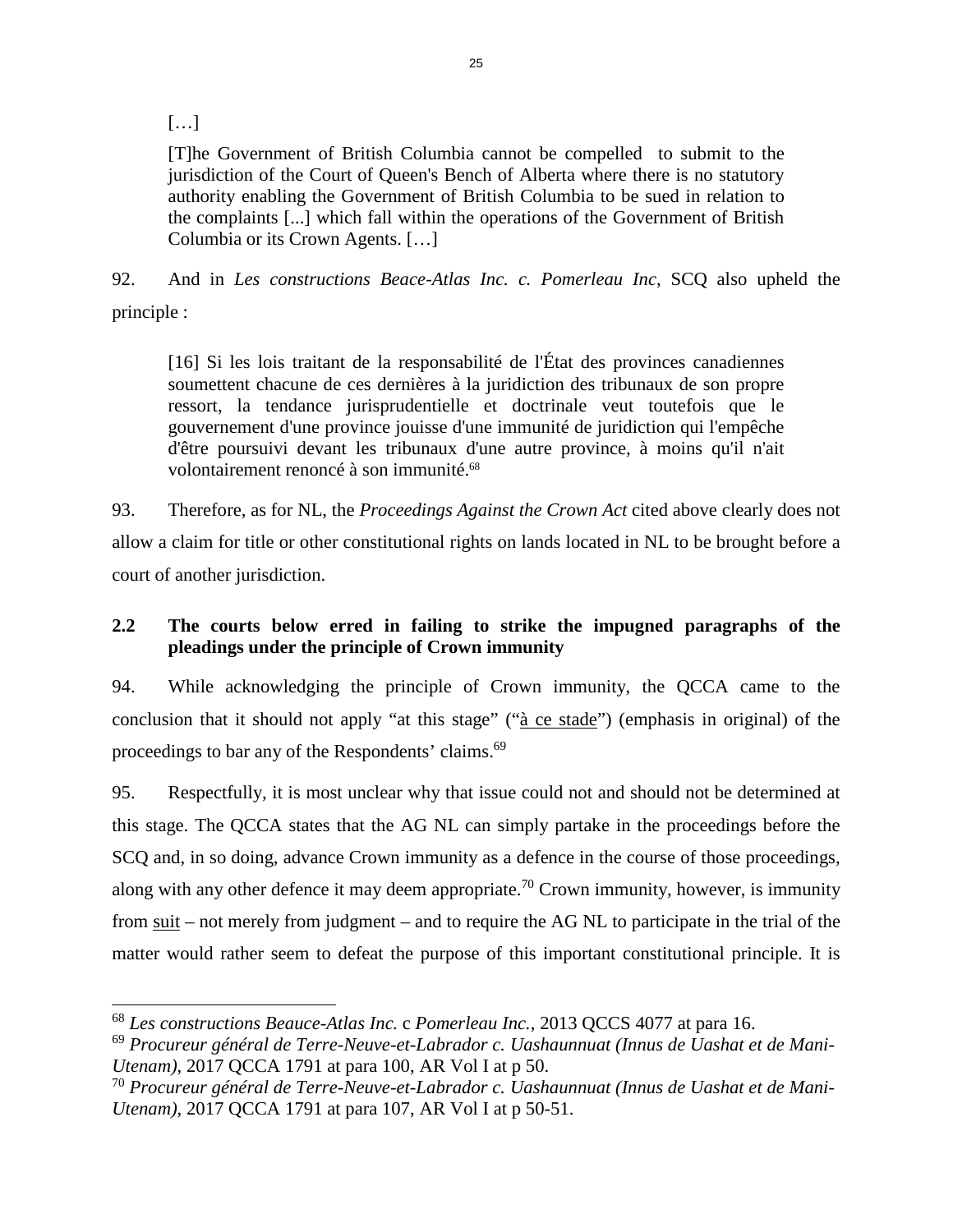well-established that determinations as to the jurisdiction of the court must be made *in limine litis*. [71](#page-30-0)

96. Further, and in stark opposition to the conclusions of Justices Davis and Blanchard, the QCCA appeared to ground its reasoning in the view that the claim the Crown was not a named defendant, that no remedies were sought against it, and that any ruling would not be binding on the Crown in right of  $NL^{72}$  $NL^{72}$  $NL^{72}$ 

97. As noted above, it is of no moment that the AG NL is not formally named as a defendant if, as is the case, the "main and primary effect of the declaration sought […] would be to affect the property rights of the Province of Newfoundland."[73](#page-30-2)

98. The conclusion of QCCA is surprising, in the face of three prior determinations of the SCQ in this matter to the contrary, and the unambiguous language of both the claim and the NCQ as framed by the Respondents themselves – none of which were referenced at all by the QCCA.

99. The pleading itself could hardly be more explicit in asserting allegations and seeking relief that engage the prerogatives of the Crown in right of NL, the powers of the House of Assembly, rightful ownership of Crown lands, natural resources and minerals, and prior Crown authorizations, leases and permits.

100. As noted, the pleading claims, *inter alia,* the following:

- (a) injunctive relief, including in regard to activities in NL (para 163, and again at paras 172-173 and 176);
- (b) a declaration that the Defendants' installations, including those in NL, are the property of the plaintiffs (para 173);
- (c) a constructive trust claim, including in regard to the Defendants' installations situated in NL (para 174);

<span id="page-30-0"></span><sup>71</sup> *Transax Technologies inc. c Red Baron Corp. Ltd*, 2016 QCCA 1432 at paras 6, 7.

<span id="page-30-1"></span><sup>72</sup> *Procureur général de Terre-Neuve-et-Labrador c. Uashaunnuat (Innus de Uashat et de Mani-Utenam)*, 2017 QCCA 1791 at paras 91, 100, 103-105, AR Vol II at pp 49-50.

<span id="page-30-2"></span><sup>73</sup> *Joe v. Canada*, [1986] 2 S.C.R. 145. See also: *Vollant v. Canada*, 2009 FCA 185, and *Innu of Uashat Mak Manu-Utenam v. Canada*, 2016 FCA 156.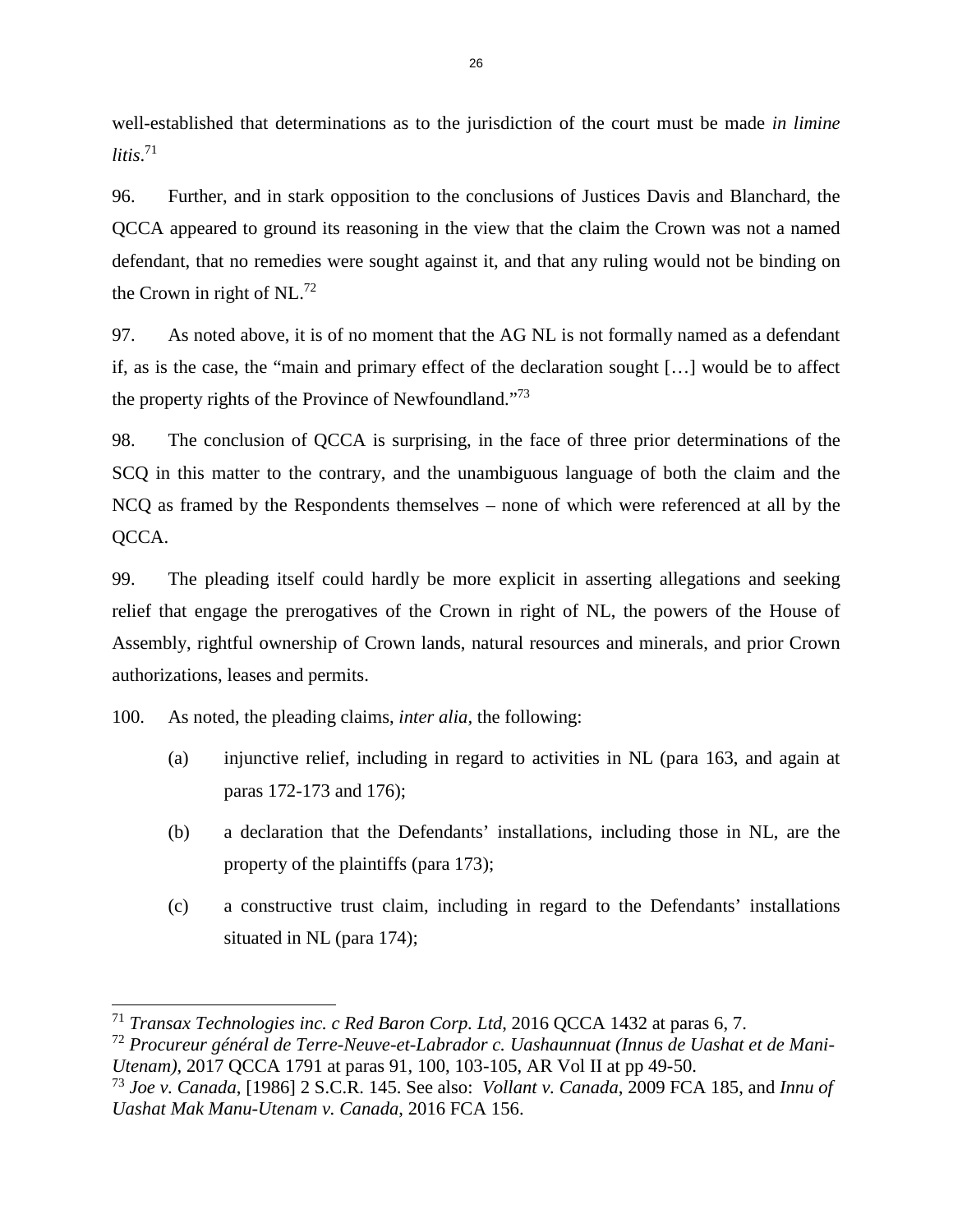- (d) a declaration that the Megaproject infringes the plaintiffs' Aboriginal title and inherent and treaty rights (para 177);
- (e) a declaration of Aboriginal title over those parts of Nitassinan that are affected by the Megaproject, including those in NL;
- (f) A declaration of inherent Aboriginal and treaty rights throughout Nitassinan, including a right to all natural resources therein, including minerals;
- (g) A declaration of a right to hunt, fish, trap and harvest throughout Nitassinan;
- (h) An Aboriginal or treaty right to exercise jurisdiction over all Nitassinan;
- (i) A right to use of waterways, to erect camps, to control and manage all of Nitassinan including the flora fauna, environment and natural resources, and to exploit forestry resources;
- (j) A declaration that such rights and title are protected by the Constitution;
- (k) A declaration that the Megaproject is illegal and violates the plaintiffs' Aboriginal rights and title;
- (l) A permanent injunction against mineral extraction, including in Labrador City.<sup>[74](#page-31-0)</sup>

101. The Respondents expressly ask that all such rights be declared to be constitutionallyprotected.[75](#page-31-1)

102. These claims, by their plain wording, would directly and indirectly constitute relief against the Crown, and if granted purport to bind the Crown.

103. Subject to justification, Aboriginal rights and title by definition operate as a limitation on Crown executive and legislative action. To deny this fundamental attribute would be to drain s. 35 of the *Constitution Act, 1982*, [76](#page-31-2) of its essential content and to belie its historic promise.

104. Respectfully, the Court below trivializes the effect of a court decision that would ensue from the claim as framed. As held by the Federal Court of Appeal in *Assiniboine v. Meeches[77](#page-31-3)*:

<span id="page-31-0"></span> $74$  Motion to institute proceedings in permanent injunction, to obtain declaratory and damages claims, March 18, 2013, AR Vol II at p 29-31.

<span id="page-31-2"></span><span id="page-31-1"></span><sup>75</sup> Notice of Constitutional Questions, AR Vol II at p 122.

<span id="page-31-3"></span><sup>76</sup> *The Constitution Act*, 1982, Schedule B to the *Canada Act 1982* (UK), 1982, c 11, s. 35.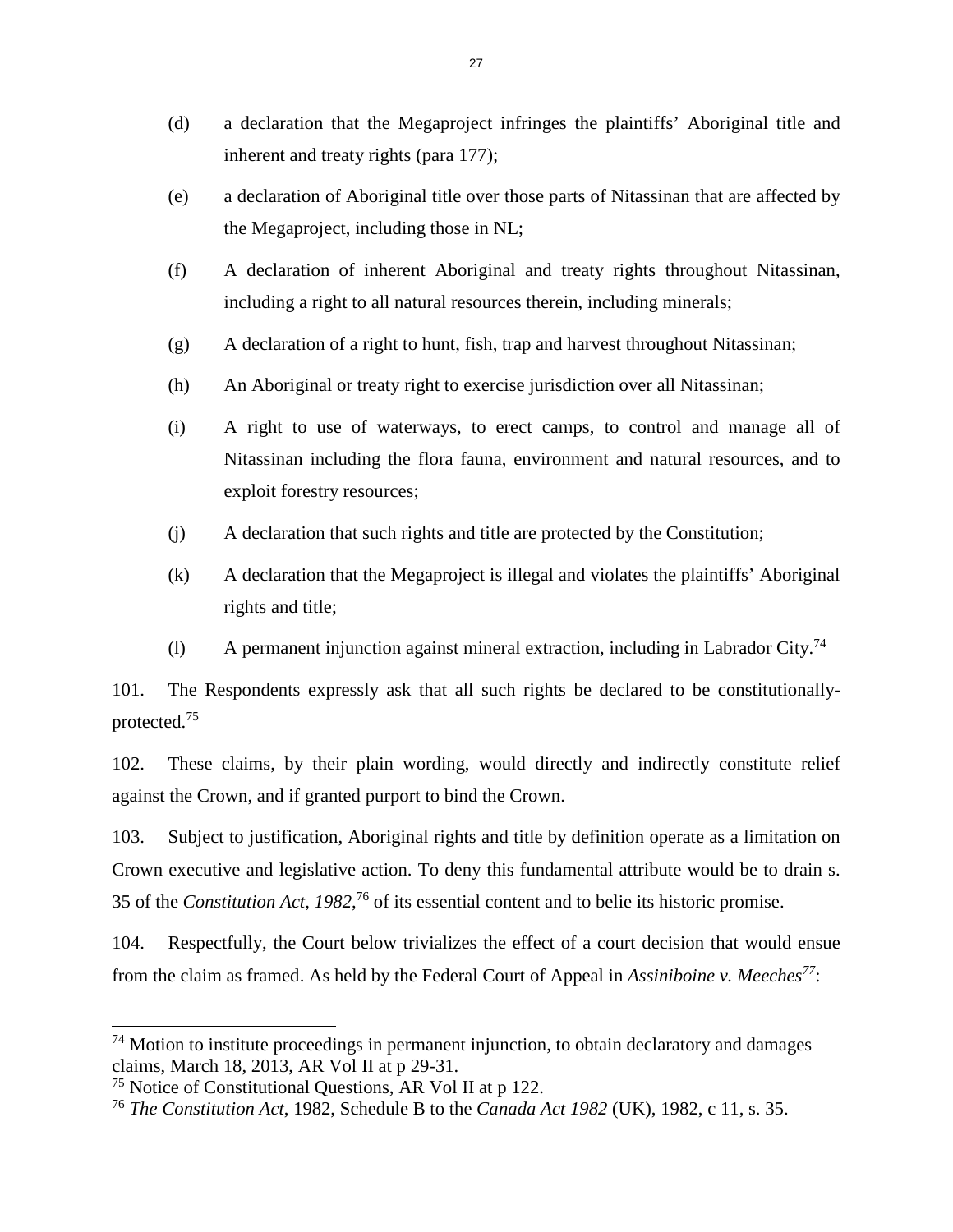[12] [A] declaratory judgment is binding and has legal effect. A declaration differs from other judicial orders in that it declares what the law is without ordering any specific action or sanction against a party. Ordinarily, such declarations are not enforceable through traditional means. However, since the issues which are determined by a declaration set out in a judgment become *res judicata* between the parties, compliance with the declaration is nevertheless expected, and it is required in appropriate circumstances.

[13] Declaratory relief is particularly useful when the subject of the relief is a public body or public official entrusted with public responsibilities, because it can be assumed that such bodies and officials will, without coercion, comply with the law as declared by the judiciary. Hence the inability of a declaration to sustain, without more, an execution process should not be seen as an inadequacy of declaratory orders against public bodies and public officials.

[14] As aptly noted by MacGuigan J.A. in *LeBar v. Canada* (F.C.A.), [1989] 1 F.C. 603, 90 N.R. 5, the proposition that public bodies and their officials must obey the law is a fundamental aspect of the principle of the rule of law, which is enshrined in the Constitution of Canada by the preamble to the *[Canadian](https://www.canlii.org/en/ca/laws/stat/schedule-b-to-the-canada-act-1982-uk-1982-c-11/latest/schedule-b-to-the-canada-act-1982-uk-1982-c-11.html) Charter of Rights and Freedoms*[. Thus, a public body or public official subject](https://www.canlii.org/en/ca/laws/stat/schedule-b-to-the-canada-act-1982-uk-1982-c-11/latest/schedule-b-to-the-canada-act-1982-uk-1982-c-11.html)  to a declaratory order is bound by that order and has a duty to comply with it. If the public body or official has doubts concerning a judicial declaration, the rule of law requires that body or official to pursue the matter through the legal system. The rule of law can mean no less.

[15] As further noted in *Doucet-Boudreau v. Nova Scotia (Minister of Education)*, 2003 SCC 62, [2003] 3 S.C.R. 3, ("*Doucet-Boudreau*") at par. 62, the assumption underlying the choice of a declaratory order as a remedy is that governments and public bodies subject to that order will comply with the declaration promptly and fully. However, should this not be the case, the Supreme Court of Canada has laid to rest any doubt about the availability of contempt proceedings in appropriate cases in the event that public bodies or officials do not comply with such an order.

105. The underlying supposition that an order of the nature sought by the Respondents could be ignored by third parties, including the Crown in Right of NL, is unfounded and, if followed, would scarcely burnish the repute of the administration of justice or the authority of the courts.

106. As discussed above, in concluding that the Respondents' claims were "principally" personal in nature, the QCCA, as noted, cited the fact that Aboriginal title engages the Crown's fiduciary obligations. While it is unclear how this supports a conclusion that an Aboriginal title claim is *in personam*, the incidents of Aboriginal title on the Crown – including the engagement of its fiduciary obligation – only reinforce the conclusion that such a claim necessarily implicates

<sup>77</sup> *Assiniboine v. Meeches*, 2013 FCA 114 at paras 12-15.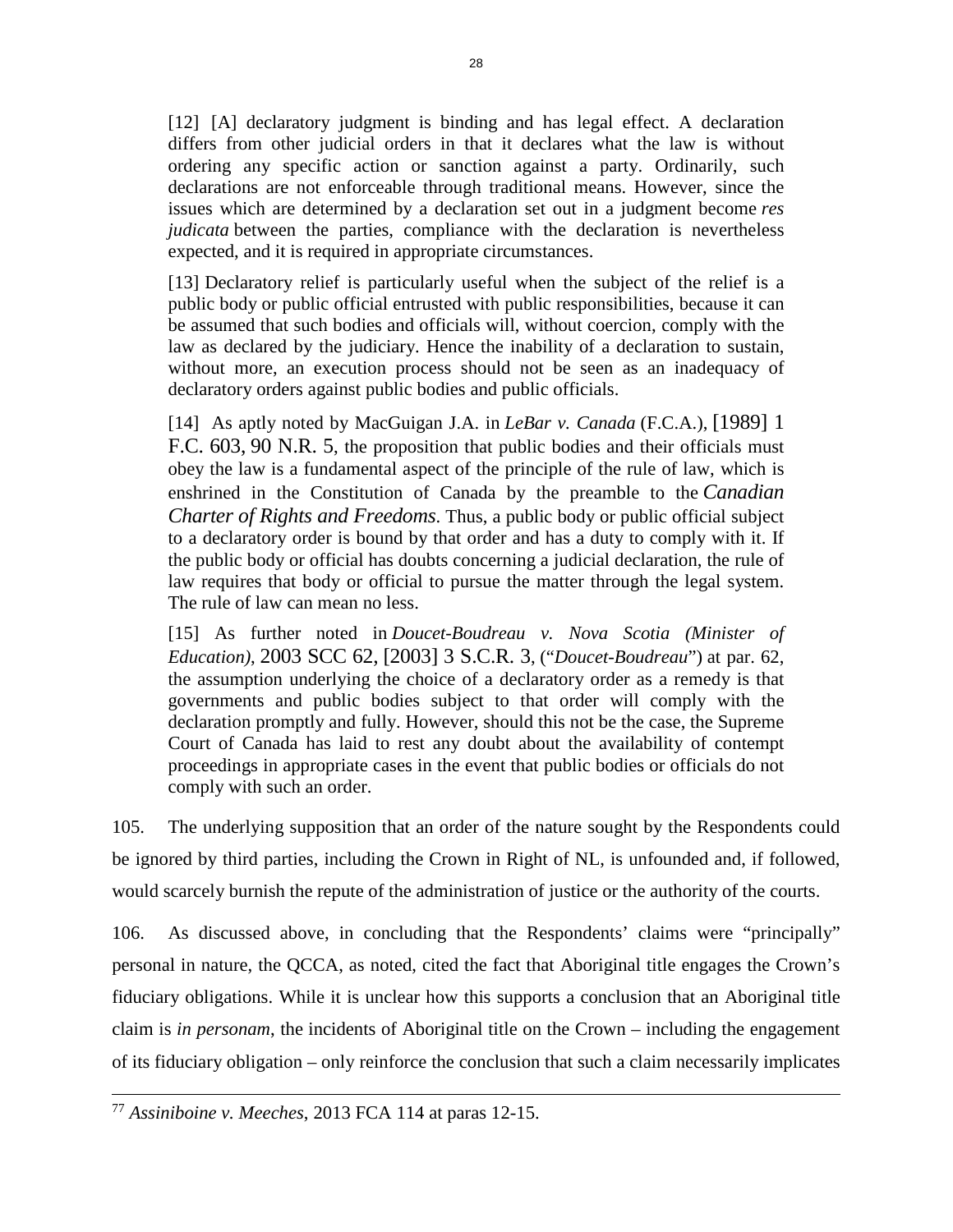the Crown in right of NL and hence the principle of Crown immunity. As held in *Tsilhqot'in*, the Crown does not retain a beneficial interest in land that is found to be subject to Aboriginal title.<sup>[78](#page-33-0)</sup> What remains of the Crown's radical or underlying title to lands held under Aboriginal title is "a fiduciary duty owed by the Crown to Aboriginal people when dealing with Aboriginal lands, and the right to encroach on Aboriginal title if the government can justify this in the broader public interest under s. 35 of the *Constitution Act, 1982*."[79](#page-33-1)

107. The engagement of the Crown's fiduciary obligation operates as a clear limitation on Crown authority in relation title lands. The relevant "Crown" in that regard is (or, at minimum, includes) the Crown in rights of NL.

108. Indeed, the motions judge below previously and correctly concluded that the Respondents' demands "vont bien au-delà des revendications des Innus contre IOC et QNS&L" and that, if granted, "il est évident que les droits, tant du Québec que de Terre-Neuve-et-Labrador, sur le territoire seront affectés."<sup>[80](#page-33-2)</sup> Davis J.'s further held : "Bien sûr, comme l'a déjà reconnu le juge Blanchard, lors de l'audition au fond le Tribunal aura à se prononcer sur des droits constitutionnels du Québec et de Terre-Neuve-et-Labrador". [81](#page-33-3)

109. Blanchard J. had also made prior rulings as case management judge in this matter and held that the claim asks the court to pronounce upon the federal and two provincial Crowns' constitutional rights, including in right of NL. Blanchard J., in ordering on his own motion the service of the NCQ on Canada, Québec and NL, opined that:

[5] Il ne fait donc aucun doute que, tenus pour avérés […] les allégations et les conclusions mettent en cause les droits constitutionnels du Canada, de la Province de Québec et de la Province de Terre-Neuve et Labrador  $[...]^{82}$  $[...]^{82}$  $[...]^{82}$ 

<span id="page-33-0"></span><sup>78</sup> *Tsilhqot'in Nation v British Columbia*, [2014] 2 SCR 257 at para 70.

<span id="page-33-2"></span><span id="page-33-1"></span><sup>79</sup> *Tsilhqot'in Nation v British Columbia*, [2014] 2 SCR 257 at para 71.

<sup>80</sup> *Uashaunnuat (Innus de Uashat et de Mani-Utenam) c Compagnie minière IOC inc. (Iron Ore Company of Canada)*, 2016 QCCS 1958, at para 69, AR Vol II at p 175.

<span id="page-33-3"></span><sup>81</sup> *Uashaunnuat (Innus de Uashat et de Mani-Utenam) c. Compagnie minière IOC inc. (Iron Ore Company of Canada)*, 2016 QCCS 5133 at para 72, AR Vol I at p 19.

<span id="page-33-4"></span><sup>82</sup> *Uashaunnuat (Innus de Uashat et de Mani-Utenam) c Compagnie minière IOC inc. (Iron Ore Company of Canada)*, 2014 QCCS 2051 at para 5, AR Vol II at p 108.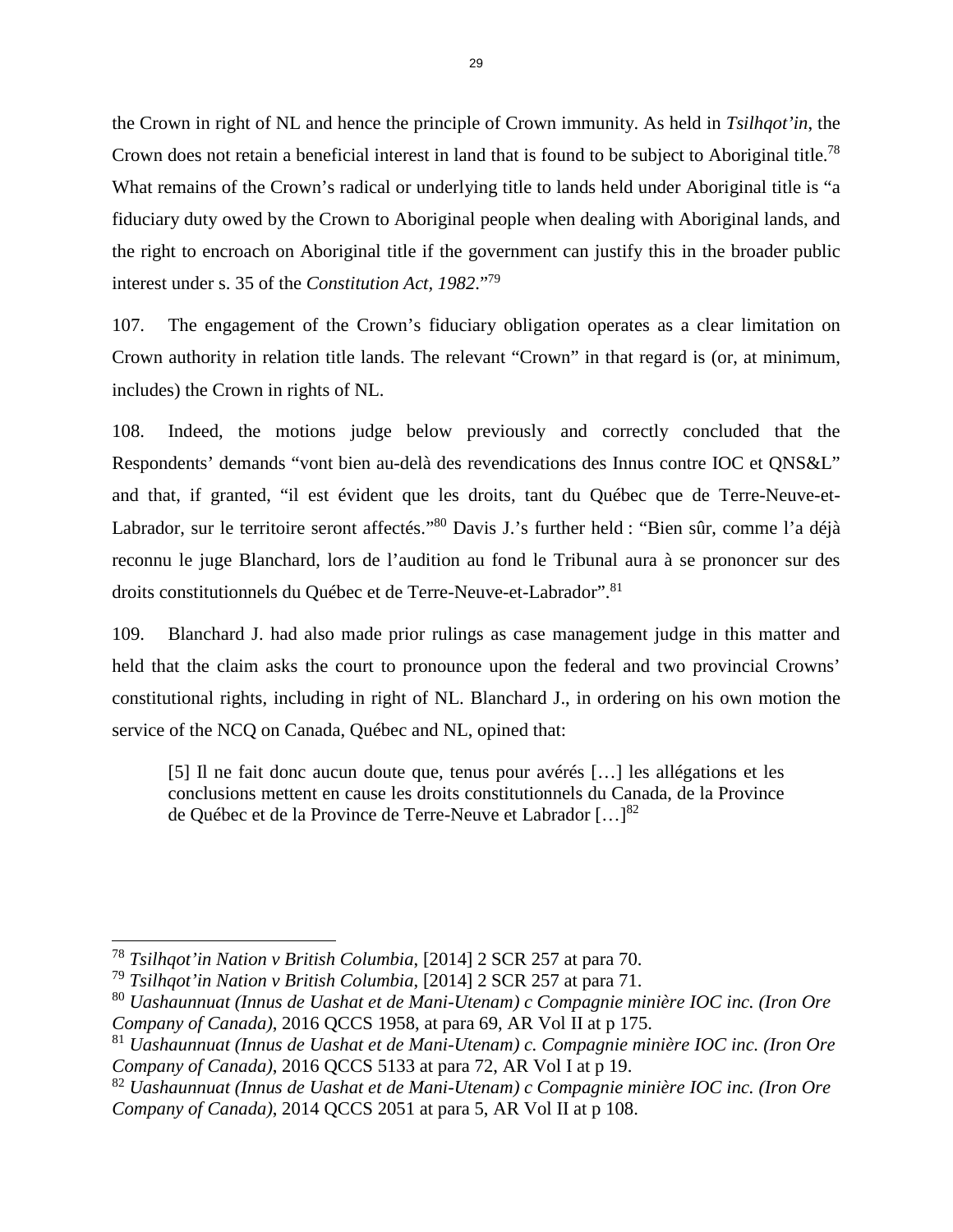110. He further held, on a prior motion by the Defendants :

[19] Ici, il ne fait aucun doute qu'on demande au Tribunal … de se prononcer sur les droits constitutionnels qui existeraient à l'égard de la Couronne, tant du Chef du Canada, que du Québec et de Terre-Neuve-et-Labrador. [...]<sup>[83](#page-34-0)</sup>

111. Also inexplicably left unmentioned by the QCCA is the NCQ which, as noted, was ordered as required by Justice Blanchard precisely because the pleading on its face alleges constitutional limits on the legislative powers of the federal, Québec and NL legislators. The NCQ expressly states, *inter alia*, that the Respondents "seek declarations of Aboriginal title, inherent rights and treaty rights […] which title and rights prevail over any inconsistent law, including all federal and provincial legislation."[84](#page-34-1) [our translation]

112. The NCQ goes on to advise of the Respondents' intention to challenge the validity or applicability of 28 NL statutes and regulation.<sup>[85](#page-34-2)</sup> The NCQ further states that the Honour of the Crown and the Crown's fiduciary obligations, and the duty to consult and accommodate are engaged, and were breached by the Crowns in right of Canada, Québec and NL.<sup>[86](#page-34-3)</sup>

113. While it may be tempting for the Appellant to take comfort in the QCCA's bald assertion that the claim does not seek remedies against and would not be binding upon the Crown in right of NL, this somewhat casual conclusion is impossible to reconcile with the black-on-white language of the pleadings and NCQ, and the law of Aboriginal rights and title.

114. The Respondents' claims go well beyond a private nuisance claim (as essentially asserted by the Respondents and endorsed by the QCCA), and speak directly to and require adjudication of underlying NL Crown ownership of land, minerals and natural resources, as well legislative and regulatory authority over the claimed territory.

115. If indeed the Respondents do not seek such remedies, or have abandoned those cited above, they should have no cause to object to the pleading being clarified accordingly. All parties, and the courts, would certainly greatly benefit from such clarity.

<span id="page-34-0"></span><sup>83</sup> *Uashaunnuat (Innus de Uashat et de Mani-Utenam) c Compagnie minière IOC inc. (Iron Ore Company of Canada)*, 2014 QCCS 4403 at para 19, AR Vol II at p 152.

<span id="page-34-2"></span><span id="page-34-1"></span><sup>84</sup> Notice of Constitutional Questions, AR Vol II at p 124.

<span id="page-34-3"></span><sup>85</sup> Notice of Constitutional Questions, AR Vol II at pp 126-127.

<sup>86</sup> Notice of Constitutional Questions, AR Vol II at p 136.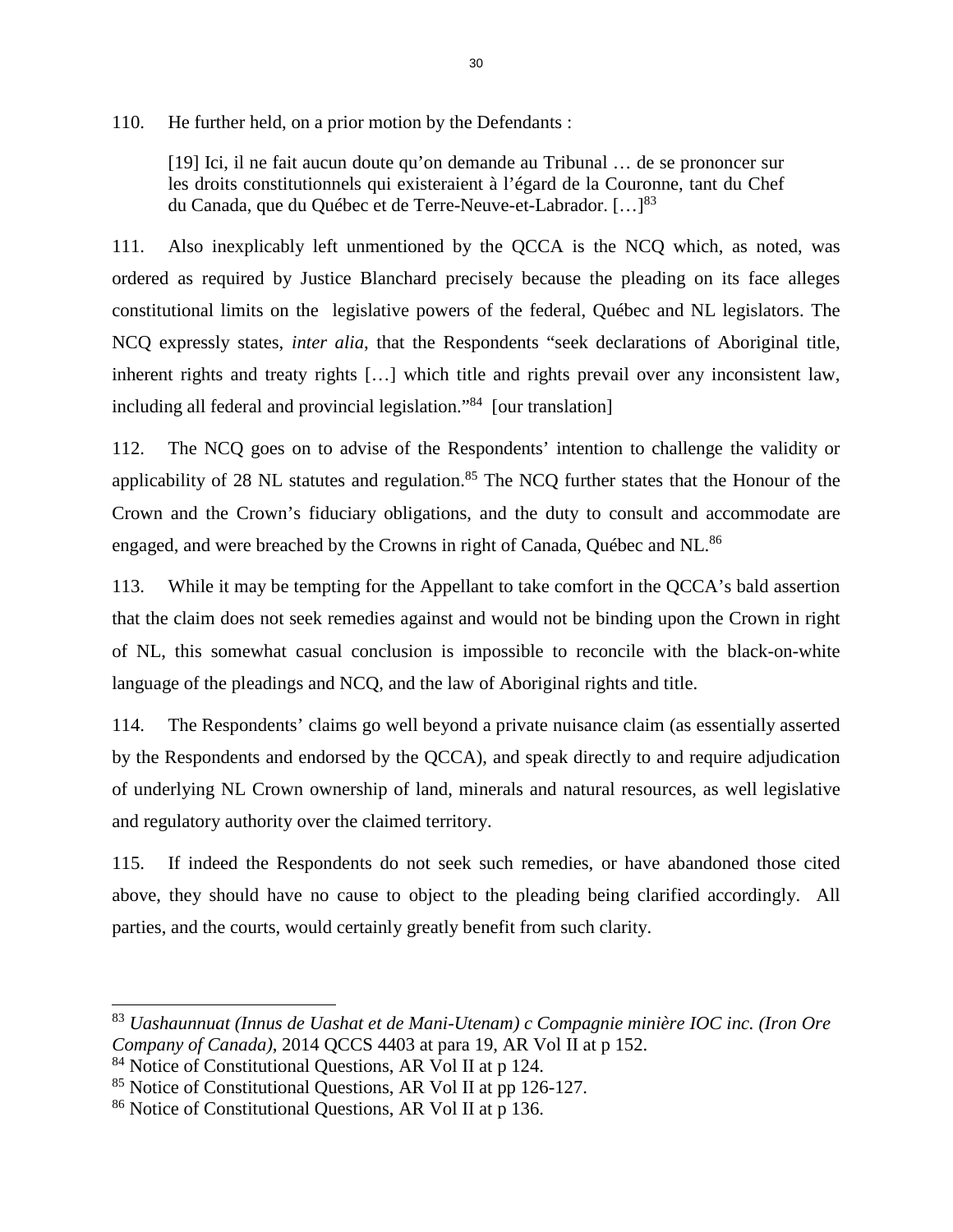### **2.3 Other grounds relied upon for declining to apply Crown Immunity**

116. Contrary to the QCCA, the motions' judge had no hesitation in correctly concluding that many of the asserted claims are indeed directed at, and seek to be binding upon, the Crown. Rather, Davis J. opined that the ordinary constitutional limits on provincial superior courts' jurisdiction should not apply in the context of a claim asserting cross-boundary Aboriginal title and rights.[87](#page-35-0) No authority was cited in support of this conclusion.

117. The motions judge drew on the proposition that the Respondents did not seek a recognition of rights against the Crown in right of NL as a "defendant" but rather sought the recognition of "existing" rights.<sup>[88](#page-35-1)</sup>

118. The AG NL admits to some confusion in regards to this pronouncement. Aboriginal rights, to be proven, must by definition be "existing" (indeed, as must rights generally that are subject to court process). This does not remove the need for those rights to be proven by a court of competent jurisdiction. It is unclear to the AG NL how the "existing" nature of such rights, if proven, confers jurisdiction on a court that otherwise would lack it. The very issue here is what courts have the necessary jurisdiction to determine whether such rights are proven or not.

119. In this regard, the "existing rights" sought to be established here relate to lands in part situated within NL and would, if proven, displace or impair the rights, authorities and jurisdiction of the Crown in Right of NL. Only the courts of NL have the jurisdiction to so hold.

120. It is precisely *because* a finding of Aboriginal rights and/or title to the claimed lands within NL, if made, would substantially displace the NL Crown's existing interests in those lands that the constitutional principle of Crown immunity is so clearly and necessarily engaged here. It would be an astonishing result if the rights of the Crown in right of NL could be eroded by the courts of a province other than the Supreme Court of Newfoundland and Labrador. Here, such a determination would be made by courts of another province, operating under a distinct legal system. It seems unlikely that such a contingency was contemplated by the *Terms of Union*.

<span id="page-35-0"></span><sup>87</sup> *Uashaunnuat (Innus de Uashat et de Mani-Utenam) c. Compagnie minière IOC inc. (Iron Ore Company of Canada)*, 2016 QCCS 5133 at paras 112-115, AR Vol I at pp 26-28.

<span id="page-35-1"></span><sup>88</sup> *Uashaunnuat (Innus de Uashat et de Mani-Utenam) c. Compagnie minière IOC inc. (Iron Ore Company of Canada)*, 2016 QCCS 5133 at para 114, AR Vol I at p 27.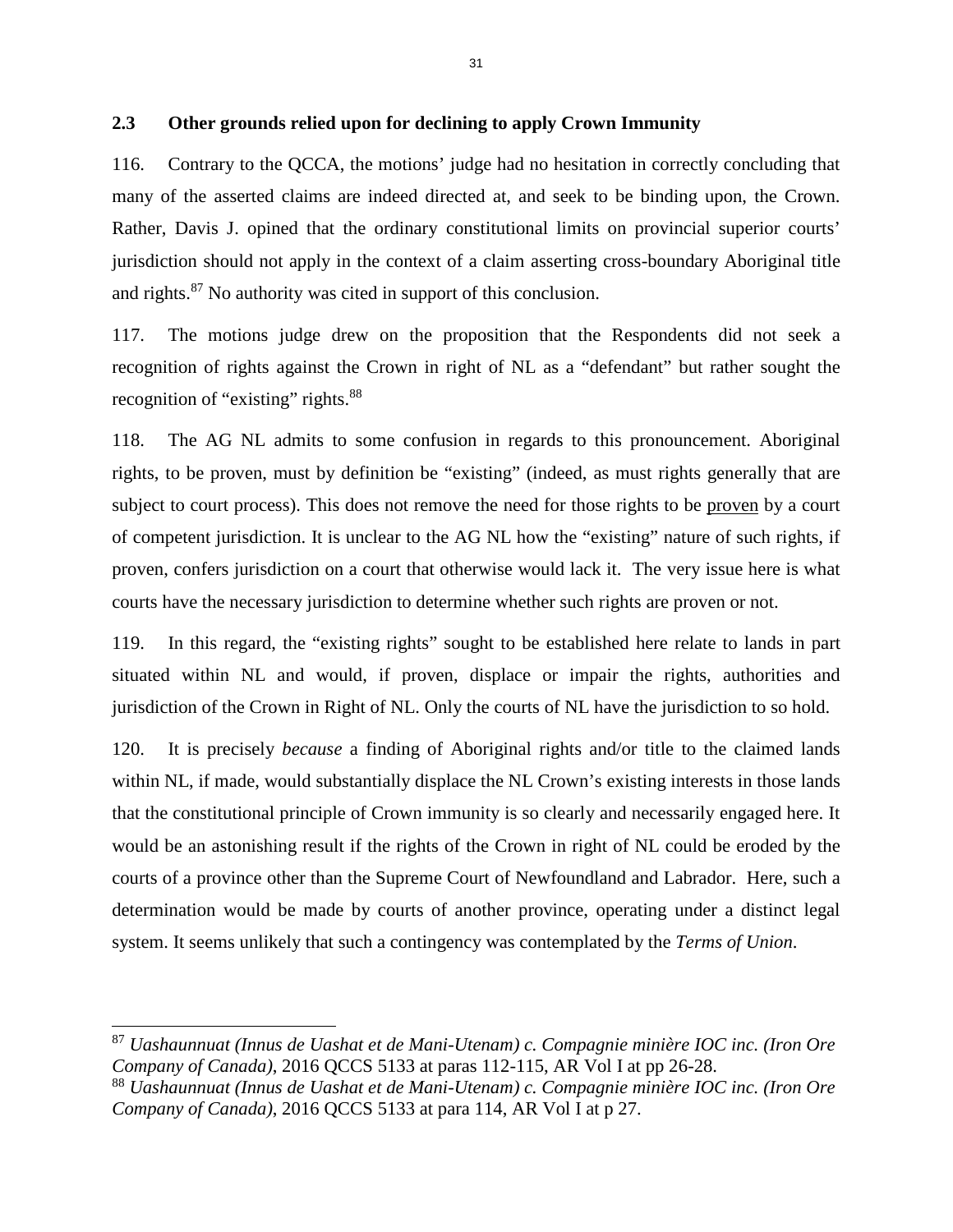121. Further, even a finding of Aboriginal title and rights and of their infringement would not end the enquiry, since such infringements are, pursuant to the jurisprudence of this Court, capable of justification.<sup>[89](#page-36-0)</sup> The onus of justification, however, rests with the Crown<sup>[90](#page-36-1)</sup> – here, the Crown in right of NL.

122. The notion that the Crown in right of Newfoundland and Labrador would be called upon in the Superior Court of Québec to justify an infringement of Aboriginal rights and title over lands occurring in Newfoundland and Labrador cannot be reconciled with Crown immunity from suit in the courts of another province.

123. In summarily dispensing with the principle of Crown immunity, the QCCA and the motions judge also cite the need to take into account the Aboriginal perspective. This undoubtedly important principle cannot, it is submitted, oust our confederative constitutional order. As noted, this Court has cautioned that courts adjudicating Aboriginal rights claims must "be sensitive to the aboriginal perspective, but they must also be aware that aboriginal rights exist within the general legal system of Canada" and "take into account the aboriginal perspective, yet do so in terms which are cognizable to the non-aboriginal legal system."[91](#page-36-2)

124. In reaching the surprising and novel conclusion that Crown immunity does not apply to cross-border claims for Aboriginal rights and title, the courts below neither cited nor relied upon any doctrinal or precedential support. Indeed, the AG NL is not aware of any prior decision of any Canadian court to have espoused such a view.

125. To the contrary, in *Athabasca Chipewyan First Nation v. British Columbia*, the Alberta Court of Appeal quoted from the *Reference re Secession of Quebec[92](#page-36-3)* to the effect that "[o]ur constitutional regime recognizes the diversity of the component parts of Confederation, autonomy of provincial governments to develop their societies within their respective spheres of

<span id="page-36-0"></span><sup>89</sup> *R v Sparrow*, [1990] 1 SCR 1075.

<span id="page-36-2"></span><span id="page-36-1"></span><sup>90</sup> *R v Sparrow*, [1990] 1 SCR 1075.

<sup>91</sup>*R. v. Van der Peet*, [1996] 2 SCR 507 at para 49.

<span id="page-36-3"></span><sup>92</sup> *Reference re Secession of Quebec*, [1998] 2 SCR 217.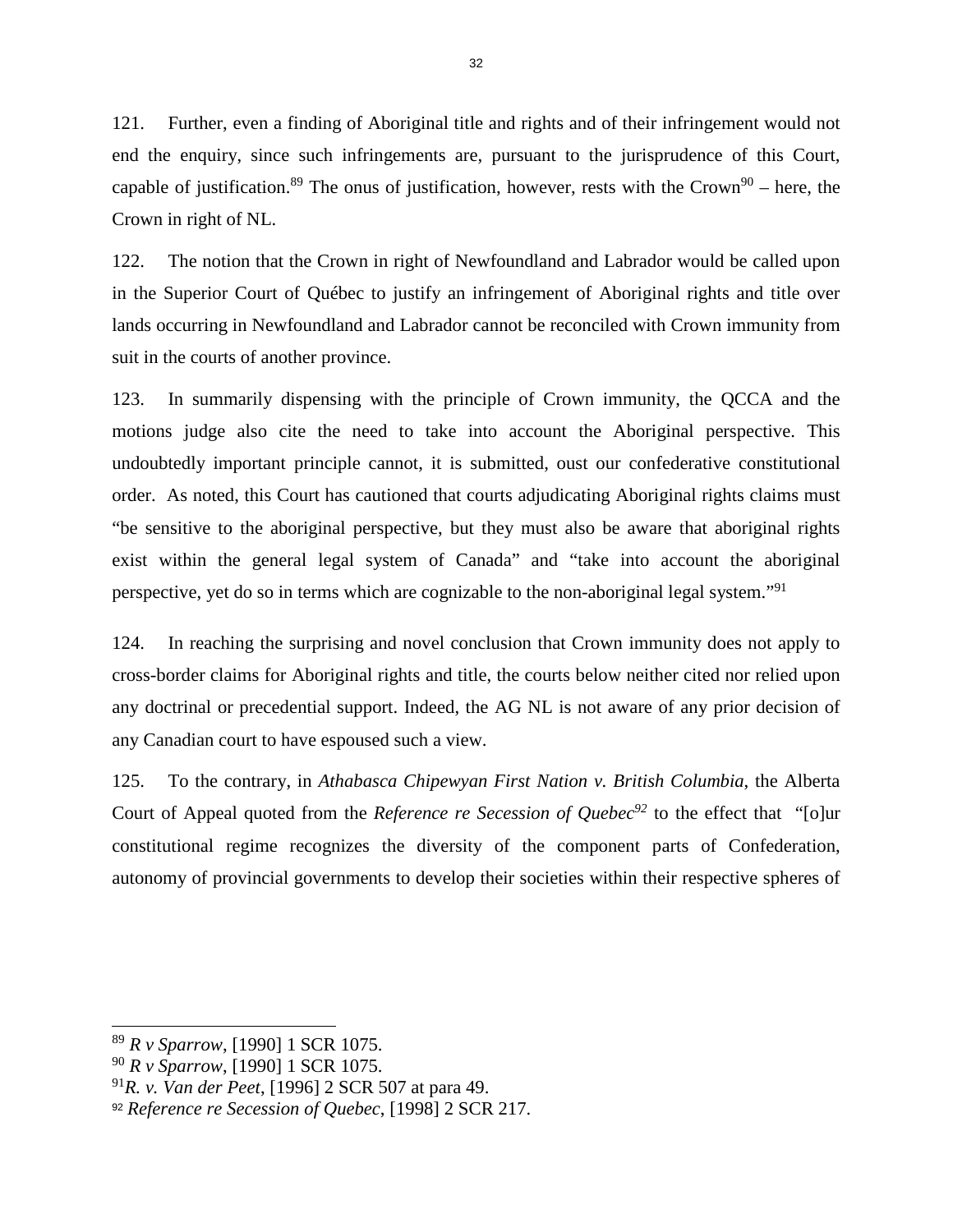jurisdiction" and ruled that it would be "contrary to our basic notion of federalism" for the courts of one province to pronounce upon the constitutionality of the law of another province.<sup>[93](#page-37-0)</sup>

126. Provincial borders in no way limit Aboriginal rights to one side of that border or another. They do, however, under our Constitution, limit the reach of provincial courts' jurisdiction to pronounce upon those rights.

127. The courts below erred in failing to properly assess the substance of the pleadings and determine that the claim sought remedies against the Crown of NL. The fact that the Respondents omitted to name the AG NL as a defendant does not change the substance of the prayers for relief sought, which necessarily engage the rights and authorities of the Crown in right of NL, and does not bring the claim within the jurisdiction of the SCQ.

#### **2.4 Risk of inconsistent judgments**

128. By way of further justification for dispensing with Crown immunity principles Davis J. reasoned that there would be a risk of inconsistent judgments if the Respondents were required to advance their claims relating to the Québec territory in the courts of Québec and those relating to NL territory in the courts of that province, that the rights claimed and the law are not different in Québec than in NL, and that the Québec court's decision on these rights should not be different from those of a NL court.<sup>[94](#page-37-1)</sup>

129. Respectfully, this reasoning does not withstand scrutiny. No such risk arises; a claim relating and conficed to Québec lands brought in Québec and a claim relating and confined to NL lands brought in NL, properly pled to be limited to and addressing distinct territories, could not yield contradictory results. As set out above, Aboriginal title as well as Aboriginal rights of the nature asserted here, are territory and site-specific<sup>[95](#page-37-2)</sup> and dependent, *inter alia*, on proof of pre-contact occupation and use of specific sites and/or territories.

130. As such, it would be entirely possible, legally and factually, that the Respondents could prove the existence of Aboriginal title and/or rights in relation to sites or territories within Québec but not in NL, or the converse, or differing rights in differing sites and territories. The

<span id="page-37-2"></span><span id="page-37-0"></span><sup>93</sup> *Athabasca Chipewyan First Nation v Canada (Minister of Indian Affairs and Northern Development)*, 2001 ABCA 112, 199 DLR (4th) 425 at para 39.

<span id="page-37-1"></span><sup>94</sup> *Uashaunnuat (Innus de Uashat et de Mani-Utenam) c. Compagnie minière IOC inc. (Iron Ore Company of Canada)*, 2016 QCCS 5133 at paras 106-110, 116, 118, AR Vol I at pp 25-26, 28.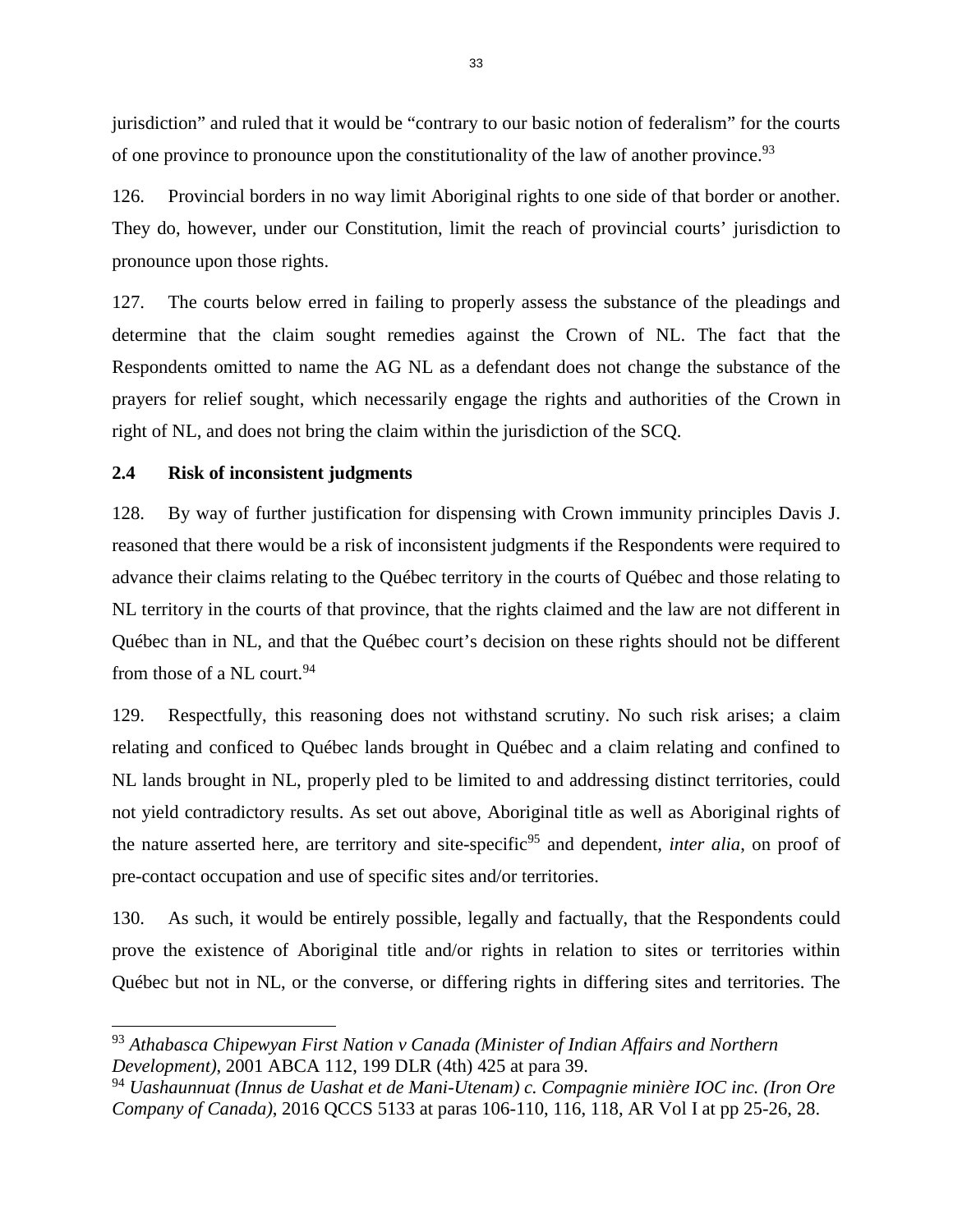possibility of *differing* (as opposed to contradictory) results presents neither legal, factual nor logical incongruity.

131. The potential result that Davis J. decries is one that the AG NL's motion would have foreclosed, but that his judgment, to the contrary, leaves open. The motion to strike, if granted, would have ensured that the Québec courts' determinations of the matter would be confined to territories within the borders of Québec, leaving open a further and separate determination by NL courts in relation to territories within the borders of that province. Regardless of result, such rulings could not be incompatible, since they would relate to distinct and separate sites and territories.

132. Conversely, a determination by Québec courts regarding rights and title in NL could not preclude a contrary and contradictory determination by NL courts in regard to those same lands. As such, the possibility of contradictory, incompatible *in rem* judgments arises only as a result of the dismissal of the AG NL's motion. The possibility of such conflicting results would do violence to the "integrity and the coherence of the administration of justice," to use the words of this Court in *Toronto (City) v. C.U.P.E.*. [96](#page-38-0)

133. Granting the AG NL's motion would preclude such a result.

134. Davis J. further relied on *Morguard Investments Ltd.*[97](#page-38-1) and held that because the law of Aboriginal title and rights was the same across Canada, because the evidence would be the same before the Québec or the NL courts, because both courts are populated by s. 96 judges (and therefore of the same quality of justice), and because any decision of the Court was ultimately subject to review by this Court, the SCQ had jurisdiction to adjudicate the action.<sup>[98](#page-38-2)</sup>

135. This Court's decision in *Morguard* dealt with the recognition of judgments and the principle of comity between provinces' court decisions. As held by this Court, the principle of comity requires the recognition of judgments, but only "so long as that court has properly, or appropriately, exercised jurisdiction in the action".[99](#page-38-3) Moreover, the action in *Morguard* was a

<sup>95</sup> See *R v Côté*, [1996] 3 SCR 139 at paras 38-39.

<span id="page-38-0"></span><sup>96</sup> *Toronto (City) v. C.U.P.E., Local 79*, [2003] 3 S.C.R. 77 at para. 29.

<span id="page-38-1"></span><sup>97</sup> *Morguard Investments Ltd. v De Savoye*, [1990] 3 SCR 1077.

<span id="page-38-2"></span><sup>98</sup> *Uashaunnuat (Innus de Uashat et de Mani-Utenam) c. Compagnie minière IOC inc. (Iron Ore Company of Canada)*, 2016 QCCS 5133 at paras 106-110, AR Vol I at p 25-26.

<span id="page-38-3"></span><sup>99</sup> *Morguard Investments Ltd. v De Savoye*, [1990] 3 SCR 1077 at 1102.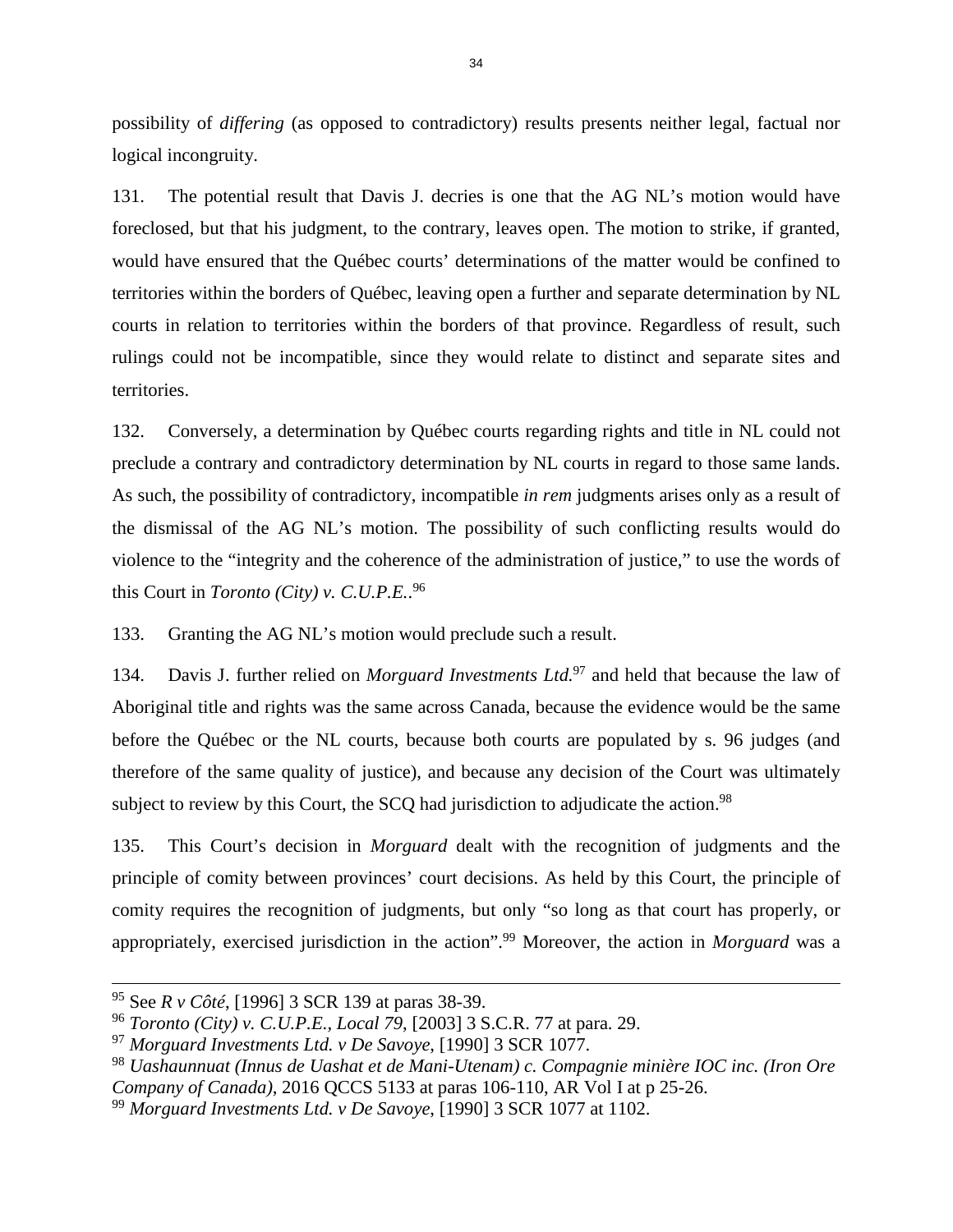"personal" one, not *in rem*; and to the extent that a property right was implicated, the action was brought in the province where the property was located (foreclosure actions in Alberta over mortgaged properties in Alberta).

136. Only once the court correctly determined that it had jurisdiction can its decision be recognized in other jurisdictions. In this case, only NL courts have jurisdiction to grant the remedies claimed by the Respondents against lands belonging to Her Majesty the Crown in Right of NL. Thus, Davis J. erred in relying on the principle of comity to justify the SCQ's jurisdiction. Indeed, in *Athabaska Chipewyan First Nation*, the Alberta Court of Appeal expressly held that the principle in *Morguard* does not apply in the context of, and does not displace, Crown immunity.[100](#page-39-0)

137. While it is of course true that the superior courts of both Québec and NL are, pursuant to s. 96 *Constitution Act, 1867,[101](#page-39-1)* both populated by judges appointed by the Governor-in-Council, this fact in no way confers cross-boundary, nation-wide jurisdiction on such judges, who sit in courts established under the laws of each province. To the contrary, s. 97 of the *Constitution Act, 1867[102](#page-39-2)* specifically provides that "until the Law relative to Property and Civil Rights […] are made uniform, the Judges of the Courts […] shall be selected from the respective Bars of those provinces", recognizing a constitutional compromise.<sup>[103](#page-39-3)</sup> As those laws were never made uniform, judges of superior courts remain drawn, exclusively, from members of the bar of that province – recognizing the compromise, but also the experience and understanding such barristers and solicitors will have of provincial law, procedure, custom and history.

# **3. Convenience does not override the** *Constitution*

138. Finally, the QCCA and the motions judge cited concerns in regard to access to justice and proportionality as further grounds for recognizing the jurisdiction of the SCQ in regard to the claim.

<span id="page-39-0"></span><sup>100</sup> *Athabasca Chipewyan First Nation v Canada (Minister of Indian Affairs and Northern Development)*, 2001 ABCA 112, 199 DLR (4th) 425 at paras 41-42.

<span id="page-39-1"></span><sup>101</sup> *The Constitution Act*, 1867, 30 & 31 Vict, c 3, s. 96.

<span id="page-39-2"></span><sup>102</sup> *The Constitution Act*, 1867, 30 & 31 Vict, c 3, s. 97.

<span id="page-39-3"></span><sup>103</sup> *Renvoi sur l'article 98 de la Loi constitutionnelle de 1867 (Dans l'affaire du)*, 2014 QCCA 2365 aux paras 42-43, 51-54; aff'd *Québec (Procureure générale) c. Canada (Procureur général)*, [2015] 2 RCS 179, 2015 CSC 22.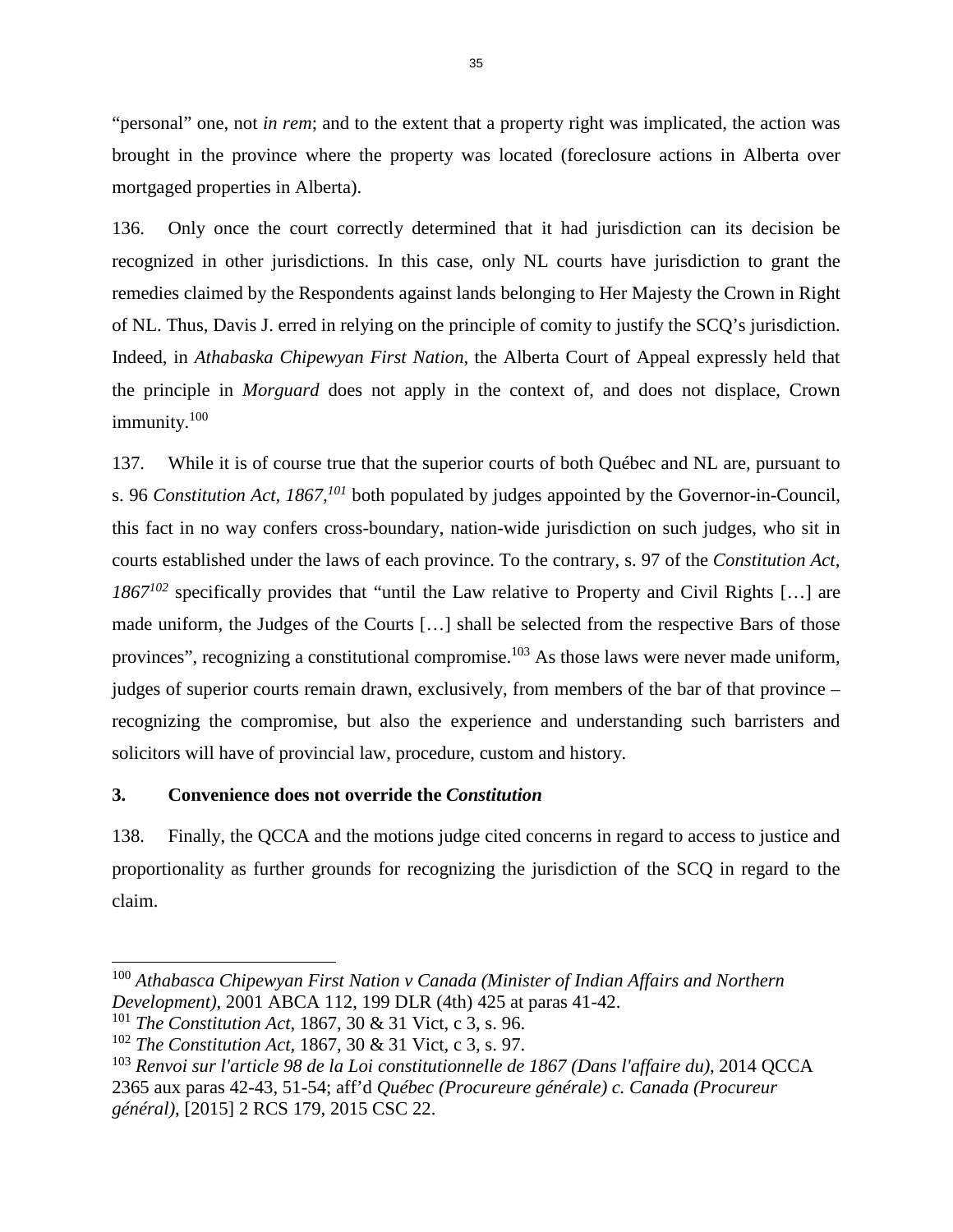139. The significant convenience of bringing a single claim in a single court and avoiding its bifurcation is undeniable.

140. However, convenience, without more, is not invested with the power to shunt aside our federal constitutional model. As held by this Court in *Comeau,* "the question for a court is squarely constitutional compliance, not policy desirability"<sup>[104](#page-40-0)</sup>

141. Similarly, in the *Securities Act Reference,* this Court reminded that "one should not confuse what is optimum as a matter of policy and what is constitutionally permissible."[105](#page-40-1)

142. The courts below, it is submitted, improperly proposed to introduce an unprecedented and jarring course alteration to the law of Crown immunity and our confederative juridical model that is its loadstar. As noted by the Alberta Court of Appeal in *Athabasca Chipewyan First Nation,*  issues of Crown immunity "concern fundamental questions about the relationship between the courts and government" and that "attempts on the part of the judiciary to reformulate the law on Crown immunity … raise delicate constitutional issues" upon which the courts are ill-equipped to embark<sup>[106](#page-40-2)</sup>

143. Rather, such matters are best left to the legislator. Thus, in Australia, the *Native Title Act* of 1993[107](#page-40-3) establishes a national process for adjudicating Aboriginal claims within a federal juridical system.

### **4. Conclusion**

144. For the foregoing reasons, the AG NL submits that the SCQ does not have the necessary jurisdiction, both as a matter of constitutional law and under the *Civil Code of Québec,* to make determinations as to Aboriginal rights and title over lands in the province of NL asserted by Indigenous groups whose claims straddle Québec and NL.

#### **PART IV- COSTS**

145. The AG NL requests that this appeal be allowed with costs.

<span id="page-40-0"></span><sup>104</sup> *R. v. Comeau*, [2018] 1 SCR 342, 2018 SCC 15 at para 83.

<span id="page-40-1"></span><sup>105</sup> *Reference re Securities Act*, [2011] 3 SCR 837, 2011 SCC 66 at para. 90.

<span id="page-40-2"></span><sup>106</sup> *Athabasca Chipewyan First Nation v Canada (Minister of Indian Affairs and Northern Development)*, 2001 ABCA 112, 199 DLR (4th) 425 at para 40.

<span id="page-40-3"></span><sup>107</sup> *Native Title Act* 1993, No. 110, 1993 (Aus.).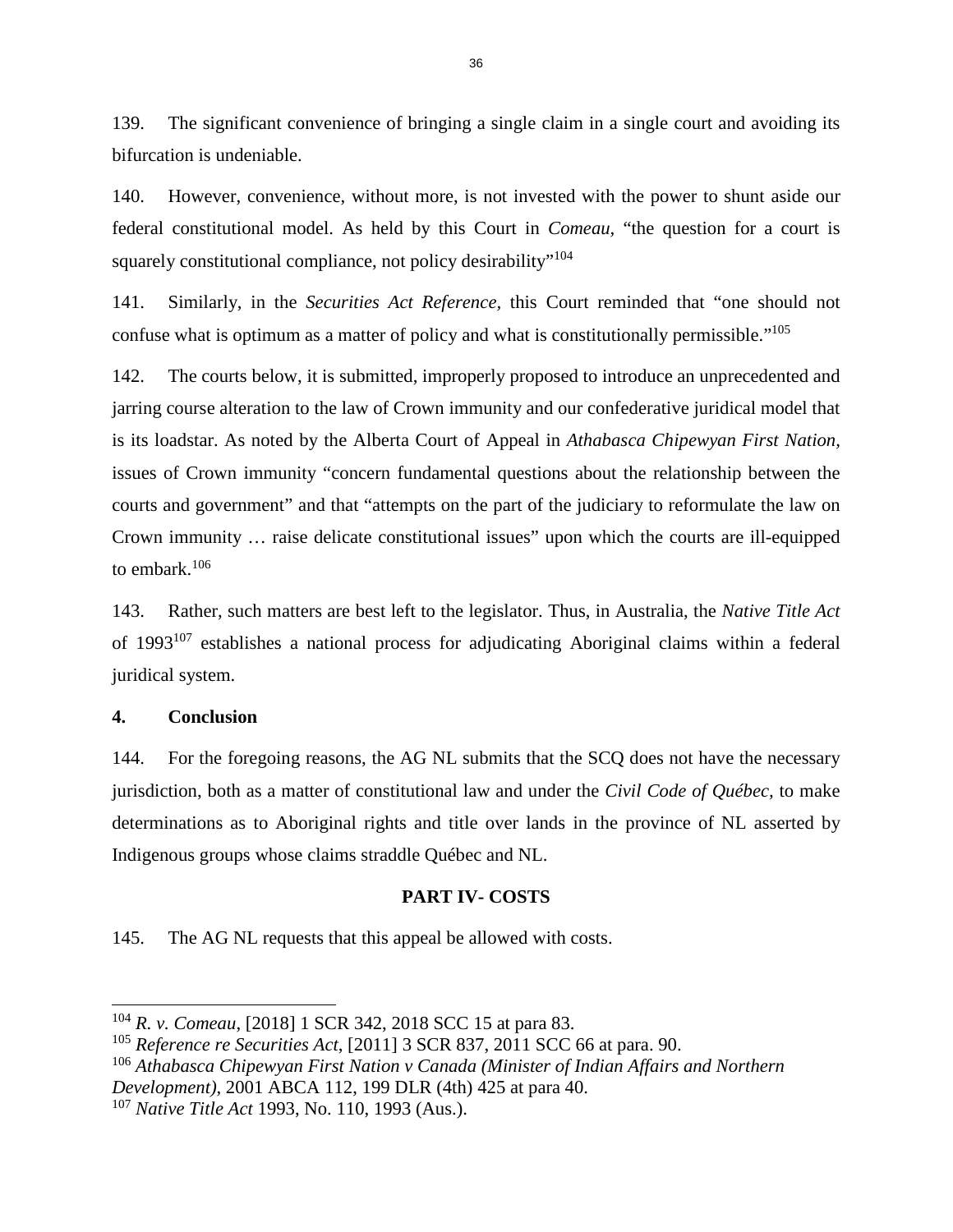### **PART V - ORDER SOUGHT**

The AG NL respectfully requests that this Court allow the appeal, with costs. 146.

DATED at Ottawa, Ontario, this 11<sup>th</sup> day of February, 2019.

Maxime Faille Guy Régimbald

Gowling WLG (Canada) LLP 160 Elgin Street, Suite 2600 Ottawa, ON K1P 1C3 Tel: 613-786-0197 Fax: 613-788-3559 Email: guy.regimbald@gowlingwlg.com

Counsel for the Applicant, Attorney General of Newfoundland and Labrador

Mellon"

Justin Mellor

#### **Office of the Attorney-General**

Government of Newfoundland and Labrador 4th Floor, East Block, Confederation Building P.O. Box 8700, St. John's, NL A1B 4J6 Tel: 709-729-6564 Fax: 709-729-2129 Email: jmellor@gov.nl.ca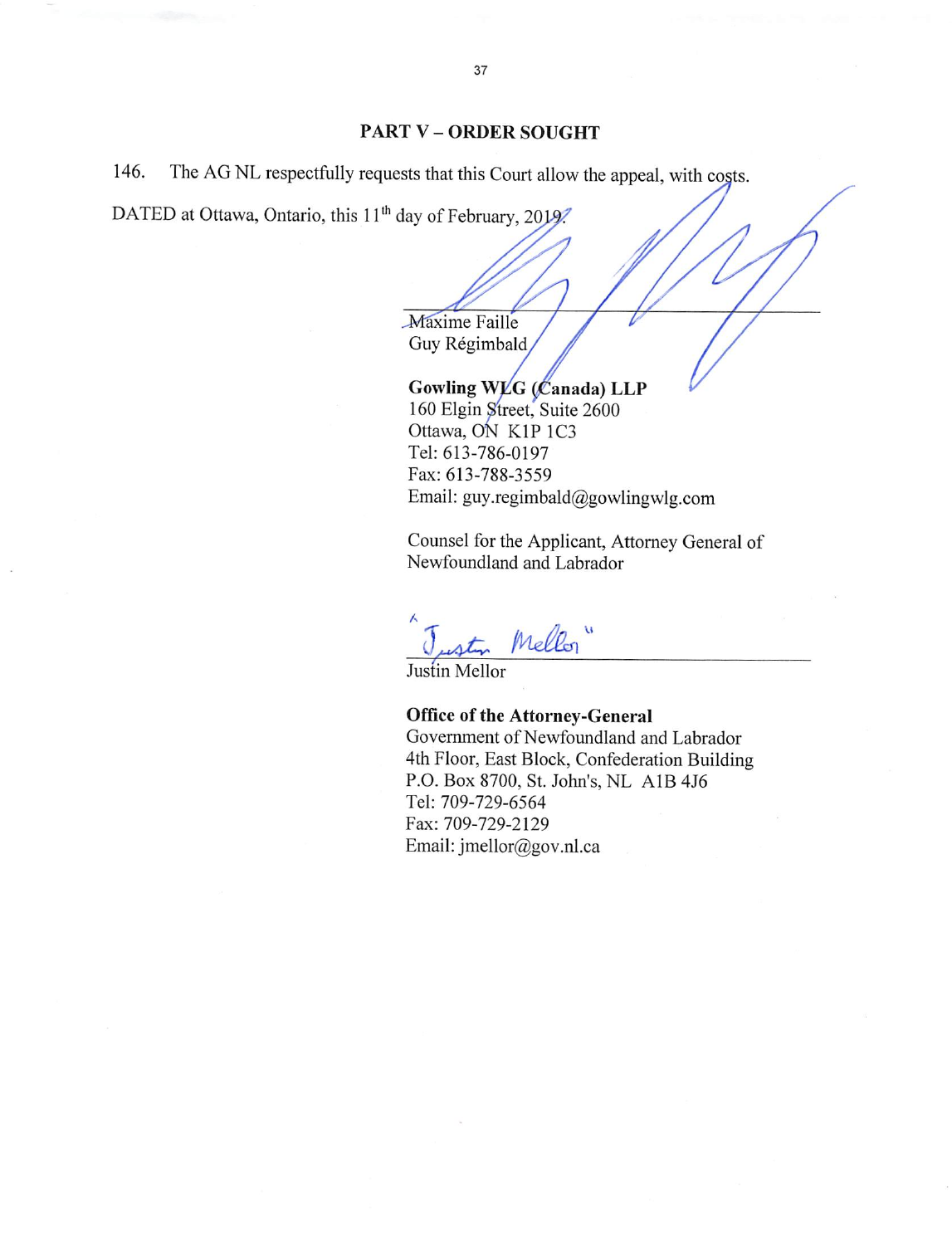# **PART VI – SUBMISSIONS REGARDING THE IMPACT OF ANY SEALING ORDER OR PUBLICATION BAN**

N/A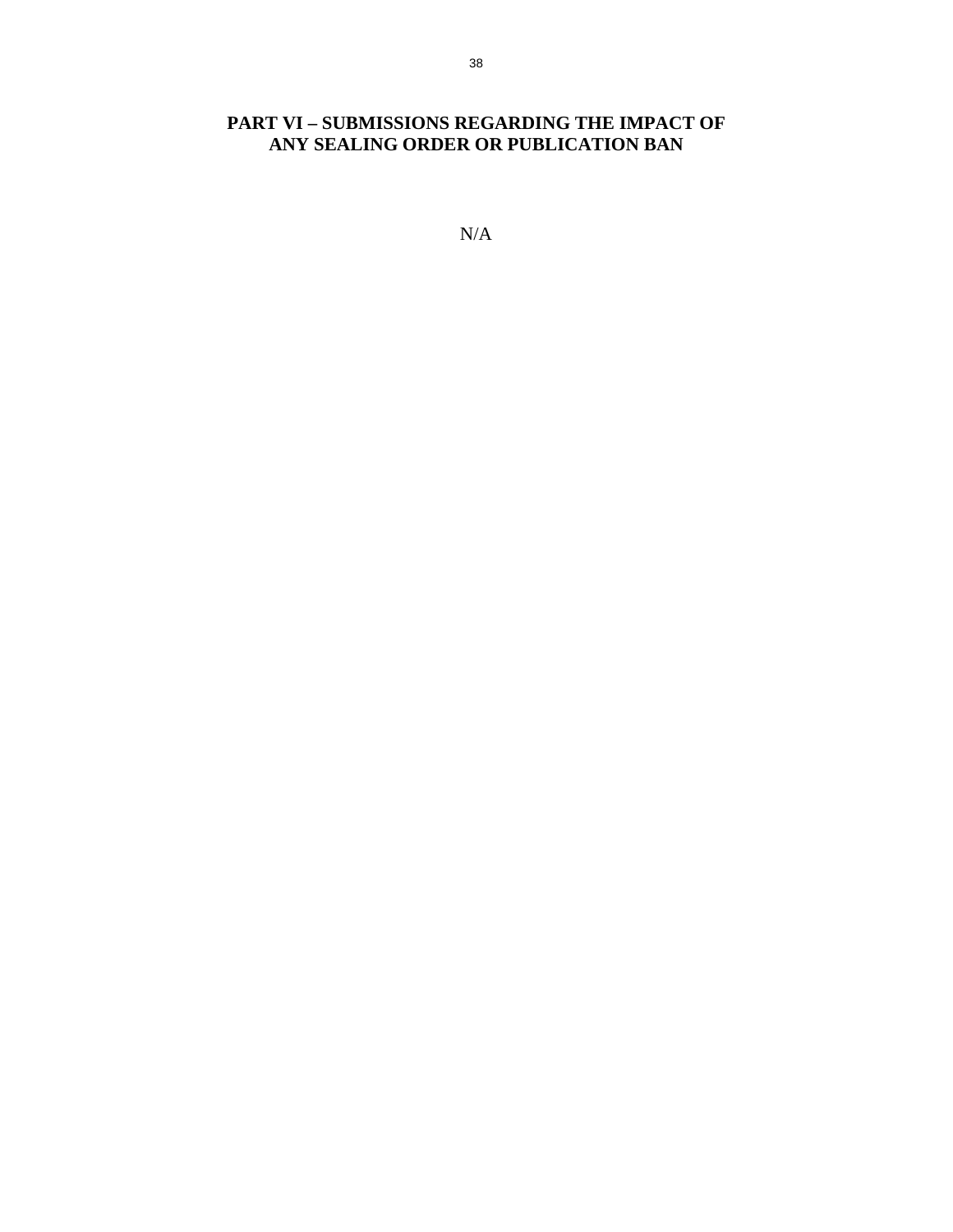| <b>Jurisprudence</b>                                                                                                                                    | Paragraphs                             |
|---------------------------------------------------------------------------------------------------------------------------------------------------------|----------------------------------------|
| Assiniboine v. Meeches, 2013 FCA 114.                                                                                                                   | 104                                    |
| Athabasca Chipewyan First Nation v Canada (Minister of Indian Affairs and<br><i>Northern Development), 2001 ABCA 112, 199 DLR (4<sup>th</sup>) 425.</i> | 125,<br>136.<br>89,<br>142             |
| Behaviour Communications inc. c Virtual Image Productions, 1999 CanLII<br>10658 (QCCQ).                                                                 | 60                                     |
| Bern v Elfe Juvenile Products Inc, [1995] RDJ 510 (QCCA).                                                                                               | 54                                     |
| Canada (Attorney General) v. Thouin, [2017] 2 SCR 184, 2017 SCC 46.                                                                                     | 87                                     |
| CGAO c. Groupe Anderson inc., 2017 QCCA 923.                                                                                                            | 60, 62                                 |
| Club Resorts Ltd. v Van Breda, [2012] 1 SCR 572.                                                                                                        | 45,86                                  |
| Delgamuukw v British Columbia, [1997] 3 SCR 1010.                                                                                                       | 73-74                                  |
| Design Recovery Inc v Schneider, 2003 SKCA 94.                                                                                                          | 42                                     |
| Duke v Andler, [1932] SCR 734.                                                                                                                          | 41                                     |
| Godin v New Brunswick Power Comm (1993) 16 CPC (3d) 388.                                                                                                | 87, 91                                 |
| Innu of Uashat Mak Manu-Utenam v. Canada, 2016 FCA 156.                                                                                                 | 47, 97                                 |
| Joe v. Canada, [1986] 2 S.C.R. 145.                                                                                                                     | 47, 97                                 |
| Kaman v British Columbia, 1999 ABQB 216.                                                                                                                | 87, 91                                 |
| Komunik inc c Childs, 2007 QCCQ 3222 at para 30.                                                                                                        | 52                                     |
| Les constructions Beauce-Atlas Inc. c. Pomerleau Inc., 2013 QCCS 4077.                                                                                  | 87, 92                                 |
| Lynch Suder Logan c Logan, 2014 QCCS 4765.                                                                                                              | 60                                     |
| Morguard Investments Ltd. v De Savoye, [1990] 3 SCR 1077.                                                                                               | 134, 135                               |
| Ontario v Mar-Dive Corp (1996), 141 DLR (4e) 577.                                                                                                       | 87, 90                                 |
| Palmer v Palmer, [1979] SJ 435 (CA).                                                                                                                    | 43                                     |
| Première Nation de Pessamit c Québec (Procureur général), 2007 QCCS 794.                                                                                | 76                                     |
| Procureur général de Terre-Neuve-et-Labrador c. Uashaunnuat (Innus de<br>Uashat et de Mani-Utenam), 2017 QCCA 1791.                                     | $26-28$ ,<br>$30-33,$<br>56, 65, 94-96 |
| R. v. Comeau, [2018] 1 SCR 342, 2018 SCC 15.                                                                                                            | 140                                    |
| R v Côté, [1996] 3 SCR 139.                                                                                                                             | 77, 129                                |
| $R \text{ v }$ Marshall; $R \text{ v }$ Bernard, [2005] 2 SCR 220.                                                                                      | 75                                     |
| R v Medvid, [1990] 2 SCR 85.                                                                                                                            | 87, 90                                 |

**PART VII – TABLE OF AUTHORITIES AND LEGISLATIVE PROVISIONS** 

٦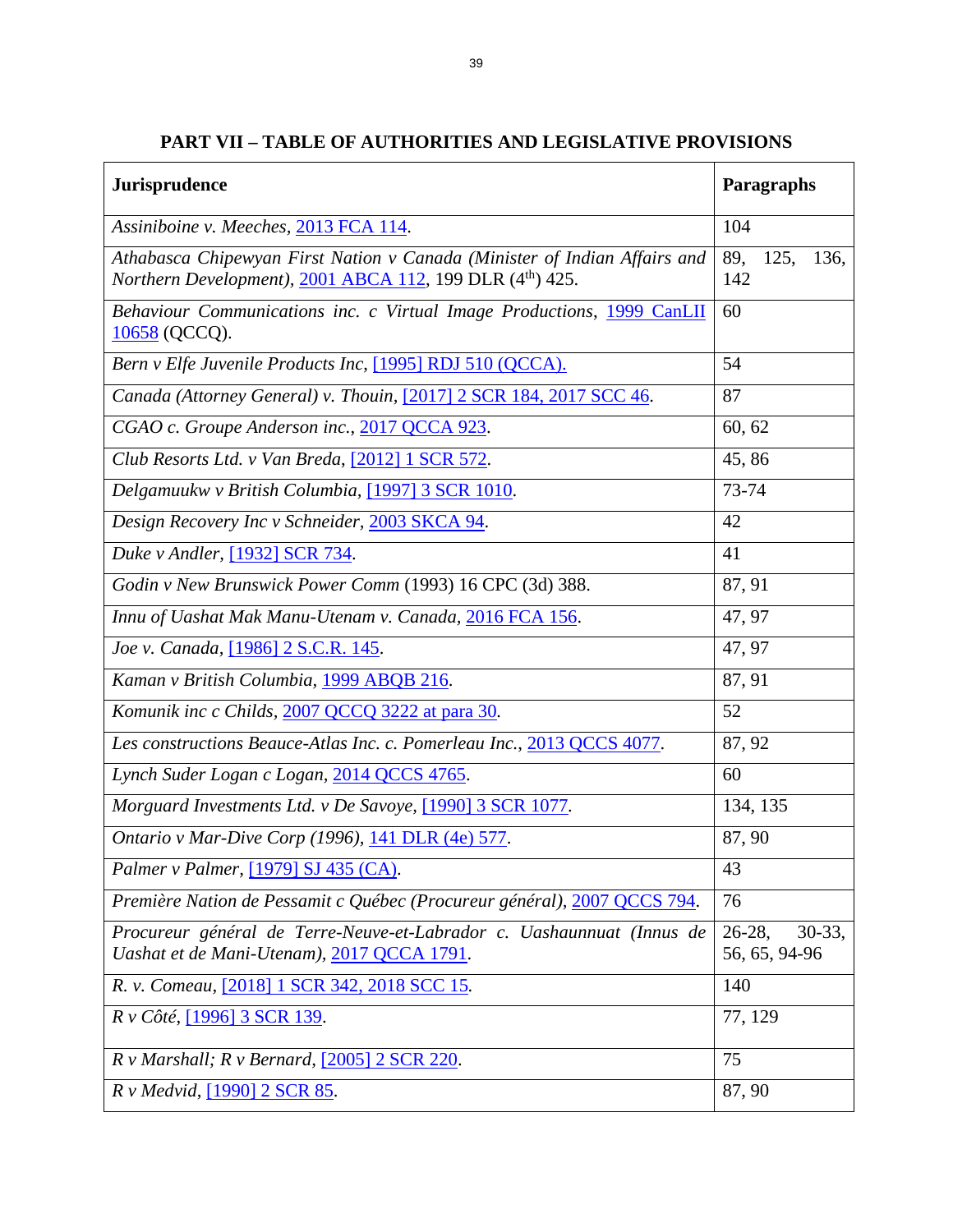| $R \, v$ Sappier; $R \, v$ Gray, [2006] 2 SCR 686.                                                                            | 77          |
|-------------------------------------------------------------------------------------------------------------------------------|-------------|
| <i>R v Sparrow</i> , [1990] 1 SCR 1075.                                                                                       | 78, 121     |
| R. v. Van der Peet, [1996] 2 SCR 507.                                                                                         | 57, 123     |
| Renvoi sur l'article 98 de la Loi constitutionnelle de 1867 (Dans l'affaire du),<br>2014 QCCA 2365.                           | 137         |
| Reference re Secession of Quebec, [1998] 2 SCR 217.                                                                           | 125         |
| Reference re Securities Act, [2011] 3 SCR 837, 2011 SCC 66.                                                                   | 141         |
| Sauvé v Attorney General of Quebec et al, 2011 ONCA 369.                                                                      | 87,89       |
| St Catherine's Milling and Lumber Co v The Queen (1888), 14 AC 46.                                                            | 73          |
| <i>Toronto (City) v. C.U.P.E., Local 79,</i> [2003] 3 S.C.R. 77.                                                              | 132         |
| Transax Technologies inc. c Red Baron Corp. Ltd, 2016 QCCA 1432.                                                              | 95          |
| Tsilhqot'in Nation v British Columbia, [2014] 2 SCR 257.                                                                      | 67, 74, 106 |
| Uashaunnuat (Innus de Uashat et de Mani-Utenam) c Compagnie minière IOC<br>inc. (Iron Ore Company of Canada), 2014 QCCS 2051. | 14, 109     |
| Uashaunnuat (Innus de Uashat et de Mani-Utenam) c Compagnie minière IOC<br>inc. (Iron Ore Company of Canada), 2014 QCCS 4403. | 110         |

*Uashaunnuat (Innus de Uashat et de Mani-Utenam) c Compagnie minière IOC inc. (Iron Ore Company of Canada),* [2016 QCCS 1958.](https://www.canlii.org/fr/qc/qccs/doc/2016/2016qccs1958/2016qccs1958.html?autocompleteStr=2016%20qccs%201958&autocompletePos=1) 16, 81, 108

| Uashaunnuat (Innus de Uashat et de Mani-Utenam) c. Compagnie minière   21-22, 69, 108, |             |      |
|----------------------------------------------------------------------------------------|-------------|------|
| IOC inc. (Iron Ore Company of Canada), 2016 QCCS 5133.                                 | $116-117$ , | 128, |
|                                                                                        | 134         |      |

*Vollant v. Canada,* [2009 FCA 185](https://www.canlii.org/en/ca/fca/doc/2009/2009fca185/2009fca185.html). 47, 97

*War Eagle Mining Co v Robo Management Co,* [1995] BCJ 2142. 43-44, 60, 62, 84 *Young v The SS Scotia,* [1903] AC 501 (Nfld PC). 87

**Doctrine**  Peter W. Hogg, Patrick J. Monahan & Wade K. Wright, *Liability of the Crown*, 4<sup>th</sup> ed (Toronto: Carswell, 2011). 51, 87 P.H. Glen*, Droit international privé,* in *La Réforme du Code civil,* textes réunis par le Barreau du Québec et la Chambre des notaires du Québec, PUL 1993. 53 **Legislation**  *British North America Act*, [1949 \(12-13 George VI, c. 22 \(U.K.\).](http://www.legislation.gov.uk/ukpga/Geo6/12-13-14/22) 46 *Civil Code of Québec, [CQLR c CCQ-1991](https://www.canlii.org/en/qc/laws/stat/cqlr-c-ccq-1991/latest/cqlr-c-ccq-1991.html).* 5, 37, 49, 144